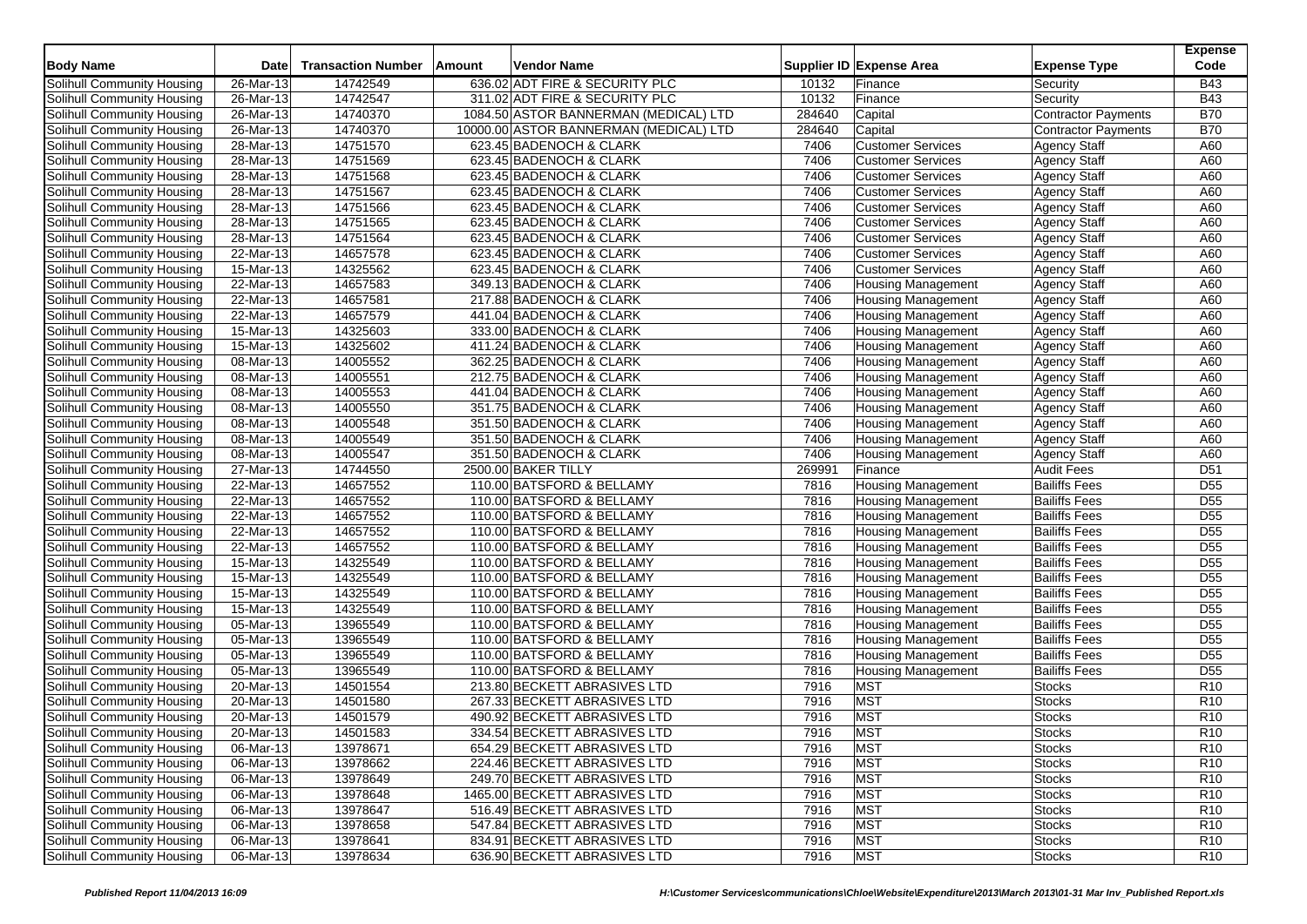| <b>Body Name</b>                  | <b>Date</b>             | <b>Transaction Number</b> | Amount | <b>Vendor Name</b>                 |            | Supplier ID Expense Area                               | <b>Expense Type</b>        | <b>Expense</b><br>Code |
|-----------------------------------|-------------------------|---------------------------|--------|------------------------------------|------------|--------------------------------------------------------|----------------------------|------------------------|
| Solihull Community Housing        | 20-Mar-13               | 14509649                  |        | 1300.60 BERBEN INSTALLATIONS LTD   | 20346      | Capital                                                | Contractor Payments        | <b>B70</b>             |
| Solihull Community Housing        | 20-Mar-13               | 14491564                  |        | 604.82 BERBEN INSTALLATIONS LTD    | 20346      | <b>MST</b>                                             | <b>External Structures</b> | <b>B33</b>             |
| Solihull Community Housing        | 20-Mar-13               | 14491566                  |        | 607.16 BERBEN INSTALLATIONS LTD    | 20346      | <b>MST</b>                                             | Voids                      | <b>B38</b>             |
| Solihull Community Housing        | 20-Mar-13               | 14491562                  |        | 382.00 BERBEN INSTALLATIONS LTD    | 20346      | <b>MST</b>                                             | <b>Internal Works</b>      | <b>B31</b>             |
| Solihull Community Housing        | 20-Mar-13               | 14491565                  |        | 247.59 BERBEN INSTALLATIONS LTD    | 20346      | <b>MST</b>                                             | Insurances                 | <b>B27</b>             |
| Solihull Community Housing        | 27-Mar-13               | 14745055                  |        | 3529.38 BERBEN INSTALLATIONS LTD   | 20346      | Capital                                                | <b>Contractor Payments</b> | <b>B70</b>             |
| Solihull Community Housing        | 25-Mar-13               | 14738964                  |        | 17315.00 BERBEN INSTALLATIONS LTD  | 20346      | Capital                                                | <b>Contractor Payments</b> | <b>B70</b>             |
| Solihull Community Housing        | 05-Mar-13               | 13965550                  |        | 124.80 BERBEN INSTALLATIONS LTD    | 20346      | Capital                                                | <b>Contractor Payments</b> | <b>B70</b>             |
| Solihull Community Housing        | $05$ -Mar-13            | 13965550                  |        | 3837.60 BERBEN INSTALLATIONS LTD   | 20346      | Capital                                                | <b>Contractor Payments</b> | <b>B70</b>             |
| Solihull Community Housing        | 26-Mar-13               | 14740378                  |        | 5474.82 BERBEN INSTALLATIONS LTD   | 20346      | Capital                                                | <b>Contractor Payments</b> | <b>B70</b>             |
| Solihull Community Housing        | 19-Mar-13               | 14434669                  |        | 10318.32 BERBEN INSTALLATIONS LTD  | 20346      | Capital                                                | <b>Contractor Payments</b> | <b>B70</b>             |
| Solihull Community Housing        | 13-Mar-13               | 14229546                  |        | 1627.78 BERBEN INSTALLATIONS LTD   | 20346      | Capital                                                | <b>Contractor Payments</b> | <b>B70</b>             |
| Solihull Community Housing        | 13-Mar-13               | 14229547                  |        | 2274.30 BERBEN INSTALLATIONS LTD   | 20346      | Capital                                                | Contractor Payments        | <b>B70</b>             |
| Solihull Community Housing        | 01-Mar-13               | 13937977                  |        | 2808.00 BERBEN INSTALLATIONS LTD   | 20346      | Capital                                                | <b>Contractor Payments</b> | <b>B70</b>             |
| Solihull Community Housing        | 20-Mar-13               | 14509647                  |        | 4403.63 BERBEN INSTALLATIONS LTD   | 20346      | Capital                                                | Contractor Payments        | <b>B70</b>             |
| Solihull Community Housing        | 15-Mar-13               | 14330551                  |        | 438.42 BUILDBASE                   | 56468      | <b>MST</b>                                             | <b>Stocks</b>              | R <sub>10</sub>        |
| Solihull Community Housing        | 11-Mar-13               | 14084553                  |        | 233.35 BUILDBASE                   | 56468      | <b>MST</b>                                             | <b>Stocks</b>              | R <sub>10</sub>        |
| Solihull Community Housing        | 11-Mar-13               | 14084551                  |        | 801.03 BUILDBASE                   | 56468      | <b>MST</b>                                             | <b>Stocks</b>              | R <sub>10</sub>        |
| Solihull Community Housing        | 06-Mar-13               | 13978694                  |        | 363.03 BUILDBASE                   | 56468      | <b>MST</b>                                             | <b>Stocks</b>              | R <sub>10</sub>        |
| Solihull Community Housing        | 05-Mar-13               | 13960551                  |        | 255.00 BURROWS HOME COMFORTS LTD   | 273054     | <b>MST</b>                                             | <b>Internal Works</b>      | <b>B31</b>             |
| Solihull Community Housing        | 26-Mar-13               | 14741571                  |        | 845.53 C & C FLOORING              | 164498     | <b>MST</b>                                             | <b>Internal Works</b>      | <b>B31</b>             |
| Solihull Community Housing        | 14-Mar-13               | 14242012                  |        | 222.50 C & C FLOORING              | 164498     | <b>MST</b>                                             | <b>Internal Works</b>      | <b>B31</b>             |
| Solihull Community Housing        | 06-Mar-13               | 13977584                  |        | 557.01 C & C FLOORING              | 164498     | Capital                                                | <b>Contractor Payments</b> | <b>B70</b>             |
| Solihull Community Housing        | 22-Mar-13               | 14657572                  |        | 270.00 CAPITAL FURNISHINGS         | 2071841    | <b>Housing Management</b>                              | Furniture                  | D11                    |
| Solihull Community Housing        | $\overline{22}$ -Mar-13 | 14657562                  |        | 395.00 CAPITAL FURNISHINGS         | 2071841    | <b>Housing Management</b>                              | Furniture                  | D11                    |
| Solihull Community Housing        | 22-Mar-13               | 14657555                  |        | 330.00 CAPITAL FURNISHINGS         | 2071841    | <b>Housing Management</b>                              | Furniture                  | D <sub>11</sub>        |
| Solihull Community Housing        | 22-Mar-13               | 14657566                  |        | 455.00 CAPITAL FURNISHINGS         | 2071841    | Housing Management                                     | Furniture                  | D11                    |
| Solihull Community Housing        | 11-Mar-13               | 14084558                  |        | 360.00 CAPITOL JOINERY             | 66253      | <b>MST</b>                                             | <b>Stocks</b>              | R <sub>10</sub>        |
| Solihull Community Housing        | 11-Mar-13               | 14084555                  |        | 258.00 CAPITOL JOINERY             | 66253      | <b>MST</b>                                             | Stocks                     | R <sub>10</sub>        |
| Solihull Community Housing        | 06-Mar-13               | 13978699                  |        | 355.00 CAPITOL JOINERY             | 66253      | <b>MST</b>                                             | <b>Stocks</b>              | R <sub>10</sub>        |
| Solihull Community Housing        | 06-Mar-13               | 13978697                  |        | 390.00 CAPITOL JOINERY             | 66253      | <b>MST</b>                                             | <b>Stocks</b>              | R <sub>10</sub>        |
| Solihull Community Housing        | 19-Mar-13               | 14434672                  |        | 2338.87 CARETECH (UK) LTD          | 1610610    | <b>Investment, Planning &amp; Services Adaptations</b> |                            | <b>B83</b>             |
| Solihull Community Housing        | 19-Mar-13               | 14434670                  |        | 3486.99 CARETECH (UK) LTD          | 1610610    | Investment, Planning & Services Adaptations            |                            | <b>B83</b>             |
| Solihull Community Housing        | 27-Mar-13               | 14744872                  |        | 419.94 CDP PRINT MANAGEMENT        | 253677     | Finance                                                | Printing                   | D80                    |
| Solihull Community Housing        | 20-Mar-13               | 14509652                  |        | 2503.00 CEL ELECTRICAL             | 138018     | Investment, Planning & Services Utility Related Works  |                            | <b>B34</b>             |
| Solihull Community Housing        | 12-Mar-13               | 14179557                  |        | 490.00 CEL ELECTRICAL              | 138018     | Investment, Planning & Services Utility Related Works  |                            | <b>B34</b>             |
| Solihull Community Housing        | 28-Mar-13               | 14751571                  |        | 9343.22 CHUBB FIRE LTD             | 11217      | Investment, Planning & Service: Other Building costs   |                            | <b>B39</b>             |
| Solihull Community Housing        | 22-Mar-13               | 14658567                  |        | 241.85 CHUBB FIRE LTD              | 11217      | Investment, Planning & Service: Other Building costs   |                            | <b>B39</b>             |
| Solihull Community Housing        | 22-Mar-13               | 14658566                  |        | 263.59 CHUBB FIRE LTD              | 11217      | Investment, Planning & Service Other Building costs    |                            | <b>B39</b>             |
| Solihull Community Housing        | 22-Mar-13               | 14658564                  |        | 6490.71 CHUBB FIRE LTD             | 11217      | Investment, Planning & Service: Other Building costs   |                            | <b>B39</b>             |
| Solihull Community Housing        | 22-Mar-13               | 14658568                  |        | 284.66 CHUBB FIRE LTD              | 11217      | Investment, Planning & Service: Other Building costs   |                            | <b>B39</b>             |
| Solihull Community Housing        | 01-Mar-13               | 13937979                  |        | 9343.22 CHUBB FIRE LTD             | 11217      | Investment, Planning & Service Other Building costs    |                            | <b>B39</b>             |
| Solihull Community Housing        | 01-Mar-13               | 13937978                  |        | 9343.22 CHUBB FIRE LTD             | 11217      | Investment, Planning & Service Other Building costs    |                            | <b>B39</b>             |
| Solihull Community Housing        | 12-Mar-13               | 14180549                  |        | 650.00 CITY ELECTRICAL FACTORS LTD | 9948       | Investment, Planning & Services Utility Related Works  |                            | <b>B34</b>             |
| Solihull Community Housing        | 12-Mar-13               | 14180548                  |        | 613.87 CITY ELECTRICAL FACTORS LTD | 9948       | Investment, Planning & Services Utility Related Works  |                            | <b>B34</b>             |
| Solihull Community Housing        | 12-Mar-13               | 14180548                  |        | 686.13 CITY ELECTRICAL FACTORS LTD | 9948       | Investment, Planning & Services Utility Related Works  |                            | <b>B34</b>             |
| Solihull Community Housing        | 19-Mar-13               | 14470602                  |        | 500.00 CLEARWATER TECHNOLOGY LTD   | 121213     | <b>MST</b>                                             | <b>Water Risks</b>         | <b>B13</b>             |
| Solihull Community Housing        | 19-Mar-13               | 14470600                  |        | 500.00 CLEARWATER TECHNOLOGY LTD   | 121213     | <b>MST</b>                                             | <b>Water Risks</b>         | <b>B13</b>             |
| Solihull Community Housing        | 19-Mar-13               | 14470599                  |        | 500.00 CLEARWATER TECHNOLOGY LTD   | 121213     | <b>MST</b>                                             | <b>Water Risks</b>         | <b>B13</b>             |
| <b>Solihull Community Housing</b> | 19-Mar-13               | 14470603                  |        | 4250.00 CLEARWATER TECHNOLOGY LTD  | 121213     | MST                                                    | <b>Water Risks</b>         | <b>B13</b>             |
| Solihull Community Housing        | 19-Mar-13               | 14470598                  |        | 500.00 CLEARWATER TECHNOLOGY LTD   | 121213 MST |                                                        | <b>Water Risks</b>         | <b>B13</b>             |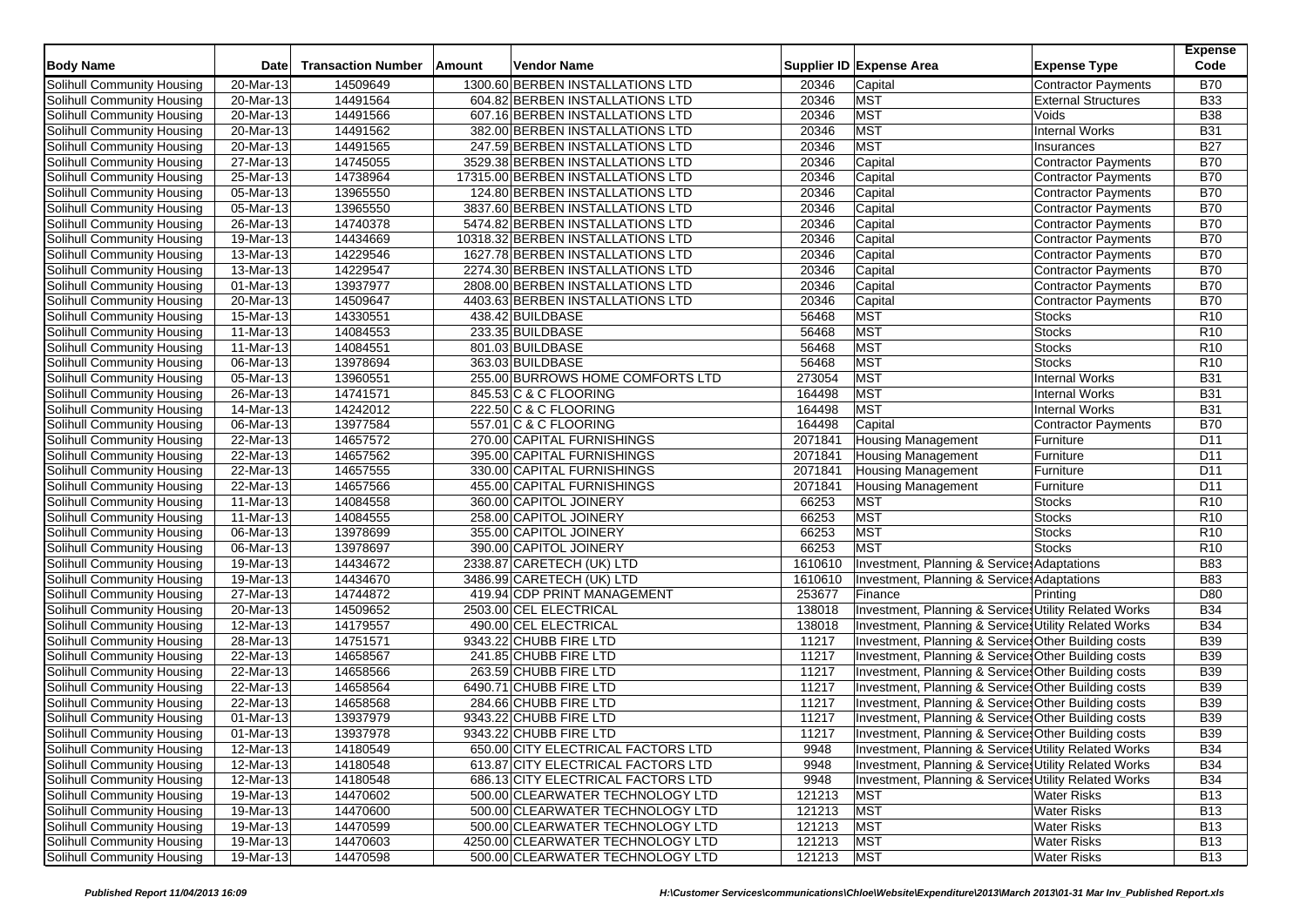| <b>Body Name</b>           | Date         | <b>Transaction Number</b> | Amount | <b>Vendor Name</b>                   |         | Supplier ID Expense Area | <b>Expense Type</b>          | <b>Expense</b><br>Code |
|----------------------------|--------------|---------------------------|--------|--------------------------------------|---------|--------------------------|------------------------------|------------------------|
| Solihull Community Housing | 19-Mar-13    | 14470597                  |        | 500.00 CLEARWATER TECHNOLOGY LTD     | 121213  | <b>MST</b>               | <b>Water Risks</b>           | <b>B13</b>             |
| Solihull Community Housing | 19-Mar-13    | 14470596                  |        | 500.00 CLEARWATER TECHNOLOGY LTD     | 121213  | MST                      | <b>Water Risks</b>           | <b>B13</b>             |
| Solihull Community Housing | 19-Mar-13    | 14470595                  |        | 500.00 CLEARWATER TECHNOLOGY LTD     | 121213  | <b>MST</b>               | <b>Water Risks</b>           | <b>B13</b>             |
| Solihull Community Housing | 19-Mar-13    | 14470594                  |        | 500.00 CLEARWATER TECHNOLOGY LTD     | 121213  | MST                      | <b>Water Risks</b>           | <b>B13</b>             |
| Solihull Community Housing | 19-Mar-13    | 14470593                  |        | 500.00 CLEARWATER TECHNOLOGY LTD     | 121213  | MST                      | <b>Water Risks</b>           | <b>B13</b>             |
| Solihull Community Housing | 19-Mar-13    | 14470592                  |        | 500.00 CLEARWATER TECHNOLOGY LTD     | 121213  | <b>MST</b>               | <b>Water Risks</b>           | <b>B13</b>             |
| Solihull Community Housing | 19-Mar-13    | 14470590                  |        | 375.00 CLEARWATER TECHNOLOGY LTD     | 121213  | <b>MST</b>               | <b>Water Risks</b>           | <b>B13</b>             |
| Solihull Community Housing | 19-Mar-13    | 14434673                  |        | 273.25 CLEARWATER TECHNOLOGY LTD     | 121213  | <b>MST</b>               | <b>Water Risks</b>           | <b>B13</b>             |
| Solihull Community Housing | 19-Mar-13    | 14434673                  |        | 101.75 CLEARWATER TECHNOLOGY LTD     | 121213  | <b>MST</b>               | <b>Water Risks</b>           | <b>B13</b>             |
| Solihull Community Housing | 13-Mar-13    | 14231906                  |        | 375.00 CLEARWATER TECHNOLOGY LTD     | 121213  | MST                      | <b>Water Risks</b>           | <b>B13</b>             |
| Solihull Community Housing | 13-Mar-13    | 14231905                  |        | 375.00 CLEARWATER TECHNOLOGY LTD     | 121213  | MST                      | <b>Water Risks</b>           | <b>B13</b>             |
| Solihull Community Housing | 13-Mar-13    | 14231904                  |        | 230.00 CLEARWATER TECHNOLOGY LTD     | 121213  | <b>MST</b>               | <b>Water Risks</b>           | <b>B13</b>             |
| Solihull Community Housing | 13-Mar-13    | 14231903                  |        | 230.00 CLEARWATER TECHNOLOGY LTD     | 121213  | <b>MST</b>               | <b>Water Risks</b>           | <b>B13</b>             |
| Solihull Community Housing | 13-Mar-13    | 14231902                  |        | 230.00 CLEARWATER TECHNOLOGY LTD     | 121213  | <b>MST</b>               | <b>Water Risks</b>           | <b>B13</b>             |
| Solihull Community Housing | 13-Mar-13    | 14231901                  |        | 230.00 CLEARWATER TECHNOLOGY LTD     | 121213  | <b>MST</b>               | <b>Water Risks</b>           | <b>B13</b>             |
| Solihull Community Housing | 13-Mar-13    | 14231900                  |        | 230.00 CLEARWATER TECHNOLOGY LTD     | 121213  | <b>MST</b>               | <b>Water Risks</b>           | <b>B13</b>             |
| Solihull Community Housing | 13-Mar-13    | 14231898                  |        | 230.00 CLEARWATER TECHNOLOGY LTD     | 121213  | <b>MST</b>               | <b>Water Risks</b>           | <b>B13</b>             |
| Solihull Community Housing | 13-Mar-13    | 14231897                  |        | 230.00 CLEARWATER TECHNOLOGY LTD     | 121213  | <b>MST</b>               | <b>Water Risks</b>           | <b>B13</b>             |
| Solihull Community Housing | 13-Mar-13    | 14231896                  |        | 215.00 CLEARWATER TECHNOLOGY LTD     | 121213  | <b>MST</b>               | <b>Water Risks</b>           | <b>B13</b>             |
| Solihull Community Housing | 13-Mar-13    | 14231895                  |        | 215.00 CLEARWATER TECHNOLOGY LTD     | 121213  | <b>MST</b>               | <b>Water Risks</b>           | <b>B13</b>             |
| Solihull Community Housing | 13-Mar-13    | 14231899                  |        | 230.00 CLEARWATER TECHNOLOGY LTD     | 121213  | <b>MST</b>               | <b>Water Risks</b>           | <b>B13</b>             |
| Solihull Community Housing | 01-Mar-13    | 13937980                  |        | 1057.50 CREATIVEBRIDGE               | 3162687 | <b>Customer Services</b> | Training                     | A80                    |
| Solihull Community Housing | 13-Mar-13    | 14233547                  |        | 297.00 CROWN CARS                    | 129277  | <b>Customer Services</b> | <b>Other Transport Costs</b> | C91                    |
| Solihull Community Housing | 27-Mar-13    | 14744557                  |        | 356.50 DECISION RECRUITMENT LTD      | 2370689 | MST                      | <b>Agency Staff</b>          | A60                    |
| Solihull Community Housing | 27-Mar-13    | 14744558                  |        | 273.13 DECISION RECRUITMENT LTD      | 2370689 | <b>MST</b>               | <b>Agency Staff</b>          | A60                    |
| Solihull Community Housing | 27-Mar-13    | 14744555                  |        | 258.75 DECISION RECRUITMENT LTD      | 2370689 | <b>MST</b>               | <b>Agency Staff</b>          | A60                    |
| Solihull Community Housing | 19-Mar-13    | 14470606                  |        | 339.25 DECISION RECRUITMENT LTD      | 2370689 | <b>MST</b>               | <b>Agency Staff</b>          | A60                    |
| Solihull Community Housing | 05-Mar-13    | 13966561                  |        | 425.50 DECISION RECRUITMENT LTD      | 2370689 | <b>MST</b>               | <b>Agency Staff</b>          | A60                    |
| Solihull Community Housing | 27-Mar-13    | 14744553                  |        | 472.50 DECISION RECRUITMENT LTD      | 2370689 | <b>MST</b>               | <b>Agency Staff</b>          | A60                    |
| Solihull Community Housing | 27-Mar-13    | 14744552                  |        | 777.00 DECISION RECRUITMENT LTD      | 2370689 | <b>MST</b>               | <b>Agency Staff</b>          | A60                    |
| Solihull Community Housing | 27-Mar-13    | 14744551                  |        | 966.00 DECISION RECRUITMENT LTD      | 2370689 | <b>MST</b>               | <b>Agency Staff</b>          | A60                    |
| Solihull Community Housing | 27-Mar-13    | 14744554                  |        | 976.50 DECISION RECRUITMENT LTD      | 2370689 | <b>MST</b>               | <b>Agency Staff</b>          | A60                    |
| Solihull Community Housing | $20$ -Mar-13 | 14509653                  |        | 819.00 DECISION RECRUITMENT LTD      | 2370689 | <b>MST</b>               | <b>Agency Staff</b>          | A60                    |
| Solihull Community Housing | 05-Mar-13    | 13966559                  |        | 819.00 DECISION RECRUITMENT LTD      | 2370689 | <b>MST</b>               | <b>Agency Staff</b>          | A60                    |
| Solihull Community Housing | 05-Mar-13    | 13966564                  |        | 2288.00 DLA PIPER UK LLP             | 147168  | <b>Customer Services</b> | <b>Professional Fees</b>     | D <sub>50</sub>        |
| Solihull Community Housing | 22-Mar-13    | 14671546                  |        | 225.00 DMW ENVIRONMENTAL             | 281856  | <b>MST</b>               | <b>Internal Works</b>        | <b>B31</b>             |
| Solihull Community Housing | 22-Mar-13    | 14670546                  |        | 111.00 DMW ENVIRONMENTAL             | 281856  | <b>MST</b>               | <b>Internal Works</b>        | <b>B31</b>             |
| Solihull Community Housing | 22-Mar-13    | 14671546                  |        | 1845.00 DMW ENVIRONMENTAL            | 281856  | <b>MST</b>               | <b>Internal Works</b>        | <b>B31</b>             |
| Solihull Community Housing | 22-Mar-13    | 14670546                  |        | 977.00 DMW ENVIRONMENTAL             | 281856  | <b>MST</b>               | <b>Internal Works</b>        | <b>B31</b>             |
| Solihull Community Housing | 22-Mar-13    | 14670546                  |        | 301.00 DMW ENVIRONMENTAL             | 281856  | Capital                  | <b>Contractor Payments</b>   | <b>B70</b>             |
| Solihull Community Housing | 22-Mar-13    | 14672546                  |        | 468.00 DMW ENVIRONMENTAL             | 281856  | Capital                  | <b>Contractor Payments</b>   | <b>B70</b>             |
| Solihull Community Housing | 20-Mar-13    | 14509670                  |        | 630.00 DOORFIT PRODUCTS LTD          | 5228    | <b>MST</b>               | <b>Stocks</b>                | R <sub>10</sub>        |
| Solihull Community Housing | 20-Mar-13    | 14509641                  |        | 880.50 DOORFIT PRODUCTS LTD          | 5228    | <b>MST</b>               | <b>Stocks</b>                | R <sub>10</sub>        |
| Solihull Community Housing | 11-Mar-13    | 14084574                  |        | 243.60 DOORFIT PRODUCTS LTD          | 5228    | <b>MST</b>               | <b>Stocks</b>                | R <sub>10</sub>        |
| Solihull Community Housing | 11-Mar-13    | 14084572                  |        | 355.30 DOORFIT PRODUCTS LTD          | 5228    | MST                      | <b>Stocks</b>                | R <sub>10</sub>        |
| Solihull Community Housing | 26-Mar-13    | 14741603                  |        | 2439.71 ECLIPSE ACCESS SOLUTIONS LTD | 141696  | Capital                  | <b>Contractor Payments</b>   | <b>B70</b>             |
| Solihull Community Housing | 22-Mar-13    | 14658682                  |        | 394.35 ECLIPSE ACCESS SOLUTIONS LTD  | 141696  | Capital                  | Contractor Payments          | <b>B70</b>             |
| Solihull Community Housing | 22-Mar-13    | 14658681                  |        | 3144.28 ECLIPSE ACCESS SOLUTIONS LTD | 141696  | Capital                  | Contractor Payments          | <b>B70</b>             |
| Solihull Community Housing | 15-Mar-13    | 14325601                  |        | 2860.09 ECLIPSE ACCESS SOLUTIONS LTD | 141696  | Capital                  | <b>Contractor Payments</b>   | <b>B70</b>             |
| Solihull Community Housing | 11-Mar-13    | 14044716                  |        | 1979.95 ECLIPSE ACCESS SOLUTIONS LTD | 141696  | Capital                  | Contractor Payments          | <b>B70</b>             |
| Solihull Community Housing | 28-Mar-13    | 14747606                  |        | 3060.32 ECLIPSE ACCESS SOLUTIONS LTD | 141696  | Capital                  | Contractor Payments          | <b>B70</b>             |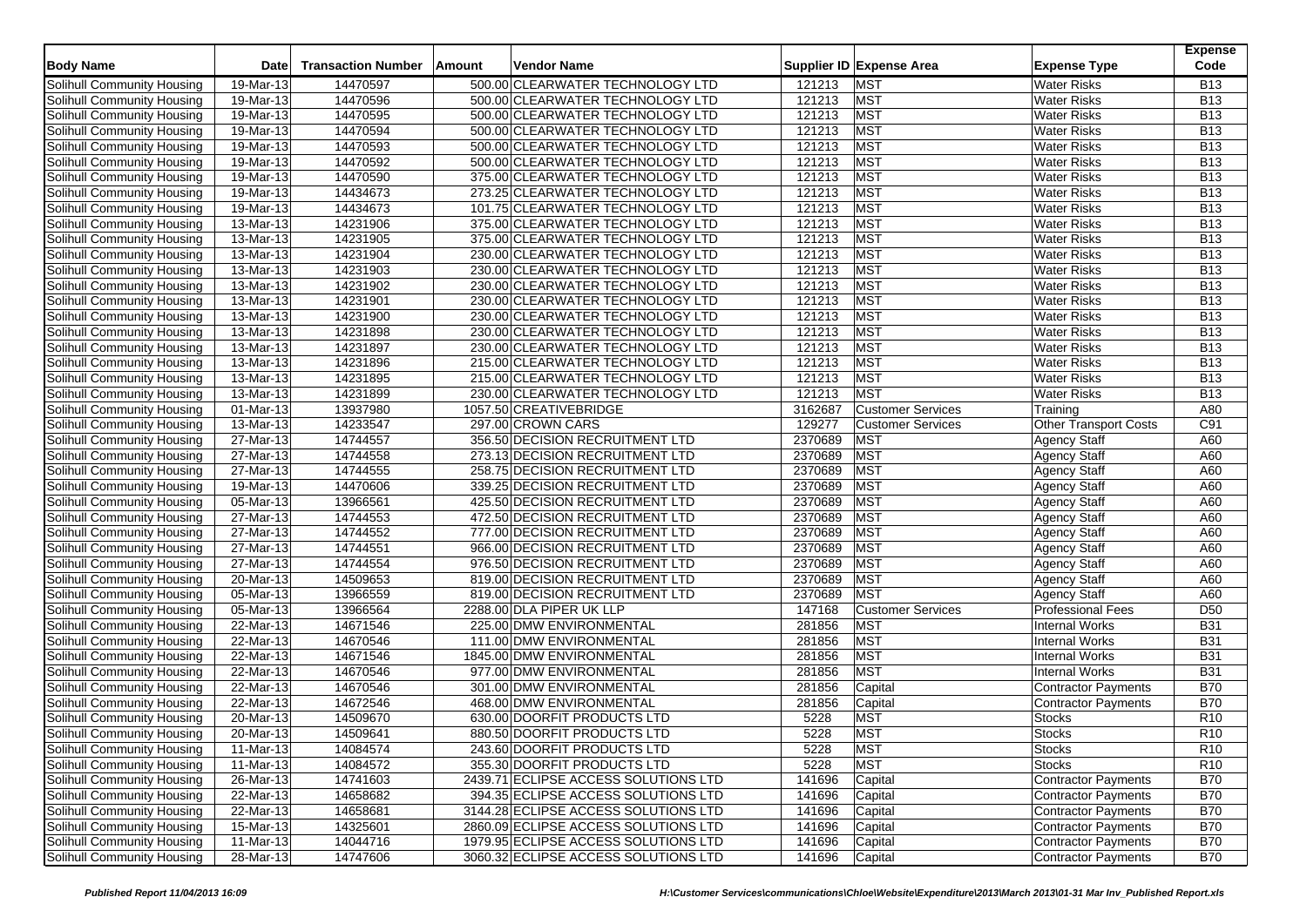| <b>Body Name</b>                  | <b>Date</b>             | <b>Transaction Number</b> | Amount       | <b>Vendor Name</b>                          |         | Supplier ID Expense Area                             | <b>Expense Type</b>        | <b>Expense</b><br>Code |
|-----------------------------------|-------------------------|---------------------------|--------------|---------------------------------------------|---------|------------------------------------------------------|----------------------------|------------------------|
| Solihull Community Housing        | 27-Mar-13               | 14744547                  |              | 3832.24 ECLIPSE ACCESS SOLUTIONS LTD        | 141696  | Capital                                              | <b>Contractor Payments</b> | <b>B70</b>             |
| Solihull Community Housing        | 13-Mar-13               | 14233589                  |              | 704.62 ECLIPSE ACCESS SOLUTIONS LTD         | 141696  | Capital                                              | <b>Contractor Payments</b> | <b>B70</b>             |
| Solihull Community Housing        | 22-Mar-13               | 14657586                  |              | 425.50 EDEN BROWN RECRUITMENT LTD           | 5333    | <b>Housing Management</b>                            | <b>Agency Staff</b>        | A60                    |
| Solihull Community Housing        | 22-Mar-13               | 14657585                  |              | 638.25 EDEN BROWN RECRUITMENT LTD           | 5333    | <b>Housing Management</b>                            | <b>Agency Staff</b>        | A60                    |
| Solihull Community Housing        | 22-Mar-13               | 14657584                  |              | 740.00 EDEN BROWN RECRUITMENT LTD           | 5333    | <b>Housing Management</b>                            | <b>Agency Staff</b>        | A60                    |
| Solihull Community Housing        | 15-Mar-13               | 14325610                  |              | 425.50 EDEN BROWN RECRUITMENT LTD           | 5333    | <b>Housing Management</b>                            | Agency Staff               | A60                    |
| Solihull Community Housing        | 15-Mar-13               | 14325609                  |              | 684.50 EDEN BROWN RECRUITMENT LTD           | 5333    | <b>Housing Management</b>                            | <b>Agency Staff</b>        | A60                    |
| Solihull Community Housing        | 15-Mar-13               | 14325607                  |              | 756.65 EDEN BROWN RECRUITMENT LTD           | 5333    | <b>Housing Management</b>                            | <b>Agency Staff</b>        | A60                    |
| Solihull Community Housing        | $08-Mar-13$             | 14005556                  |              | 425.50 EDEN BROWN RECRUITMENT LTD           | 5333    | <b>Housing Management</b>                            | <b>Agency Staff</b>        | A60                    |
| Solihull Community Housing        | 08-Mar-13               | 14005555                  |              | 684.50 EDEN BROWN RECRUITMENT LTD           | 5333    | <b>Housing Management</b>                            | <b>Agency Staff</b>        | A60                    |
| Solihull Community Housing        | 08-Mar-13               | 14005554                  |              | 525.00 EDEN BROWN RECRUITMENT LTD           | 5333    | <b>Housing Management</b>                            | <b>Agency Staff</b>        | A60                    |
| Solihull Community Housing        | $15$ -Mar-13            | 14325611                  |              | 1984.89 EDF ENERGY 1 LTD                    | 135472  | <b>Housing Management</b>                            | Electricity                | <b>B11</b>             |
| Solihull Community Housing        | 12-Mar-13               | 14180551                  |              | 3786.13 ELDERCARE                           | 78964   | <b>Housing Management</b>                            | Other Supplies And Serv    | D90                    |
| Solihull Community Housing        | 12-Mar-13               | 14180550                  |              | 3419.73 ELDERCARE                           | 78964   | <b>Housing Management</b>                            | Other Supplies And Serv    | D90                    |
| Solihull Community Housing        | 22-Mar-13               | 14657587                  |              | 535.62 ELECTROTEST SERVICES LTD             | 31719   | Investment, Planning & Services Other Building costs |                            | <b>B39</b>             |
| Solihull Community Housing        | 20-Mar-13               | 14509660                  |              | 8552.58 ENTERPRISE MANAGED SERVICES LTD     | 206418  | <b>MST</b>                                           | <b>Waste Disposal</b>      | E20                    |
| Solihull Community Housing        | 28-Mar-13               | 14751572                  |              | 290.00 ENVIROENERGY                         | 3223686 | Capital                                              | <b>Contractor Payments</b> | <b>B70</b>             |
| Solihull Community Housing        | 15-Mar-13               | 14325612                  |              | 523.95 ENVIRONVENT LTD                      | 209398  | <b>MST</b>                                           | <b>Materials</b>           | D <sub>13</sub>        |
| Solihull Community Housing        | 26-Mar-13               | 14740380                  |              | 280.00 FAMILY CARE TRUST (SOLIHULL)         | 5472    | <b>Housing Management</b>                            | Grounds Maintenance        | <b>B40</b>             |
| Solihull Community Housing        | 13-Mar-13               | 14233584                  |              | 200631.51 G F TOMLINSON GROUP LTD           | 229201  | Capital                                              | <b>Contractor Payments</b> | <b>B70</b>             |
| Solihull Community Housing        | 19-Mar-13               | 14470609                  |              | 3562.60 GATELEY LLP                         | 3271686 | <b>Central Administration</b>                        | <b>Legal Fees</b>          | D <sub>52</sub>        |
| <b>Solihull Community Housing</b> | $15-Mar-13$             | 14325613                  |              | 70.00 GRAPHIC AD                            | 207019  | <b>Customer Services</b>                             | Printing                   | D80                    |
| Solihull Community Housing        | 15-Mar-13               | 14325613                  |              | 265.00 GRAPHIC AD                           | 207019  | <b>Customer Services</b>                             | Printing                   | D80                    |
| Solihull Community Housing        | $25$ -Mar-13            | 14738966                  |              | 22500.00 GROUNDWORK WEST MIDLANDS           | 241568  | <b>Housing Management</b>                            | <b>Estate Management</b>   | <b>B37</b>             |
| Solihull Community Housing        | 22-Mar-13               | 14657592                  |              | 595.44 HAMMOND LUBRICANTS & CHEMICALS LTD   | 1120597 | <b>Housing Management</b>                            | <b>Materials</b>           | D <sub>13</sub>        |
| Solihull Community Housing        | 28-Mar-13               | 14747549                  |              | 1629.00 HANDICARE ACCESSIBILITY LTD         | 277953  | Capital                                              | <b>Contractor Payments</b> | <b>B70</b>             |
| Solihull Community Housing        | 28-Mar-13               | 14747548                  |              | 3637.00 HANDICARE ACCESSIBILITY LTD         | 277953  | Capital                                              | <b>Contractor Payments</b> | <b>B70</b>             |
| Solihull Community Housing        | 14-Mar-13               | 14242018                  |              | 2899.96 HANDICARE ACCESSIBILITY LTD         | 277953  | Capital                                              | <b>Contractor Payments</b> | <b>B70</b>             |
| Solihull Community Housing        | 05-Mar-13               | 13960558                  |              | 1564.00 HANDICARE ACCESSIBILITY LTD         | 277953  | Capital                                              | Contractor Payments        | <b>B70</b>             |
| Solihull Community Housing        | 13-Mar-13               | 14233587                  |              | 3537.88 HANDICARE ACCESSIBILITY LTD         | 277953  | Capital                                              | <b>Contractor Payments</b> | <b>B70</b>             |
| Solihull Community Housing        | 05-Mar-13               | 13960557                  |              | 377.00 HANDICARE ACCESSIBILITY LTD          | 277953  | Capital                                              | <b>Contractor Payments</b> | <b>B70</b>             |
| Solihull Community Housing        | 22-Mar-13               | 14657590                  |              | 10862.00 HARDYMAN & CO LTD                  | 2870686 | Capital                                              | <b>Contractor Payments</b> | <b>B70</b>             |
| Solihull Community Housing        | 22-Mar-13               | 14657591                  |              | 17365.43 HARDYMAN & CO LTD                  | 2870686 | Capital                                              | Contractor Payments        | <b>B70</b>             |
| Solihull Community Housing        | $\overline{26}$ -Mar-13 | 14740411                  |              | 935.00 HERON PRESS                          | 42709   | <b>Customer Services</b>                             | Printing                   | D80                    |
| Solihull Community Housing        | 04-Mar-13               | 13950547                  |              | 700.00 HOLLIER BROWNE                       | 278534  | <b>Balance Sheet</b>                                 | Provision For Homelessr    | U20                    |
| Solihull Community Housing        | 05-Mar-13               | 13966578                  |              | 2995.00 HOUSEMARK LTD                       | 103535  | <b>Housing Management</b>                            | <b>Professional Fees</b>   | D <sub>50</sub>        |
| Solihull Community Housing        | 05-Mar-13               | 13966581                  |              | 1255.00 HQN LTD                             | 120599  | <b>Customer Services</b>                             | Training                   | A80                    |
| Solihull Community Housing        | 19-Mar-13               | 14470610                  |              | 1375.00 IAM DRIVE & SURVIVE LTD             | 1557613 | <b>MST</b>                                           | Vehicle Hire               | C <sub>30</sub>        |
| Solihull Community Housing        | 26-Mar-13               | 14740412                  | 899.00 IDAPT |                                             | 699596  | Investment, Planning & Service ICT Software          |                            | D31                    |
| Solihull Community Housing        | 25-Mar-13               | 14738962                  |              | 115.00 J COATES (HGV TRAINING SERVICES) LTD | 2954686 | <b>Customer Services</b>                             | Training                   | A80                    |
| Solihull Community Housing        | 25-Mar-13               | 14738962                  |              | 652.50 J COATES (HGV TRAINING SERVICES) LTD | 2954686 | <b>Customer Services</b>                             | Training                   | A80                    |
| Solihull Community Housing        | 22-Mar-13               | 14657599                  |              | 640.00 JAMES ANDREWS RECRUITMENT SOLUTION   | 673596  | <b>Housing Management</b>                            | <b>Agency Staff</b>        | A60                    |
| Solihull Community Housing        | 22-Mar-13               | 14657597                  |              | 565.00 JAMES ANDREWS RECRUITMENT SOLUTION   | 673596  | Housing Management                                   | <b>Agency Staff</b>        | A60                    |
| Solihull Community Housing        | 22-Mar-13               | 14657595                  |              | 740.00 JAMES ANDREWS RECRUITMENT SOLUTION   | 673596  | <b>Housing Management</b>                            | <b>Agency Staff</b>        | A60                    |
| Solihull Community Housing        | 22-Mar-13               | 14657593                  |              | 1011.21 JAMES ANDREWS RECRUITMENT SOLUTION  | 673596  | <b>Housing Management</b>                            | <b>Agency Staff</b>        | A60                    |
| Solihull Community Housing        | 12-Mar-13               | 14190552                  |              | 620.00 JAMES ANDREWS RECRUITMENT SOLUTION   | 673596  | <b>Housing Management</b>                            | <b>Agency Staff</b>        | A60                    |
| Solihull Community Housing        | 12-Mar-13               | 14190550                  |              | 414.68 JAMES ANDREWS RECRUITMENT SOLUTION   | 673596  | <b>Housing Management</b>                            | <b>Agency Staff</b>        | A60                    |
| Solihull Community Housing        | 12-Mar-13               | 14190550                  |              | 596.53 JAMES ANDREWS RECRUITMENT SOLUTION   | 673596  | <b>Housing Management</b>                            | <b>Agency Staff</b>        | A60                    |
| Solihull Community Housing        | 12-Mar-13               | 14190549                  |              | 740.00 JAMES ANDREWS RECRUITMENT SOLUTION   | 673596  | <b>Housing Management</b>                            | <b>Agency Staff</b>        | A60                    |
| Solihull Community Housing        | 12-Mar-13               | 14190551                  |              | 990.71 JAMES ANDREWS RECRUITMENT SOLUTION   | 673596  | <b>Housing Management</b>                            | <b>Agency Staff</b>        | A60                    |
| Solihull Community Housing        | 12-Mar-13               | 14190548                  |              | 1004.38 JAMES ANDREWS RECRUITMENT SOLUTION  | 673596  | Housing Management                                   | <b>Agency Staff</b>        | A60                    |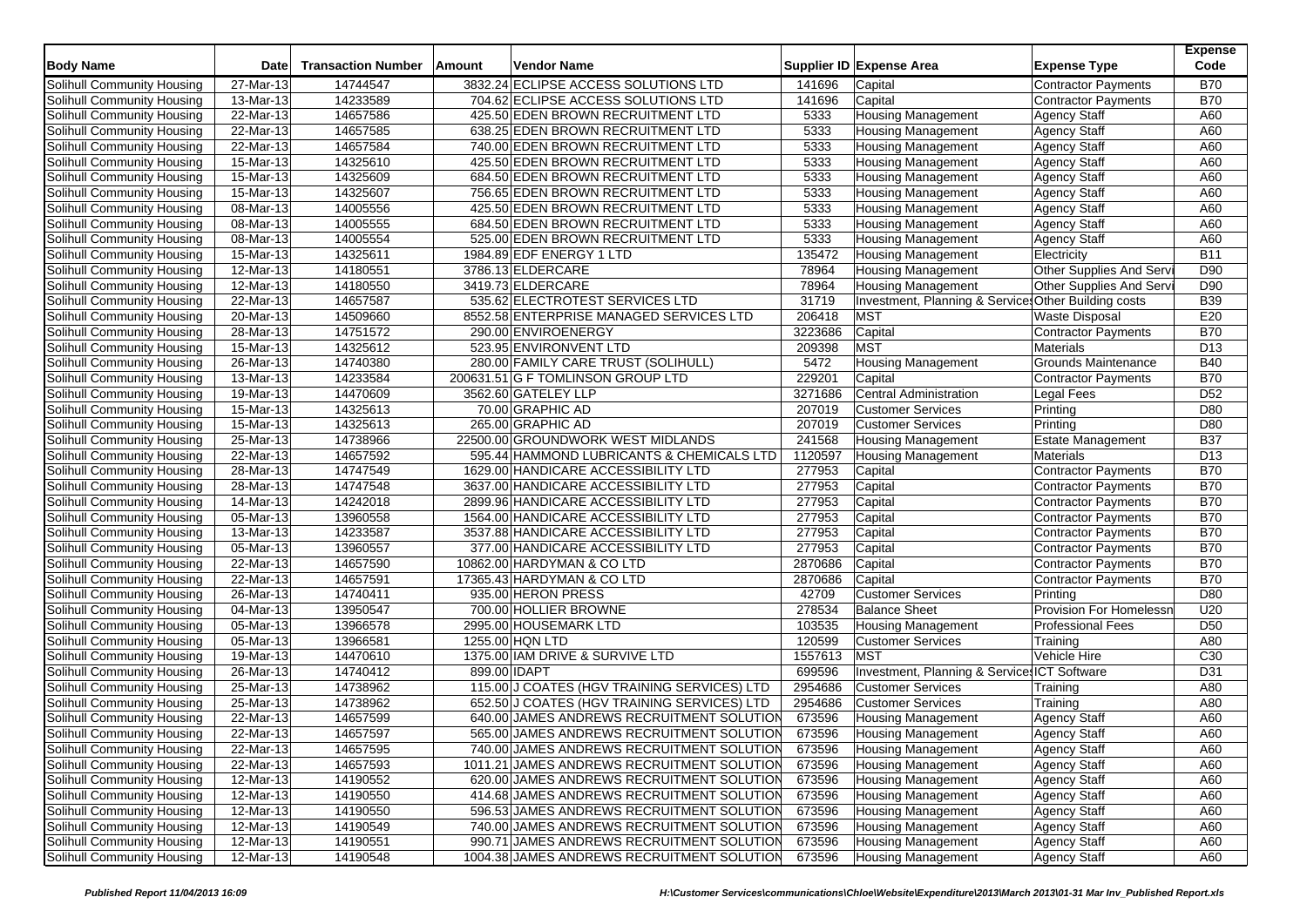| <b>Body Name</b>                  | Date                    | <b>Transaction Number</b> | Amount | Vendor Name                             |         | Supplier ID Expense Area                              | <b>Expense Type</b>        | <b>Expense</b><br>Code |
|-----------------------------------|-------------------------|---------------------------|--------|-----------------------------------------|---------|-------------------------------------------------------|----------------------------|------------------------|
| Solihull Community Housing        | 12-Mar-13               | 14203548                  |        | 64191.00 JESSUP BROTHERS LTD            | 3190686 | Capital                                               | <b>Contractor Payments</b> | <b>B70</b>             |
| Solihull Community Housing        | 21-Mar-13               | 14552548                  |        | 675.90 JEWSON LTD                       | 6111    | MST                                                   | <b>Stocks</b>              | R <sub>10</sub>        |
| Solihull Community Housing        | 21-Mar-13               | 14551547                  |        | 404.70 JEWSON LTD                       | 6111    | <b>MST</b>                                            | <b>Stocks</b>              | R <sub>10</sub>        |
| Solihull Community Housing        | 21-Mar-13               | 14551546                  |        | 514.20 JEWSON LTD                       | 6111    | MST                                                   | <b>Stocks</b>              | R <sub>10</sub>        |
| Solihull Community Housing        | 21-Mar-13               | 14548546                  |        | 1054.21 JEWSON LTD                      | 6111    | <b>MST</b>                                            | <b>Stocks</b>              | R <sub>10</sub>        |
| Solihull Community Housing        | 21-Mar-13               | 14546552                  |        | 230.00 JEWSON LTD                       | 6111    | MST                                                   | <b>Stocks</b>              | R <sub>10</sub>        |
| Solihull Community Housing        | 21-Mar-13               | 14546547                  |        | 357.00 JEWSON LTD                       | 6111    | MST                                                   | <b>Stocks</b>              | R <sub>10</sub>        |
| Solihull Community Housing        | 21-Mar-13               | 14546546                  |        | 948.21 JEWSON LTD                       | 6111    | <b>MST</b>                                            | <b>Stocks</b>              | R <sub>10</sub>        |
| Solihull Community Housing        | 21-Mar-13               | 14544546                  |        | 357.00 JEWSON LTD                       | 6111    | MST                                                   | <b>Stocks</b>              | R <sub>10</sub>        |
| Solihull Community Housing        | 21-Mar-13               | 14541546                  |        | 230.00 JEWSON LTD                       | 6111    | MST                                                   | <b>Stocks</b>              | R <sub>10</sub>        |
| Solihull Community Housing        | 21-Mar-13               | 14538684                  |        | 595.00 JEWSON LTD                       | 6111    | <b>MST</b>                                            | <b>Stocks</b>              | R <sub>10</sub>        |
| Solihull Community Housing        | 15-Mar-13               | 14336549                  |        | 211.74 JEWSON LTD                       | 6111    | MST                                                   | <b>Stocks</b>              | R <sub>10</sub>        |
| Solihull Community Housing        | 15-Mar-13               | 14335560                  |        | 5780.28 JEWSON LTD                      | 6111    | MST                                                   | <b>Stocks</b>              | R <sub>10</sub>        |
| Solihull Community Housing        | 15-Mar-13               | 14335593                  |        | 1638.02 JEWSON LTD                      | 6111    | <b>MST</b>                                            | <b>Stocks</b>              | R <sub>10</sub>        |
| Solihull Community Housing        | 15-Mar-13               | 14330683                  |        | 330.00 JEWSON LTD                       | 6111    | <b>MST</b>                                            | <b>Stocks</b>              | R <sub>10</sub>        |
| Solihull Community Housing        | 15-Mar-13               | 14333559                  |        | 230.00 JEWSON LTD                       | 6111    | <b>MST</b>                                            | <b>Stocks</b>              | R10                    |
| Solihull Community Housing        | 15-Mar-13               | 14330688                  |        | 1250.72 JEWSON LTD                      | 6111    | MST                                                   | <b>Stocks</b>              | R10                    |
| <b>Solihull Community Housing</b> | 15-Mar-13               | 14330684                  |        | 725.00 JEWSON LTD                       | 6111    | <b>MST</b>                                            | <b>Stocks</b>              | R <sub>10</sub>        |
| Solihull Community Housing        | 15-Mar-13               | 14330573                  |        | 566.16 JEWSON LTD                       | 6111    | MST                                                   | <b>Stocks</b>              | R <sub>10</sub>        |
| Solihull Community Housing        | 15-Mar-13               | 14330560                  |        | 231.10 JEWSON LTD                       | 6111    | MST                                                   | Stocks                     | R <sub>10</sub>        |
| Solihull Community Housing        | 11-Mar-13               | 14100549                  |        | 955.34 JEWSON LTD                       | 6111    | <b>MST</b>                                            | <b>Stocks</b>              | R <sub>10</sub>        |
| Solihull Community Housing        | 11-Mar-13               | 14098561                  |        | 1500.00 JEWSON LTD                      | 6111    | MST                                                   | <b>Stocks</b>              | R <sub>10</sub>        |
| Solihull Community Housing        | 11-Mar-13               | 14098556                  |        | 1506.00 JEWSON LTD                      | 6111    | <b>MST</b>                                            | <b>Stocks</b>              | R <sub>10</sub>        |
| Solihull Community Housing        | 11-Mar-13               | 14098549                  |        | 399.47 JEWSON LTD                       | 6111    | <b>MST</b>                                            | <b>Stocks</b>              | R <sub>10</sub>        |
| Solihull Community Housing        | 11-Mar-13               | 14084581                  |        | 1212.50 JEWSON LTD                      | 6111    | <b>MST</b>                                            | <b>Stocks</b>              | R10                    |
| Solihull Community Housing        | 11-Mar-13               | 14060548                  |        | 245.10 JEWSON LTD                       | 6111    | MST                                                   | <b>Stocks</b>              | R <sub>10</sub>        |
| Solihull Community Housing        | 06-Mar-13               | 13978704                  |        | 1594.56 JEWSON LTD                      | 6111    | MST                                                   | <b>Stocks</b>              | R <sub>10</sub>        |
| Solihull Community Housing        | 05-Mar-13               | 13969564                  |        | 1443.62 JEWSON LTD                      | 6111    | MST                                                   | <b>Stocks</b>              | R <sub>10</sub>        |
| Solihull Community Housing        | 05-Mar-13               | 13969558                  |        | 1319.95 JEWSON LTD                      | 6111    | MST                                                   | <b>Stocks</b>              | R <sub>10</sub>        |
| Solihull Community Housing        | 05-Mar-13               | 13969574                  |        | 1942.70 JEWSON LTD                      | 6111    | <b>MST</b>                                            | <b>Stocks</b>              | R10                    |
| Solihull Community Housing        | 05-Mar-13               | 13969567                  |        | 1583.45 JEWSON LTD                      | 6111    | MST                                                   | <b>Stocks</b>              | R <sub>10</sub>        |
| Solihull Community Housing        | 05-Mar-13               | 13969553                  |        | 290.00 JEWSON LTD                       | 6111    | <b>MST</b>                                            | <b>Stocks</b>              | R <sub>10</sub>        |
| Solihull Community Housing        | 05-Mar-13               | 13969551                  |        | 243.78 JEWSON LTD                       | 6111    | <b>MST</b>                                            | <b>Stocks</b>              | R <sub>10</sub>        |
| Solihull Community Housing        | 05-Mar-13               | 13969546                  |        | 260.00 JEWSON LTD                       | 6111    | MST                                                   | <b>Stocks</b>              | R <sub>10</sub>        |
| Solihull Community Housing        | 25-Mar-13               | 14738968                  |        | 58900.00 JMG ROOFING LTD                | 2076651 | Capital                                               | <b>Contractor Payments</b> | <b>B70</b>             |
| Solihull Community Housing        | 15-Mar-13               | 14325614                  |        | 2508.48 JMG ROOFING LTD                 | 2076651 | Capital                                               | <b>Contractor Payments</b> | <b>B70</b>             |
| Solihull Community Housing        | 01-Mar-13               | 13937982                  |        | 75260.90 JMG ROOFING LTD                | 2076651 | Capital                                               | <b>Contractor Payments</b> | <b>B70</b>             |
| Solihull Community Housing        | 27-Mar-13               | 14744546                  |        | 2000.00 KENTON MANOR LTD                | 6216    | Capital                                               | <b>Contractor Payments</b> | <b>B70</b>             |
| Solihull Community Housing        | 22-Mar-13               | 14657603                  |        | 299.00 LANDLORD INFORMATION NETWORK LTD | 3287686 | <b>Housing Management</b>                             | <b>Professional Fees</b>   | D <sub>50</sub>        |
| Solihull Community Housing        | 27-Mar-13               | 14744861                  |        | 3400.00 LIBERATA UK LIMITED             | 260485  | <b>Housing Management</b>                             | <b>Court Fees</b>          | D <sub>54</sub>        |
| Solihull Community Housing        | 06-Mar-13               | 13977602                  |        | 279.91 LIFT & ENGINEERING SERVICES      | 1656614 | Capital                                               | <b>Contractor Payments</b> | <b>B70</b>             |
| Solihull Community Housing        | 22-Mar-13               | 14657602                  |        | 3458.00 LIFT & ENGINEERING SERVICES     | 1656614 | Investment, Planning & Service Utility Related Works  |                            | <b>B34</b>             |
| Solihull Community Housing        | $\overline{22}$ -Mar-13 | 14658593                  |        | 221.00 LIFT & ENGINEERING SERVICES      | 1656614 | Investment, Planning & Services Utility Related Works |                            | <b>B34</b>             |
| Solihull Community Housing        | 11-Mar-13               | 14044613                  |        | 567.38 LIFT & ENGINEERING SERVICES      | 1656614 | Investment, Planning & Services Utility Related Works |                            | <b>B34</b>             |
| Solihull Community Housing        | 11-Mar-13               | 14044611                  |        | 233.00 LIFT & ENGINEERING SERVICES      | 1656614 | Investment, Planning & Services Utility Related Works |                            | <b>B34</b>             |
| Solihull Community Housing        | 11-Mar-13               | 14044598                  |        | 600.00 LIFT & ENGINEERING SERVICES      | 1656614 | Investment, Planning & Services Utility Related Works |                            | <b>B34</b>             |
| Solihull Community Housing        | 11-Mar-13               | 14044597                  |        | 600.00 LIFT & ENGINEERING SERVICES      | 1656614 | Investment, Planning & Services Utility Related Works |                            | <b>B34</b>             |
| Solihull Community Housing        | 11-Mar-13               | 14044596                  |        | 600.00 LIFT & ENGINEERING SERVICES      | 1656614 | Investment, Planning & Services Utility Related Works |                            | <b>B34</b>             |
| Solihull Community Housing        | 11-Mar-13               | 14044595                  |        | 600.00 LIFT & ENGINEERING SERVICES      | 1656614 | Investment, Planning & Services Utility Related Works |                            | <b>B34</b>             |
| Solihull Community Housing        | 11-Mar-13               | 14044594                  |        | 600.00 LIFT & ENGINEERING SERVICES      | 1656614 | Investment, Planning & Services Utility Related Works |                            | <b>B34</b>             |
| Solihull Community Housing        | 11-Mar-13               | 14044593                  |        | 600.00 LIFT & ENGINEERING SERVICES      | 1656614 | Investment, Planning & Services Utility Related Works |                            | <b>B34</b>             |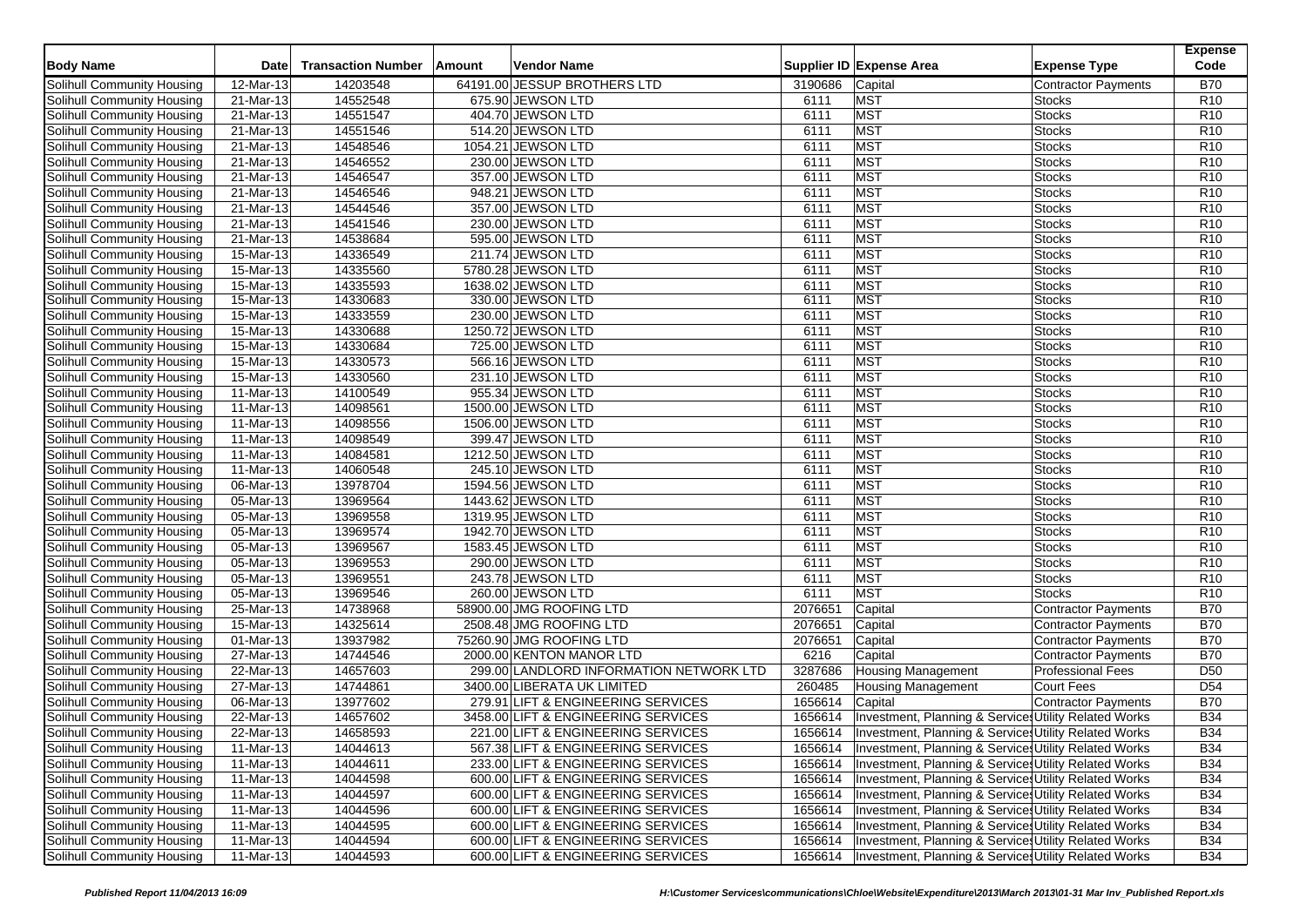| <b>Body Name</b>           | Date      | <b>Transaction Number</b> | Amount | <b>Vendor Name</b>                          |         | Supplier ID Expense Area  | <b>Expense Type</b>                                   | <b>Expense</b><br>Code |
|----------------------------|-----------|---------------------------|--------|---------------------------------------------|---------|---------------------------|-------------------------------------------------------|------------------------|
| Solihull Community Housing | 11-Mar-13 | 14044592                  |        | 600.00 LIFT & ENGINEERING SERVICES          | 1656614 |                           | Investment, Planning & Services Utility Related Works | <b>B34</b>             |
| Solihull Community Housing | 11-Mar-13 | 14044591                  |        | 600.00 LIFT & ENGINEERING SERVICES          | 1656614 |                           | Investment, Planning & Services Utility Related Works | <b>B34</b>             |
| Solihull Community Housing | 11-Mar-13 | 14044590                  |        | 600.00 LIFT & ENGINEERING SERVICES          | 1656614 |                           | Investment, Planning & Services Utility Related Works | <b>B34</b>             |
| Solihull Community Housing | 11-Mar-13 | 14044589                  |        | 600.00 LIFT & ENGINEERING SERVICES          | 1656614 |                           | Investment, Planning & Services Utility Related Works | <b>B34</b>             |
| Solihull Community Housing | 11-Mar-13 | 14044588                  |        | 600.00 LIFT & ENGINEERING SERVICES          | 1656614 |                           | Investment, Planning & Services Utility Related Works | <b>B34</b>             |
| Solihull Community Housing | 11-Mar-13 | 14044586                  |        | 600.00 LIFT & ENGINEERING SERVICES          | 1656614 |                           | Investment, Planning & Services Utility Related Works | <b>B34</b>             |
| Solihull Community Housing | 11-Mar-13 | 14044587                  |        | 600.00 LIFT & ENGINEERING SERVICES          | 1656614 |                           | Investment, Planning & Service Utility Related Works  | <b>B34</b>             |
| Solihull Community Housing | 11-Mar-13 | 14044585                  |        | 600.00 LIFT & ENGINEERING SERVICES          | 1656614 |                           | Investment, Planning & Services Utility Related Works | <b>B34</b>             |
| Solihull Community Housing | 11-Mar-13 | 14044584                  |        | 600.00 LIFT & ENGINEERING SERVICES          | 1656614 |                           | Investment, Planning & Services Utility Related Works | <b>B34</b>             |
| Solihull Community Housing | 11-Mar-13 | 14044577                  |        | 592.25 LIFT & ENGINEERING SERVICES          | 1656614 |                           | Investment, Planning & Services Utility Related Works | <b>B34</b>             |
| Solihull Community Housing | 11-Mar-13 | 14044574                  |        | 210.06 LIFT & ENGINEERING SERVICES          | 1656614 |                           | Investment, Planning & Services Utility Related Works | <b>B34</b>             |
| Solihull Community Housing | 05-Mar-13 | 13960569                  |        | 242.00 LIFT & ENGINEERING SERVICES          | 1656614 |                           | Investment, Planning & Services Utility Related Works | <b>B34</b>             |
| Solihull Community Housing | 27-Mar-13 | 14744562                  |        | 354.64 LLOYDS TSB AUTOLEASE LTD             | 101345  | <b>MST</b>                | Vehicle Hire                                          | C30                    |
| Solihull Community Housing | 25-Mar-13 | 14739022                  |        | 4924.09 LLOYDS TSB AUTOLEASE LTD            | 101345  | MST                       | Vehicle Hire                                          | C <sub>30</sub>        |
| Solihull Community Housing | 05-Mar-13 | 13968583                  |        | 367.78 LLOYDS TSB AUTOLEASE LTD             | 101345  | <b>MST</b>                | Vehicle Hire                                          | C30                    |
| Solihull Community Housing | 25-Mar-13 | 14739022                  |        | 143.10 LLOYDS TSB AUTOLEASE LTD             | 101345  | <b>MST</b>                | Vehicle service and repa                              | C60                    |
| Solihull Community Housing | 21-Mar-13 | 14566546                  |        | 2524.00 LORIENT POLYPRODUCTS LTD            | 1769617 | <b>MST</b>                | <b>Stocks</b>                                         | R <sub>10</sub>        |
| Solihull Community Housing | 11-Mar-13 | 14100555                  |        | 7572.00 LORIENT POLYPRODUCTS LTD            | 1769617 | <b>MST</b>                | <b>Stocks</b>                                         | R <sub>10</sub>        |
| Solihull Community Housing | 12-Mar-13 | 14203555                  |        | 212.14 LYRECO UK LTD                        | 74691   | Finance                   | Stationery                                            | D <sub>25</sub>        |
| Solihull Community Housing | 05-Mar-13 | 13968553                  |        | 645.00 M3 HOUSING                           | 111286  | <b>MST</b>                | <b>Office Expenses</b>                                | D <sub>20</sub>        |
| Solihull Community Housing | 06-Mar-13 | 13977600                  |        | 17240.43 MAN COMMERCIAL PROTECTION LTD      | 946596  | <b>Housing Management</b> | Security                                              | <b>B43</b>             |
| Solihull Community Housing | 11-Mar-13 | 14100558                  |        | 501.36 MANSE MASTERDOR LTD                  | 52547   | <b>MST</b>                | <b>Stocks</b>                                         | R <sub>10</sub>        |
| Solihull Community Housing | 12-Mar-13 | 14203556                  |        | 9000.00 MICHAEL DYSON ASSOCIATES LTD        | 2545688 |                           | Investment, Planning & Service: Professional Fees     | D <sub>50</sub>        |
| Solihull Community Housing | 20-Mar-13 | 14509658                  |        | 421.51 MICHAEL PAGE INTERNATIONAL RECRUITM  | 2546688 | MST                       | <b>Agency Staff</b>                                   | A60                    |
| Solihull Community Housing | 20-Mar-13 | 14509656                  |        | 798.00 MICHAEL PAGE INTERNATIONAL RECRUITM  | 2546688 | <b>MST</b>                | <b>Agency Staff</b>                                   | A60                    |
| Solihull Community Housing | 13-Mar-13 | 14233550                  |        | 21279.43 MITIE PROPERTY SERVICES MIDS LTD   | 6724    | Capital                   | <b>Contractor Payments</b>                            | <b>B70</b>             |
| Solihull Community Housing | 26-Mar-13 | 14740418                  |        | 14939.00 MITIE PROPERTY SERVICES MIDS LTD   | 6724    | Capital                   | <b>Contractor Payments</b>                            | <b>B70</b>             |
| Solihull Community Housing | 01-Mar-13 | 13937984                  |        | 697.00 MOSSVALE MAINTENANCE & SEALING SERV  | 48908   | Capital                   | <b>Contractor Payments</b>                            | <b>B70</b>             |
| Solihull Community Housing | 26-Mar-13 | 14740424                  |        | 959.70 MOSSVALE MAINTENANCE & SEALING SERV  | 48908   | <b>MST</b>                | Other Building costs                                  | <b>B39</b>             |
| Solihull Community Housing | 15-Mar-13 | 14325616                  |        | 411.30 MOSSVALE MAINTENANCE & SEALING SERV  | 48908   | <b>MST</b>                | Other Building costs                                  | <b>B39</b>             |
| Solihull Community Housing | 08-Mar-13 | 14005559                  |        | 685.50 MOSSVALE MAINTENANCE & SEALING SERV  | 48908   | MST                       | Other Building costs                                  | <b>B39</b>             |
| Solihull Community Housing | 26-Mar-13 | 14740430                  |        | 1152.51 MOSSVALE MAINTENANCE & SEALING SERV | 48908   | MST                       | Voids                                                 | <b>B38</b>             |
| Solihull Community Housing | 26-Mar-13 | 14740427                  |        | 5267.09 MOSSVALE MAINTENANCE & SEALING SERV | 48908   | <b>MST</b>                | Voids                                                 | <b>B38</b>             |
| Solihull Community Housing | 19-Mar-13 | 14470616                  |        | 2315.31 MOSSVALE MAINTENANCE & SEALING SERV | 48908   | MST                       | Voids                                                 | <b>B38</b>             |
| Solihull Community Housing | 08-Mar-13 | 14005561                  |        | 5504.45 MOSSVALE MAINTENANCE & SEALING SERV | 48908   | MST                       | Voids                                                 | <b>B38</b>             |
| Solihull Community Housing | 08-Mar-13 | 14005560                  |        | 128.46 MOSSVALE MAINTENANCE & SEALING SERV  | 48908   | <b>MST</b>                | Voids                                                 | <b>B38</b>             |
| Solihull Community Housing | 26-Mar-13 | 14740424                  |        | 205.65 MOSSVALE MAINTENANCE & SEALING SERV  | 48908   | MST                       | Other Building costs                                  | <b>B39</b>             |
| Solihull Community Housing | 15-Mar-13 | 14325616                  |        | 274.20 MOSSVALE MAINTENANCE & SEALING SERV  | 48908   | MST                       | Other Building costs                                  | <b>B39</b>             |
| Solihull Community Housing | 08-Mar-13 | 14005559                  |        | 342.75 MOSSVALE MAINTENANCE & SEALING SERV  | 48908   | <b>MST</b>                | Other Building costs                                  | <b>B39</b>             |
| Solihull Community Housing | 26-Mar-13 | 14740427                  |        | 771.08 MOSSVALE MAINTENANCE & SEALING SERV  | 48908   | MST                       | Voids                                                 | <b>B38</b>             |
| Solihull Community Housing | 19-Mar-13 | 14470616                  |        | 1655.55 MOSSVALE MAINTENANCE & SEALING SERV | 48908   | MST                       | Voids                                                 | <b>B38</b>             |
| Solihull Community Housing | 08-Mar-13 | 14005561                  |        | 339.86 MOSSVALE MAINTENANCE & SEALING SERV  | 48908   | <b>MST</b>                | Voids                                                 | <b>B38</b>             |
| Solihull Community Housing | 08-Mar-13 | 14005560                  |        | 116.46 MOSSVALE MAINTENANCE & SEALING SERV  | 48908   | <b>MST</b>                | Voids                                                 | <b>B38</b>             |
| Solihull Community Housing | 28-Mar-13 | 14751573                  |        | 3427.77 MOSSVALE MAINTENANCE & SEALING SERV | 48908   |                           | Investment, Planning & Services Utility Related Works | <b>B34</b>             |
| Solihull Community Housing | 28-Mar-13 | 14747574                  |        | 223.39 MOSSVALE MAINTENANCE & SEALING SERV  | 48908   |                           | Investment, Planning & Services Utility Related Works | <b>B34</b>             |
| Solihull Community Housing | 28-Mar-13 | 14747572                  |        | 447.10 MOSSVALE MAINTENANCE & SEALING SERV  | 48908   |                           | Investment, Planning & Services Utility Related Works | <b>B34</b>             |
| Solihull Community Housing | 28-Mar-13 | 14747571                  |        | 543.40 MOSSVALE MAINTENANCE & SEALING SERV  | 48908   |                           | Investment, Planning & Services Utility Related Works | <b>B34</b>             |
| Solihull Community Housing | 28-Mar-13 | 14747570                  |        | 435.70 MOSSVALE MAINTENANCE & SEALING SERV  | 48908   |                           | Investment, Planning & Services Utility Related Works | <b>B34</b>             |
| Solihull Community Housing | 28-Mar-13 | 14747567                  |        | 223.39 MOSSVALE MAINTENANCE & SEALING SERV  | 48908   |                           | Investment, Planning & Services Utility Related Works | <b>B34</b>             |
| Solihull Community Housing | 28-Mar-13 | 14747565                  |        | 321.74 MOSSVALE MAINTENANCE & SEALING SERV  | 48908   |                           | Investment, Planning & Service Utility Related Works  | <b>B34</b>             |
| Solihull Community Housing | 28-Mar-13 | 14747564                  |        | 239.10 MOSSVALE MAINTENANCE & SEALING SERV  | 48908   |                           | Investment, Planning & Services Utility Related Works | <b>B34</b>             |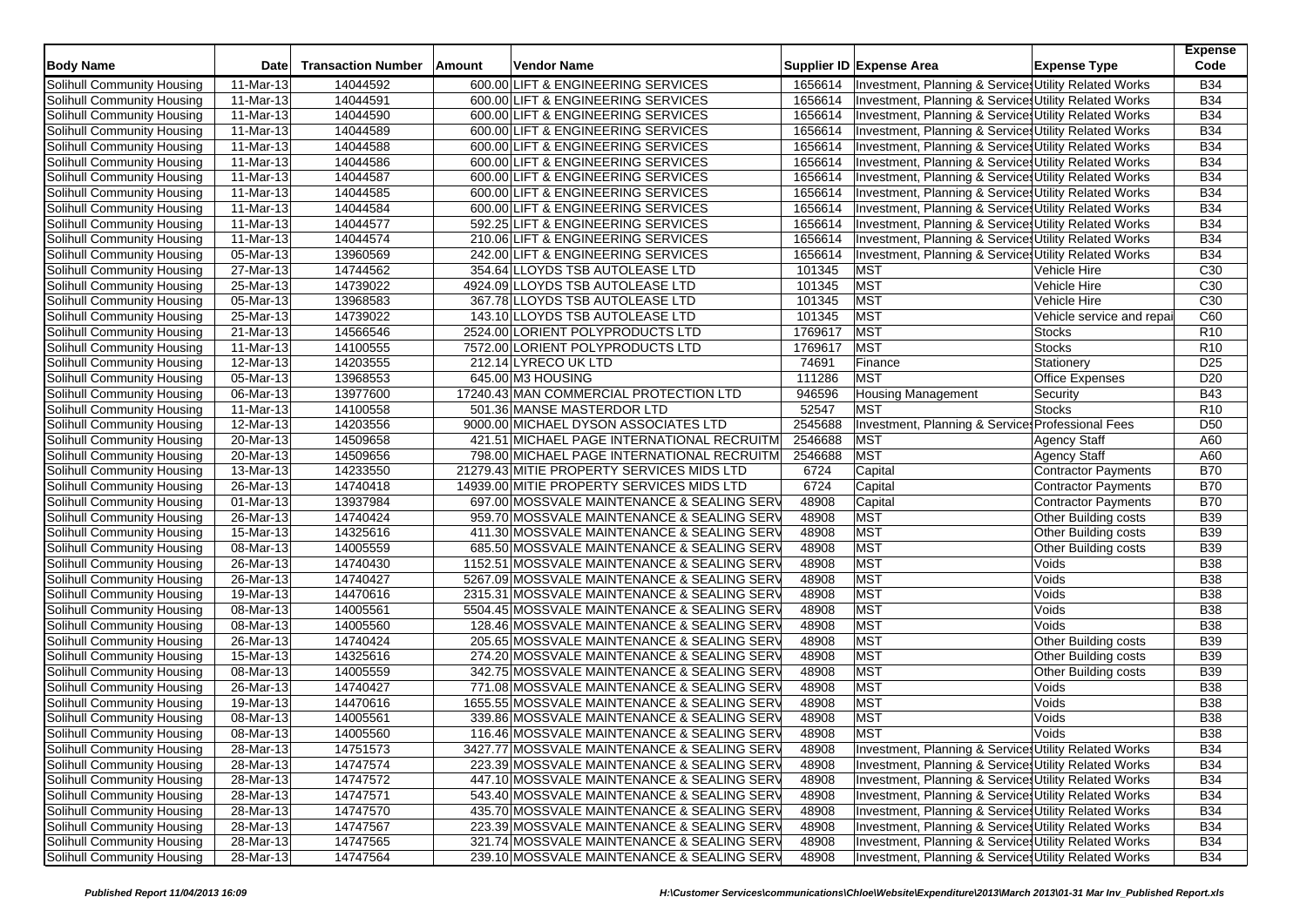| <b>Body Name</b>                  | <b>Date</b>  | <b>Transaction Number</b> | Amount | <b>Vendor Name</b>                           |         | Supplier ID Expense Area                              | <b>Expense Type</b>        | <b>Expense</b><br>Code |
|-----------------------------------|--------------|---------------------------|--------|----------------------------------------------|---------|-------------------------------------------------------|----------------------------|------------------------|
| Solihull Community Housing        | 28-Mar-13    | 14747560                  |        | 413.06 MOSSVALE MAINTENANCE & SEALING SERV   | 48908   | Investment, Planning & Service Utility Related Works  |                            | <b>B34</b>             |
| Solihull Community Housing        | 28-Mar-13    | 14747559                  |        | 217.10 MOSSVALE MAINTENANCE & SEALING SERV   | 48908   | Investment, Planning & Services Utility Related Works |                            | <b>B34</b>             |
| Solihull Community Housing        | 28-Mar-13    | 14747554                  |        | 254.20 MOSSVALE MAINTENANCE & SEALING SERV   | 48908   | Investment, Planning & Services Utility Related Works |                            | <b>B34</b>             |
| Solihull Community Housing        | 28-Mar-13    | 14747551                  |        | 239.10 MOSSVALE MAINTENANCE & SEALING SERV   | 48908   | Investment, Planning & Services Utility Related Works |                            | <b>B34</b>             |
| Solihull Community Housing        | 28-Mar-13    | 14747592                  |        | 223.39 MOSSVALE MAINTENANCE & SEALING SERV   | 48908   | Investment, Planning & Service Utility Related Works  |                            | <b>B34</b>             |
| Solihull Community Housing        | 28-Mar-13    | 14747588                  |        | 223.39 MOSSVALE MAINTENANCE & SEALING SERV   | 48908   | Investment, Planning & Services Utility Related Works |                            | <b>B34</b>             |
| Solihull Community Housing        | 28-Mar-13    | 14747586                  |        | 413.70 MOSSVALE MAINTENANCE & SEALING SERV   | 48908   | Investment, Planning & Service Utility Related Works  |                            | <b>B34</b>             |
| Solihull Community Housing        | 28-Mar-13    | 14747584                  |        | 239.10 MOSSVALE MAINTENANCE & SEALING SERV   | 48908   | Investment, Planning & Services Utility Related Works |                            | <b>B34</b>             |
| Solihull Community Housing        | 28-Mar-13    | 14747581                  |        | 435.70 MOSSVALE MAINTENANCE & SEALING SERV   | 48908   | Investment, Planning & Services Utility Related Works |                            | <b>B34</b>             |
| Solihull Community Housing        | 28-Mar-13    | 14747583                  |        | 217.10 MOSSVALE MAINTENANCE & SEALING SERV   | 48908   | Investment, Planning & Services Utility Related Works |                            | <b>B34</b>             |
| Solihull Community Housing        | 22-Mar-13    | 14657605                  |        | 3336.45 MOSSVALE MAINTENANCE & SEALING SERV  | 48908   | Investment, Planning & Services Utility Related Works |                            | <b>B34</b>             |
| Solihull Community Housing        | 22-Mar-13    | 14658656                  |        | 325.52 MOSSVALE MAINTENANCE & SEALING SERV   | 48908   | Investment, Planning & Services Utility Related Works |                            | <b>B34</b>             |
| Solihull Community Housing        | 22-Mar-13    | 14658654                  |        | 413.06 MOSSVALE MAINTENANCE & SEALING SERV   | 48908   | Investment, Planning & Services Utility Related Works |                            | <b>B34</b>             |
| Solihull Community Housing        | 22-Mar-13    | 14658644                  |        | 435.70 MOSSVALE MAINTENANCE & SEALING SERV   | 48908   | Investment, Planning & Services Utility Related Works |                            | <b>B34</b>             |
| Solihull Community Housing        | 22-Mar-13    | 14658642                  |        | 223.39 MOSSVALE MAINTENANCE & SEALING SERV   | 48908   | Investment, Planning & Services Utility Related Works |                            | <b>B34</b>             |
| Solihull Community Housing        | 22-Mar-13    | 14658641                  |        | 239.10 MOSSVALE MAINTENANCE & SEALING SERV   | 48908   | Investment, Planning & Services Utility Related Works |                            | <b>B34</b>             |
| Solihull Community Housing        | 22-Mar-13    | 14658635                  |        | 223.39 MOSSVALE MAINTENANCE & SEALING SERV   | 48908   | Investment, Planning & Services Utility Related Works |                            | <b>B34</b>             |
| Solihull Community Housing        | 22-Mar-13    | 14658639                  |        | 435.70 MOSSVALE MAINTENANCE & SEALING SERV   | 48908   | Investment, Planning & Services Utility Related Works |                            | <b>B34</b>             |
| Solihull Community Housing        | 14-Mar-13    | 14242021                  |        | 435.70 MOSSVALE MAINTENANCE & SEALING SERV   | 48908   | Investment, Planning & Services Utility Related Works |                            | <b>B34</b>             |
| Solihull Community Housing        | 12-Mar-13    | 14203557                  |        | 3741.30 MOSSVALE MAINTENANCE & SEALING SERV  | 48908   | Investment, Planning & Services Utility Related Works |                            | <b>B34</b>             |
| Solihull Community Housing        | 11-Mar-13    | 14044679                  |        | 435.70 MOSSVALE MAINTENANCE & SEALING SERV   | 48908   | Investment, Planning & Service Utility Related Works  |                            | <b>B34</b>             |
| Solihull Community Housing        | 07-Mar-13    | 13980857                  |        | 227.78 MOSSVALE MAINTENANCE & SEALING SERV   | 48908   | Investment, Planning & Services Utility Related Works |                            | <b>B34</b>             |
| Solihull Community Housing        | 07-Mar-13    | 13980864                  |        | 217.10 MOSSVALE MAINTENANCE & SEALING SERV   | 48908   | Investment, Planning & Services Utility Related Works |                            | <b>B34</b>             |
| Solihull Community Housing        | 05-Mar-13    | 13968555                  |        | 3799.70 MOSSVALE MAINTENANCE & SEALING SERV  | 48908   | Investment, Planning & Service Utility Related Works  |                            | <b>B34</b>             |
| Solihull Community Housing        | 05-Mar-13    | 13960600                  |        | 239.10 MOSSVALE MAINTENANCE & SEALING SERV   | 48908   | Investment, Planning & Services Utility Related Works |                            | <b>B34</b>             |
| Solihull Community Housing        | 05-Mar-13    | 13960590                  |        | 435.70 MOSSVALE MAINTENANCE & SEALING SERV   | 48908   | Investment, Planning & Services Utility Related Works |                            | <b>B34</b>             |
| Solihull Community Housing        | 05-Mar-13    | 13960587                  |        | 223.39 MOSSVALE MAINTENANCE & SEALING SERV   | 48908   | Investment, Planning & Services Utility Related Works |                            | <b>B34</b>             |
| Solihull Community Housing        | 05-Mar-13    | 13960585                  |        | 247.26 MOSSVALE MAINTENANCE & SEALING SERV   | 48908   | Investment, Planning & Services Utility Related Works |                            | <b>B34</b>             |
| Solihull Community Housing        | 05-Mar-13    | 13960582                  |        | 435.70 MOSSVALE MAINTENANCE & SEALING SERV   | 48908   | Investment, Planning & Services Utility Related Works |                            | <b>B34</b>             |
| Solihull Community Housing        | 05-Mar-13    | 13960577                  |        | 308.08 MOSSVALE MAINTENANCE & SEALING SERV   | 48908   | Investment, Planning & Services Utility Related Works |                            | <b>B34</b>             |
| Solihull Community Housing        | 05-Mar-13    | 13960584                  |        | 249.74 MOSSVALE MAINTENANCE & SEALING SERV   | 48908   | Investment, Planning & Services Utility Related Works |                            | <b>B34</b>             |
| Solihull Community Housing        | 11-Mar-13    | 14044678                  |        | 460.00 MOSSVALE MAINTENANCE & SEALING SERV   | 48908   | Investment, Planning & Services Utility Related Works |                            | <b>B34</b>             |
| Solihull Community Housing        | 28-Mar-13    | 14747593                  |        | 711.98 MOSSVALE MAINTENANCE & SEALING SERV   | 48908   | <b>MST</b>                                            | <b>Internal Works</b>      | <b>B31</b>             |
| Solihull Community Housing        | 20-Mar-13    | 14491590                  |        | 883.03 MOSSVALE MAINTENANCE & SEALING SERV   | 48908   | <b>MST</b>                                            | <b>Internal Works</b>      | <b>B31</b>             |
| Solihull Community Housing        | 11-Mar-13    | 14044690                  |        | 699.32 MOSSVALE MAINTENANCE & SEALING SERV   | 48908   | <b>MST</b>                                            | <b>Internal Works</b>      | <b>B31</b>             |
| Solihull Community Housing        | 05-Mar-13    | 13960593                  |        | 710.35 MOSSVALE MAINTENANCE & SEALING SERV   | 48908   | <b>MST</b>                                            | <b>Internal Works</b>      | <b>B31</b>             |
| Solihull Community Housing        | 05-Mar-13    | 13960592                  |        | 664.33 MOSSVALE MAINTENANCE & SEALING SERV   | 48908   | <b>MST</b>                                            | <b>Internal Works</b>      | <b>B31</b>             |
| Solihull Community Housing        | 28-Mar-13    | 14747595                  |        | 397.94 MOSSVALE MAINTENANCE & SEALING SERV   | 48908   | <b>MST</b>                                            | <b>Internal Works</b>      | <b>B31</b>             |
| Solihull Community Housing        | 28-Mar-13    | 14747582                  |        | 408.21 MOSSVALE MAINTENANCE & SEALING SERV   | 48908   | <b>MST</b>                                            | <b>Internal Works</b>      | <b>B31</b>             |
| Solihull Community Housing        | 11-Mar-13    | 14044696                  |        | 397.94 MOSSVALE MAINTENANCE & SEALING SERV   | 48908   | <b>MST</b>                                            | <b>Internal Works</b>      | <b>B31</b>             |
| Solihull Community Housing        | 07-Mar-13    | 13980866                  |        | 408.21 MOSSVALE MAINTENANCE & SEALING SERV   | 48908   | <b>MST</b>                                            | <b>Internal Works</b>      | <b>B31</b>             |
| Solihull Community Housing        | 20-Mar-13    | 14509661                  |        | 3660.00 MOSSVALE MAINTENANCE & SEALING SERV  | 48908   | Capital                                               | <b>Contractor Payments</b> | <b>B70</b>             |
| Solihull Community Housing        | $01$ -Mar-13 | 13937983                  |        | 5840.00 MOSSVALE MAINTENANCE & SEALING SERV  | 48908   | Capital                                               | Contractor Payments        | <b>B70</b>             |
| Solihull Community Housing        | 27-Mar-13    | 14744563                  |        | 878.79 MOSSVALE MAINTENANCE & SEALING SERV   | 48908   | Capital                                               | <b>Contractor Payments</b> | <b>B70</b>             |
| Solihull Community Housing        | 20-Mar-13    | 14509664                  |        | 1288.64 MOSSVALE MAINTENANCE & SEALING SERV  | 48908   | Capital                                               | Contractor Payments        | <b>B70</b>             |
| Solihull Community Housing        | 13-Mar-13    | 14233552                  |        | 637.34 MOSSVALE MAINTENANCE & SEALING SERV   | 48908   | Capital                                               | Contractor Payments        | <b>B70</b>             |
| Solihull Community Housing        | 08-Mar-13    | 14005562                  |        | 427.94 MOSSVALE MAINTENANCE & SEALING SERV   | 48908   | Capital                                               | Contractor Payments        | <b>B70</b>             |
| Solihull Community Housing        | 20-Mar-13    | 14509665                  |        | 65545.25 MOSSVALE MAINTENANCE & SEALING SERV | 48908   | Capital                                               | Contractor Payments        | <b>B70</b>             |
| Solihull Community Housing        | 06-Mar-13    | 13977606                  |        | 44317.50 MOSSVALE MAINTENANCE & SEALING SERV | 48908   | Capital                                               | Contractor Payments        | <b>B70</b>             |
| <b>Solihull Community Housing</b> | 04-Mar-13    | 13950548                  |        | 2702.96 REDACTED PERSONAL DATA               | 2758698 | Capital                                               | Contractor Payments        | <b>B70</b>             |
| Solihull Community Housing        | 25-Mar-13    | 14738561                  |        | 300.00 REDACTED PERSONAL DATA                | 183679  | <b>MST</b>                                            | Complaints Compensatio     | D97                    |
|                                   |              |                           |        |                                              |         |                                                       |                            |                        |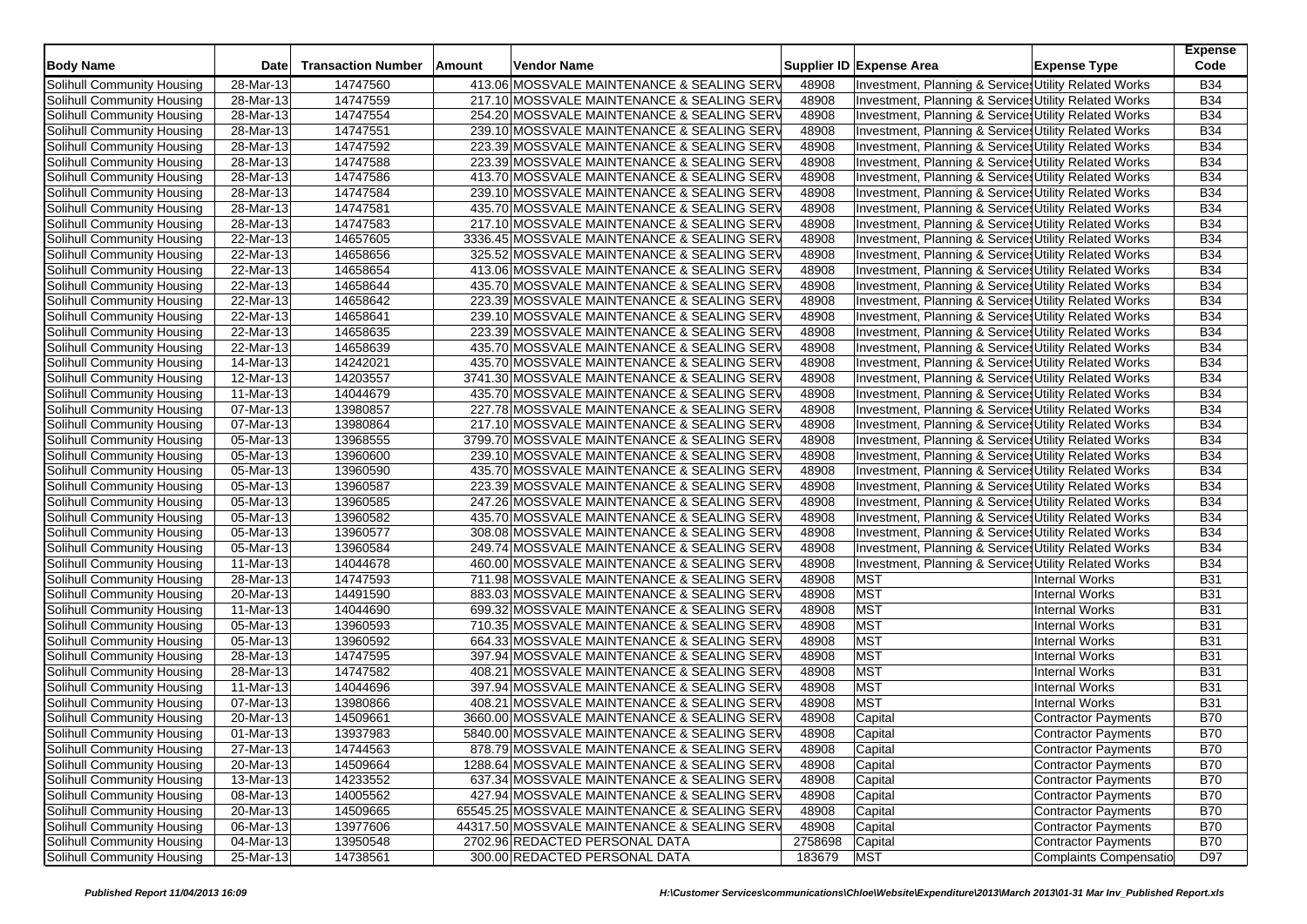| <b>Body Name</b>           | Date                    | <b>Transaction Number</b> | Amount | Vendor Name                    |         | Supplier ID Expense Area  | <b>Expense Type</b>          | <b>Expense</b><br>Code |
|----------------------------|-------------------------|---------------------------|--------|--------------------------------|---------|---------------------------|------------------------------|------------------------|
| Solihull Community Housing | 11-Mar-13               | 14043562                  |        | 3000.00 REDACTED PERSONAL DATA | 3200686 | <b>Balance Sheet</b>      | Movement Incentive Sch       | U32                    |
| Solihull Community Housing | 11-Mar-13               | 14043564                  |        | 3000.00 REDACTED PERSONAL DATA | 3137686 | <b>Balance Sheet</b>      | Movement Incentive Sche      | U32                    |
| Solihull Community Housing | 26-Mar-13               | 14741579                  |        | 415.17 MTD SCAFFOLDING LTD     | 233945  | <b>MST</b>                | <b>External Structures</b>   | <b>B33</b>             |
| Solihull Community Housing | 26-Mar-13               | 14741577                  |        | 357.87 MTD SCAFFOLDING LTD     | 233945  | <b>MST</b>                | <b>External Structures</b>   | <b>B33</b>             |
| Solihull Community Housing | 22-Mar-13               | 14658574                  |        | 357.87 MTD SCAFFOLDING LTD     | 233945  | <b>MST</b>                | <b>External Structures</b>   | <b>B33</b>             |
| Solihull Community Housing | 22-Mar-13               | 14658573                  |        | 357.87 MTD SCAFFOLDING LTD     | 233945  | <b>MST</b>                | <b>External Structures</b>   | <b>B33</b>             |
| Solihull Community Housing | 22-Mar-13               | 14658571                  |        | 357.87 MTD SCAFFOLDING LTD     | 233945  | <b>MST</b>                | <b>External Structures</b>   | <b>B33</b>             |
| Solihull Community Housing | 22-Mar-13               | 14658570                  |        | 357.87 MTD SCAFFOLDING LTD     | 233945  | <b>MST</b>                | <b>External Structures</b>   | <b>B33</b>             |
| Solihull Community Housing | 22-Mar-13               | 14658572                  |        | 268.72 MTD SCAFFOLDING LTD     | 233945  | <b>MST</b>                | <b>External Structures</b>   | <b>B33</b>             |
| Solihull Community Housing | 25-Mar-13               | 14740922                  |        | 379.19 N H LEISURE LTD         | 2602692 | <b>Housing Management</b> | <b>B&amp;B Accommodation</b> | <b>B23</b>             |
| Solihull Community Housing | 25-Mar-13               | 14740919                  |        | 233.31 N H LEISURE LTD         | 2602692 | <b>Housing Management</b> | <b>B&amp;B Accommodation</b> | <b>B23</b>             |
| Solihull Community Housing | $25$ -Mar-13            | 14740920                  |        | 350.00 N H LEISURE LTD         | 2602692 | <b>Housing Management</b> | <b>B&amp;B Accommodation</b> | <b>B23</b>             |
| Solihull Community Housing | 22-Mar-13               | 14713560                  |        | 466.62 N H LEISURE LTD         | 2602692 | <b>Housing Management</b> | <b>B&amp;B Accommodation</b> | <b>B23</b>             |
| Solihull Community Housing | 22-Mar-13               | 14713558                  |        | 379.19 N H LEISURE LTD         | 2602692 | <b>Housing Management</b> | <b>B&amp;B Accommodation</b> | <b>B23</b>             |
| Solihull Community Housing | 22-Mar-13               | 14713556                  |        | 204.31 N H LEISURE LTD         | 2602692 | <b>Housing Management</b> | <b>B&amp;B Accommodation</b> | <b>B23</b>             |
| Solihull Community Housing | 22-Mar-13               | 14713556                  |        | 145.69 N H LEISURE LTD         | 2602692 | <b>Housing Management</b> | <b>B&amp;B Accommodation</b> | <b>B23</b>             |
| Solihull Community Housing | 22-Mar-13               | 14713554                  |        | 350.00 N H LEISURE LTD         | 2602692 | <b>Housing Management</b> | <b>B&amp;B Accommodation</b> | <b>B23</b>             |
| Solihull Community Housing | 22-Mar-13               | 14713551                  |        | 233.31 N H LEISURE LTD         | 2602692 | <b>Housing Management</b> | <b>B&amp;B Accommodation</b> | <b>B23</b>             |
| Solihull Community Housing | 22-Mar-13               | 14713548                  |        | 233.31 N H LEISURE LTD         | 2602692 | <b>Housing Management</b> | <b>B&amp;B Accommodation</b> | <b>B23</b>             |
| Solihull Community Housing | 22-Mar-13               | 14713546                  |        | 233.31 N H LEISURE LTD         | 2602692 | <b>Housing Management</b> | <b>B&amp;B Accommodation</b> | <b>B23</b>             |
| Solihull Community Housing | 22-Mar-13               | 14713552                  |        | 270.85 N H LEISURE LTD         | 2602692 | <b>Housing Management</b> | <b>B&amp;B Accommodation</b> | <b>B23</b>             |
| Solihull Community Housing | 01-Mar-13               | 13940652                  |        | 379.19 N H LEISURE LTD         | 2602692 | <b>Housing Management</b> | <b>B&amp;B Accommodation</b> | <b>B23</b>             |
| Solihull Community Housing | 01-Mar-13               | 13940651                  |        | 379.19 N H LEISURE LTD         | 2602692 | <b>Housing Management</b> | <b>B&amp;B Accommodation</b> | <b>B23</b>             |
| Solihull Community Housing | $\overline{01-M}$ ar-13 | 13940650                  |        | 379.19 N H LEISURE LTD         | 2602692 | <b>Housing Management</b> | <b>B&amp;B Accommodation</b> | <b>B23</b>             |
| Solihull Community Housing | 01-Mar-13               | 13940649                  |        | 379.19 N H LEISURE LTD         | 2602692 | <b>Housing Management</b> | <b>B&amp;B Accommodation</b> | <b>B23</b>             |
| Solihull Community Housing | 01-Mar-13               | 13940647                  |        | 333.30 N H LEISURE LTD         | 2602692 | <b>Housing Management</b> | <b>B&amp;B Accommodation</b> | <b>B23</b>             |
| Solihull Community Housing | 01-Mar-13               | 13940648                  |        | 379.19 N H LEISURE LTD         | 2602692 | <b>Housing Management</b> | <b>B&amp;B Accommodation</b> | <b>B23</b>             |
| Solihull Community Housing | 01-Mar-13               | 13940646                  |        | 325.02 N H LEISURE LTD         | 2602692 | <b>Housing Management</b> | <b>B&amp;B Accommodation</b> | <b>B23</b>             |
| Solihull Community Housing | 01-Mar-13               | 13940645                  |        | 320.81 N H LEISURE LTD         | 2602692 | <b>Housing Management</b> | <b>B&amp;B</b> Accommodation | <b>B23</b>             |
| Solihull Community Housing | 01-Mar-13               | 13940644                  |        | 320.81 N H LEISURE LTD         | 2602692 | <b>Housing Management</b> | <b>B&amp;B Accommodation</b> | <b>B23</b>             |
| Solihull Community Housing | 01-Mar-13               | 13940642                  |        | 320.81 N H LEISURE LTD         | 2602692 | <b>Housing Management</b> | <b>B&amp;B Accommodation</b> | <b>B23</b>             |
| Solihull Community Housing | 01-Mar-13               | 13940643                  |        | 320.81 N H LEISURE LTD         | 2602692 | <b>Housing Management</b> | <b>B&amp;B Accommodation</b> | <b>B23</b>             |
| Solihull Community Housing | 01-Mar-13               | 13940641                  |        | 320.81 N H LEISURE LTD         | 2602692 | <b>Housing Management</b> | <b>B&amp;B Accommodation</b> | <b>B23</b>             |
| Solihull Community Housing | 01-Mar-13               | 13940640                  |        | 320.81 N H LEISURE LTD         | 2602692 | <b>Housing Management</b> | <b>B&amp;B Accommodation</b> | <b>B23</b>             |
| Solihull Community Housing | 01-Mar-13               | 13940639                  |        | 320.81 N H LEISURE LTD         | 2602692 | <b>Housing Management</b> | <b>B&amp;B Accommodation</b> | <b>B23</b>             |
| Solihull Community Housing | 01-Mar-13               | 13940636                  |        | 250.00 N H LEISURE LTD         | 2602692 | <b>Housing Management</b> | <b>B&amp;B Accommodation</b> | <b>B23</b>             |
| Solihull Community Housing | 01-Mar-13               | 13940638                  |        | 250.00 N H LEISURE LTD         | 2602692 | <b>Housing Management</b> | <b>B&amp;B Accommodation</b> | <b>B23</b>             |
| Solihull Community Housing | 01-Mar-13               | 13940635                  |        | 233.31 N H LEISURE LTD         | 2602692 | <b>Housing Management</b> | <b>B&amp;B Accommodation</b> | <b>B23</b>             |
| Solihull Community Housing | 01-Mar-13               | 13940634                  |        | 233.31 N H LEISURE LTD         | 2602692 | <b>Housing Management</b> | <b>B&amp;B Accommodation</b> | <b>B23</b>             |
| Solihull Community Housing | 01-Mar-13               | 13940633                  |        | 233.31 N H LEISURE LTD         | 2602692 | <b>Housing Management</b> | <b>B&amp;B Accommodation</b> | <b>B23</b>             |
| Solihull Community Housing | 01-Mar-13               | 13940631                  |        | 233.31 N H LEISURE LTD         | 2602692 | <b>Housing Management</b> | <b>B&amp;B Accommodation</b> | <b>B23</b>             |
| Solihull Community Housing | 01-Mar-13               | 13940632                  |        | 233.31 N H LEISURE LTD         | 2602692 | <b>Housing Management</b> | <b>B&amp;B</b> Accommodation | <b>B23</b>             |
| Solihull Community Housing | 01-Mar-13               | 13940630                  |        | 233.31 N H LEISURE LTD         | 2602692 | <b>Housing Management</b> | <b>B&amp;B Accommodation</b> | <b>B23</b>             |
| Solihull Community Housing | 01-Mar-13               | 13940629                  |        | 233.31 N H LEISURE LTD         | 2602692 | <b>Housing Management</b> | <b>B&amp;B Accommodation</b> | <b>B23</b>             |
| Solihull Community Housing | 01-Mar-13               | 13940628                  |        | 229.15 N H LEISURE LTD         | 2602692 | <b>Housing Management</b> | <b>B&amp;B Accommodation</b> | <b>B23</b>             |
| Solihull Community Housing | 01-Mar-13               | 13940627                  |        | 229.15 N H LEISURE LTD         | 2602692 | <b>Housing Management</b> | <b>B&amp;B Accommodation</b> | <b>B23</b>             |
| Solihull Community Housing | $01$ -Mar-13            | 13940625                  |        | 225.00 N H LEISURE LTD         | 2602692 | <b>Housing Management</b> | <b>B&amp;B Accommodation</b> | <b>B23</b>             |
| Solihull Community Housing | 01-Mar-13               | 13940624                  |        | 216.68 N H LEISURE LTD         | 2602692 | <b>Housing Management</b> | <b>B&amp;B Accommodation</b> | <b>B23</b>             |
| Solihull Community Housing | 01-Mar-13               | 13940623                  |        | 216.68 N H LEISURE LTD         | 2602692 | <b>Housing Management</b> | <b>B&amp;B Accommodation</b> | <b>B23</b>             |
| Solihull Community Housing | 01-Mar-13               | 13940622                  |        | 216.68 N H LEISURE LTD         | 2602692 | <b>Housing Management</b> | <b>B&amp;B</b> Accommodation | <b>B23</b>             |
| Solihull Community Housing | 12-Mar-13               | 14203559                  |        | 513.22 NEOPOST FINANCE LTD     | 115406  | Finance                   | Postages                     | D <sub>21</sub>        |
|                            |                         |                           |        |                                |         |                           |                              |                        |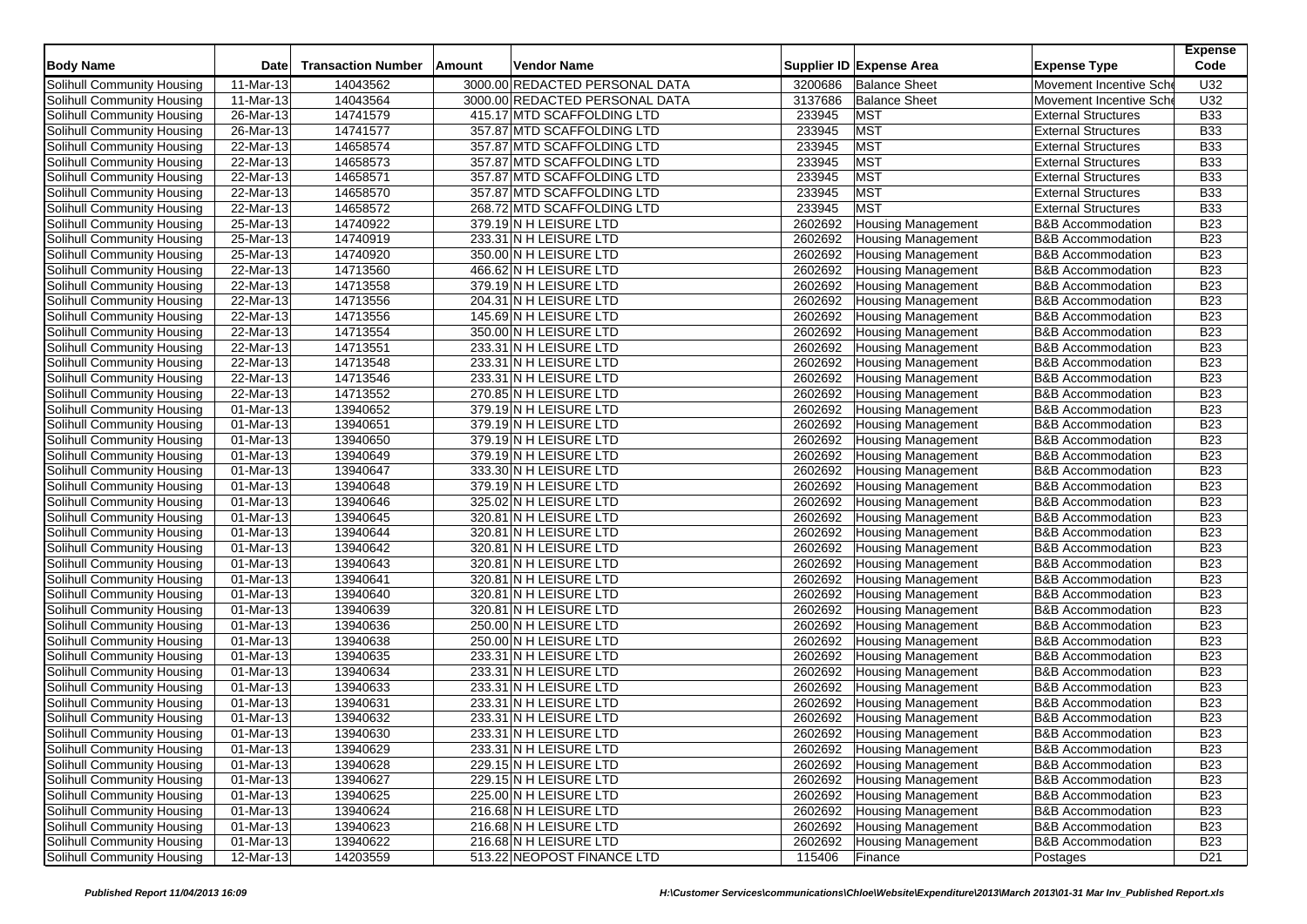| <b>Body Name</b>                  | Date                    | <b>Transaction Number</b> | Amount | <b>Vendor Name</b>                            |         | Supplier ID Expense Area                               | <b>Expense Type</b>         | <b>Expense</b><br>Code |
|-----------------------------------|-------------------------|---------------------------|--------|-----------------------------------------------|---------|--------------------------------------------------------|-----------------------------|------------------------|
| Solihull Community Housing        | 25-Mar-13               | 14739264                  |        | 217.99 NEOPOST LTD                            | 6967    | Finance                                                | Postages                    | D <sub>21</sub>        |
| Solihull Community Housing        | 20-Mar-13               | 14509667                  |        | 210.00 NEOPOST LTD                            | 6967    | Finance                                                | Postages                    | D <sub>21</sub>        |
| Solihull Community Housing        | 20-Mar-13               | 14509667                  |        | 23.98 NEOPOST LTD                             | 6967    | Finance                                                | Postages                    | D <sub>21</sub>        |
| Solihull Community Housing        | 12-Mar-13               | 14203558                  |        | 233.98 NEOPOST LTD                            | 6967    | Finance                                                | Postages                    | D <sub>21</sub>        |
| Solihull Community Housing        | 15-Mar-13               | 14325546                  |        | 5000.00 NEOPOST LTD CREDIFON RCB ACCOUNT      | 90254   | Finance                                                | Postages                    | D <sub>21</sub>        |
| Solihull Community Housing        | 15-Mar-13               | 14325547                  |        | 5000.00 NEOPOST LTD CREDIFON RCB ACCOUNT      | 90254   | Finance                                                | Postages                    | D <sub>21</sub>        |
| Solihull Community Housing        | 22-Mar-13               | 14658676                  |        | 1758.12 NPOWER BUSINESS & SOCIAL HOUSING LTI  | 2846690 | Capital                                                | <b>Contractor Payments</b>  | <b>B70</b>             |
| Solihull Community Housing        | 05-Mar-13               | 13968570                  |        | 218.75 NPOWER BUSINESS & SOCIAL HOUSING LTI   | 2846690 | <b>MST</b>                                             | Voids                       | <b>B38</b>             |
| Solihull Community Housing        | 05-Mar-13               | 13968568                  |        | 274.90 NPOWER BUSINESS & SOCIAL HOUSING LTI   | 2846690 | <b>MST</b>                                             | Voids                       | <b>B38</b>             |
| Solihull Community Housing        | 05-Mar-13               | 13968570                  |        | 62.50 NPOWER BUSINESS & SOCIAL HOUSING LTI    | 2846690 | <b>MST</b>                                             | Voids                       | <b>B38</b>             |
| Solihull Community Housing        | 05-Mar-13               | 13968568                  |        | 54.98 NPOWER BUSINESS & SOCIAL HOUSING LTI    | 2846690 | MST                                                    | Voids                       | <b>B38</b>             |
| Solihull Community Housing        | $28-Mar-13$             | 14747599                  |        | 394.17 NPOWER BUSINESS & SOCIAL HOUSING LTI   | 2846690 | Capital                                                | <b>Contractor Payments</b>  | <b>B70</b>             |
| Solihull Community Housing        | 06-Mar-13               | 13977609                  |        | 684.67 NPOWER BUSINESS & SOCIAL HOUSING LTI   | 2846690 | Investment, Planning & Services Utility Related Works  |                             | <b>B34</b>             |
| Solihull Community Housing        | 26-Mar-13               | 14740534                  |        | 19458.78 NPOWER BUSINESS & SOCIAL HOUSING LTI | 2846690 | Investment, Planning & Services Utility Related Works  |                             | <b>B34</b>             |
| Solihull Community Housing        | 26-Mar-13               | 14740534                  |        | 26227.48 NPOWER BUSINESS & SOCIAL HOUSING LTI | 2846690 | Investment, Planning & Services Utility Related Works  |                             | <b>B34</b>             |
| Solihull Community Housing        | 22-Mar-13               | 14658671                  |        | 229.31 NPOWER BUSINESS & SOCIAL HOUSING LTI   | 2846690 | Investment, Planning & Services Utility Related Works  |                             | <b>B34</b>             |
| Solihull Community Housing        | 11-Mar-13               | 14044707                  |        | 218.88 NPOWER BUSINESS & SOCIAL HOUSING LTI   | 2846690 | Investment, Planning & Services Utility Related Works  |                             | <b>B34</b>             |
| Solihull Community Housing        | 11-Mar-13               | 14044702                  |        | 1100.60 NPOWER BUSINESS & SOCIAL HOUSING LTI  | 2846690 | Investment, Planning & Services Utility Related Works  |                             | <b>B34</b>             |
| Solihull Community Housing        | 07-Mar-13               | 13980867                  |        | 490.46 NPOWER BUSINESS & SOCIAL HOUSING LTI   | 2846690 | Investment, Planning & Services Utility Related Works  |                             | <b>B34</b>             |
| Solihull Community Housing        | 28-Mar-13               | 14751574                  |        | 4310.46 NPOWER BUSINESS & SOCIAL HOUSING LTI  | 2846690 | Investment, Planning & Services Utility Related Works  |                             | <b>B34</b>             |
| Solihull Community Housing        | 08-Mar-13               | 14005564                  |        | 6767.46 NPOWER BUSINESS & SOCIAL HOUSING LTI  | 2846690 | Investment, Planning & Services Utility Related Works  |                             | <b>B34</b>             |
| Solihull Community Housing        | $\overline{08}$ -Mar-13 | 14005565                  |        | 2953.02 NPOWER BUSINESS & SOCIAL HOUSING LTI  | 2846690 | Investment, Planning & Services Utility Related Works  |                             | <b>B34</b>             |
| Solihull Community Housing        | 06-Mar-13               | 13977611                  |        | 2530.92 NPOWER BUSINESS & SOCIAL HOUSING LTI  | 2846690 | Investment, Planning & Services Utility Related Works  |                             | <b>B34</b>             |
| Solihull Community Housing        | 22-Mar-13               | 14658678                  |        | 2415.69 NPOWER BUSINESS & SOCIAL HOUSING LTI  | 2846690 | <b>MST</b>                                             | <b>Internal Works</b>       | <b>B31</b>             |
| Solihull Community Housing        | 22-Mar-13               | 14658675                  |        | 3762.08 NPOWER BUSINESS & SOCIAL HOUSING LTI  | 2846690 | <b>MST</b>                                             | <b>Internal Works</b>       | <b>B31</b>             |
| Solihull Community Housing        | 07-Mar-13               | 13980869                  |        | 3452.72 NPOWER BUSINESS & SOCIAL HOUSING LTI  | 2846690 | <b>MST</b>                                             | <b>Internal Works</b>       | <b>B31</b>             |
| Solihull Community Housing        | 07-Mar-13               | 13980868                  |        | 3658.42 NPOWER BUSINESS & SOCIAL HOUSING LTI  | 2846690 | <b>MST</b>                                             | <b>Internal Works</b>       | <b>B31</b>             |
| Solihull Community Housing        | $\overline{20}$ -Mar-13 | 14509674                  |        | 387.74 NPOWER BUSINESS & SOCIAL HOUSING LTI   | 2846690 | Capital                                                | <b>Contractor Payments</b>  | <b>B70</b>             |
| Solihull Community Housing        | 20-Mar-13               | 14509671                  |        | 393.88 NPOWER BUSINESS & SOCIAL HOUSING LTI   | 2846690 | Capital                                                | <b>Contractor Payments</b>  | <b>B70</b>             |
| Solihull Community Housing        | 20-Mar-13               | 14509669                  |        | 1134.87 NPOWER BUSINESS & SOCIAL HOUSING LTI  | 2846690 | Capital                                                | Contractor Payments         | <b>B70</b>             |
| Solihull Community Housing        | 15-Mar-13               | 14325617                  |        | 746.20 NPOWER BUSINESS & SOCIAL HOUSING LTI   | 2846690 | Capital                                                | <b>Contractor Payments</b>  | <b>B70</b>             |
| Solihull Community Housing        | 19-Mar-13               | 14470618                  |        | 104.34 OFFICE DEPOT UK LTD                    | 115453  | Finance                                                | Stationery                  | D <sub>25</sub>        |
| Solihull Community Housing        | 19-Mar-13               | 14470618                  |        | 544.55 OFFICE DEPOT UK LTD                    | 115453  | Finance                                                | Stationery                  | D25                    |
| Solihull Community Housing        | 28-Mar-13               | 14751575                  |        | 218.69 OFFICEXPRESS EUROPE LTD                | 162258  | Finance                                                | <b>ICT Consumables</b>      | D33                    |
| Solihull Community Housing        | 19-Mar-13               | 14470623                  |        | 438.55 OFFICEXPRESS EUROPE LTD                | 162258  | Finance                                                | <b>ICT Consumables</b>      | D33                    |
| Solihull Community Housing        | 28-Mar-13               | 14747550                  |        | 7894.00 OPENVIEW SECURITY SOLUTIONS LTD       | 2385686 | Investment, Planning & Services Utility Related Works  |                             | <b>B34</b>             |
| Solihull Community Housing        | 26-Mar-13               | 14741602                  |        | 369.78 OPENVIEW SECURITY SOLUTIONS LTD        | 2385686 | Investment, Planning & Services Utility Related Works  |                             | <b>B34</b>             |
| Solihull Community Housing        | 20-Mar-13               | 14491573                  |        | 794.50 OPENVIEW SECURITY SOLUTIONS LTD        | 2385686 | Investment, Planning & Services Utility Related Works  |                             | <b>B34</b>             |
| Solihull Community Housing        | 20-Mar-13               | 14491572                  |        | 6740.40 OPENVIEW SECURITY SOLUTIONS LTD       | 2385686 | Investment, Planning & Service Utility Related Works   |                             | <b>B34</b>             |
| Solihull Community Housing        | 20-Mar-13               | 14491571                  |        | 314.08 OPENVIEW SECURITY SOLUTIONS LTD        | 2385686 | Investment, Planning & Service Utility Related Works   |                             | <b>B34</b>             |
| Solihull Community Housing        | 14-Mar-13               | 14242020                  |        | 1911.00 OPENVIEW SECURITY SOLUTIONS LTD       | 2385686 | Investment, Planning & Services Utility Related Works  |                             | <b>B34</b>             |
| Solihull Community Housing        | 05-Mar-13               | 13969734                  |        | 8187.90 PACE PETROLEUM LTD                    | 112230  | <b>MST</b>                                             | <b>Stocks</b>               | R <sub>10</sub>        |
| Solihull Community Housing        | 25-Mar-13               | 14740924                  |        | 450.00 PAKAWASTE LTD                          | 7167    | Capital                                                | Contractor Payments         | <b>B70</b>             |
| Solihull Community Housing        | 06-Mar-13               | 13977617                  |        | 34528.00 PAKAWASTE LTD                        | 7167    | Capital                                                | Contractor Payments         | <b>B70</b>             |
| Solihull Community Housing        | 06-Mar-13               | 13977614                  |        | 20716.80 PAKAWASTE LTD                        | 7167    | Capital                                                | Contractor Payments         | <b>B70</b>             |
| Solihull Community Housing        | 15-Mar-13               | 14325619                  |        | 1646.50 PENNINGTON CHOICE LTD                 | 227134  | Investment, Planning & Services Other Fees and Charges |                             | D <sub>59</sub>        |
| Solihull Community Housing        | 12-Mar-13               | 14203567                  |        | 956.80 PHS GROUP PLC                          | 82208   | Finance                                                | <b>Other Premises Costs</b> | <b>B90</b>             |
| Solihull Community Housing        | 08-Mar-13               | 14005568                  |        | 3419.90 PHS GROUP PLC                         | 82208   | Finance                                                | <b>Other Premises Costs</b> | <b>B90</b>             |
| Solihull Community Housing        | 19-Mar-13               | 14470627                  |        | 243.80 PHS GROUP PLC                          | 82208   | Finance                                                | <b>Other Premises Costs</b> | <b>B90</b>             |
| <b>Solihull Community Housing</b> | 08-Mar-13               | 14005569                  |        | 3026.19 PHS GROUP PLC                         | 82208   | Finance                                                | <b>Other Premises Costs</b> | <b>B90</b>             |
| Solihull Community Housing        | 12-Mar-13               | 14203568                  |        | 9963.71 PINNACLE HOUSING LTD                  | 280244  | <b>MST</b>                                             | Voids                       | <b>B38</b>             |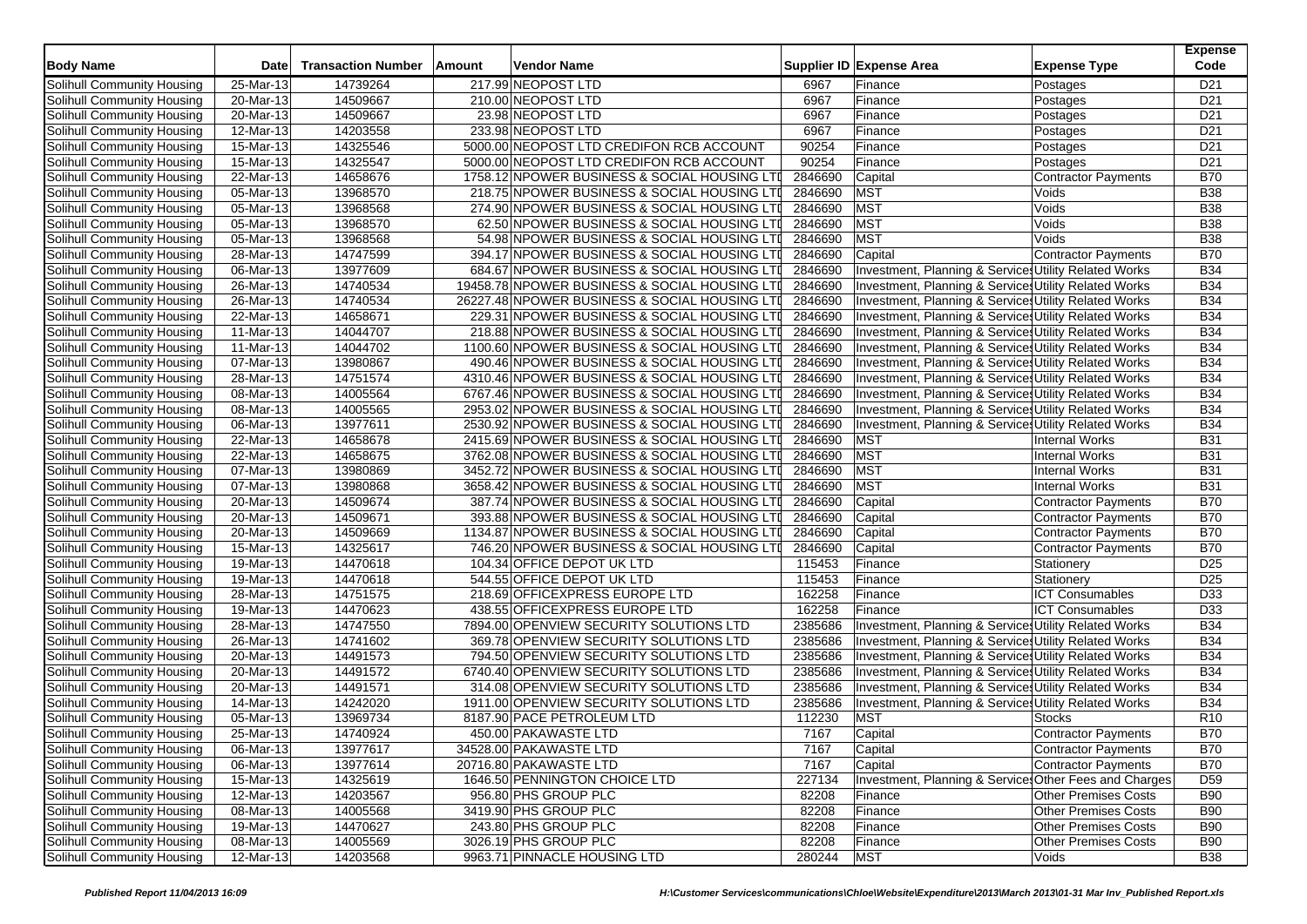| 3722.90 PINNACLE HOUSING LTD<br><b>MST</b><br>12-Mar-13<br>14203568<br>Voids<br><b>B38</b><br>280244<br>14325620<br><b>S08</b><br>Solihull Community Housing<br>15-Mar-13<br>53607.03 PINNACLE HOUSING LTD<br>280244<br><b>Balance Sheet</b><br>Creditors<br>14005572<br>S <sub>08</sub><br>280244<br><b>Balance Sheet</b><br>08-Mar-13<br>249.36 PINNACLE HOUSING LTD<br>Creditors<br>S08<br>08-Mar-13<br>14005571<br>637.00 PINNACLE HOUSING LTD<br>280244<br><b>Balance Sheet</b><br>Creditors<br>14005570<br><b>S08</b><br>08-Mar-13<br>8657.27 PINNACLE HOUSING LTD<br>280244<br><b>Balance Sheet</b><br>Creditors<br>14325622<br><b>B34</b><br>Solihull Community Housing<br>15-Mar-13<br>111.89 QUALITY GAS AUDIT SERVICES LTD<br>118053<br>Investment, Planning & Services Utility Related Works<br><b>B34</b><br>15-Mar-13<br>14325622<br>2374.57 QUALITY GAS AUDIT SERVICES LTD<br>118053<br>Investment, Planning & Services Utility Related Works<br><b>B70</b><br>Solihull Community Housing<br>28-Mar-13<br>14747603<br>333.00 R J EVANS KNOWLES & PARTNERS<br>7412<br>Capital<br>Contractor Payments<br>14747602<br><b>B70</b><br>28-Mar-13<br>417.00 R J EVANS KNOWLES & PARTNERS<br>7412<br>Capital<br>Contractor Payments<br><b>B70</b><br>28-Mar-13<br>14747601<br>300.00 R J EVANS KNOWLES & PARTNERS<br>7412<br>Capital<br>Contractor Payments<br><b>B70</b><br>28-Mar-13<br>14747600<br>325.00 R J EVANS KNOWLES & PARTNERS<br>7412<br>Capital<br><b>Contractor Payments</b><br>13937986<br>75827<br><b>B70</b><br>01-Mar-13<br>11799.00 R S MILLER ROOFING(WOLVERHAMPTON) L<br>Capital<br>Contractor Payments<br>14005573<br><b>MST</b><br>08-Mar-13<br>344.78 RAPIDE COMMUNICATION LIMITED<br>219590<br>D40<br>Telephones<br>355.00 REDCROFT<br>79706<br>21-Mar-13<br>14522551<br><b>Housing Management</b><br>Materials<br>D <sub>13</sub><br>14521547<br>411.38 REED<br>260459<br>21-Mar-13<br><b>Customer Services</b><br><b>Agency Staff</b><br>A60<br>263.28 REED<br>260459<br>Solihull Community Housing<br>21-Mar-13<br>14521546<br><b>Customer Services</b><br><b>Agency Staff</b><br>A60<br>905.20 REED<br>27-Mar-13<br>14745060<br>260459<br>Investment, Planning & Services Agency Staff<br>A60<br>14522546<br>21-Mar-13<br>905.20 REED<br>260459<br><b>Investment, Planning &amp; Service Agency Staff</b><br>A60<br>14325621<br>905.20 REED<br>260459<br>Solihull Community Housing<br>15-Mar-13<br>Investment, Planning & Services Agency Staff<br>A60<br>14005574<br>905.20 REED<br>260459<br>Solihull Community Housing<br>08-Mar-13<br>Investment, Planning & Services Agency Staff<br>A60<br>13937987<br>260459<br>Solihull Community Housing<br>01-Mar-13<br>905.20 REED<br>Investment, Planning & Service Agency Staff<br>A60<br>Solihull Community Housing<br>13-Mar-13<br>14230546<br>1.00 RESOURCE PRINT SOLUTIONS<br>1030596<br>D80<br><b>Customer Services</b><br>Printing<br>14230546<br>1030596<br><b>Customer Services</b><br><b>Solihull Community Housing</b><br>13-Mar-13<br>7803.00 RESOURCE PRINT SOLUTIONS<br>Printing<br>D80<br>14745062<br>592.00 RESOURCING GROUP<br>131156<br><b>MST</b><br>Solihull Community Housing<br>27-Mar-13<br><b>Agency Staff</b><br>A60<br>14745061<br>131156<br><b>MST</b><br>Solihull Community Housing<br>27-Mar-13<br>592.00 RESOURCING GROUP<br><b>Agency Staff</b><br>A60<br>14744566<br><b>MST</b><br>Solihull Community Housing<br>27-Mar-13<br>592.00 RESOURCING GROUP<br>131156<br><b>Agency Staff</b><br>A60<br>14005575<br>131156<br><b>MST</b><br>Solihull Community Housing<br>08-Mar-13<br>592.00 RESOURCING GROUP<br>A60<br><b>Agency Staff</b><br><b>MST</b><br>Solihull Community Housing<br>05-Mar-13<br>13968576<br>592.00 RESOURCING GROUP<br>131156<br>Agency Staff<br>A60<br>13968576<br><b>MST</b><br>05-Mar-13<br>592.00 RESOURCING GROUP<br>131156<br><b>Agency Staff</b><br>A60<br>Solihull Community Housing<br>14745063<br>131156<br>A60<br>Solihull Community Housing<br>27-Mar-13<br>980.95 RESOURCING GROUP<br>Investment, Planning & Services Agency Staff<br>14005576<br>Solihull Community Housing<br>08-Mar-13<br>976.75 RESOURCING GROUP<br>131156<br>Investment, Planning & Services Agency Staff<br>A60<br>Solihull Community Housing<br>13937989<br>980.60 RESOURCING GROUP<br>131156<br>Investment, Planning & Services Agency Staff<br>A60<br>01-Mar-13<br>$\overline{01-Mar-1}3$<br>13937988<br>131156<br>A60<br>Solihull Community Housing<br>1950.70 RESOURCING GROUP<br>Investment, Planning & Services Agency Staff<br><b>B70</b><br>Solihull Community Housing<br>12-Mar-13<br>14203569<br>9000.00 RICHARD BURROWS BUILDERS<br>64305<br>Capital<br>Contractor Payments<br><b>MST</b><br>Solihull Community Housing<br>14740926<br>319.09 RICOH UK LTD<br>54723<br><b>Office Expenses</b><br>D <sub>20</sub><br>25-Mar-13<br>14744567<br>Solihull Community Housing<br>27-Mar-13<br>386.10 ROBERT HALF INTERNATIONAL<br>15169<br>Finance<br>A60<br><b>Agency Staff</b><br>15169<br>Solihull Community Housing<br>27-Mar-13<br>14744567<br>386.10 ROBERT HALF INTERNATIONAL<br><b>Customer Services</b><br><b>Agency Staff</b><br>A60<br>Solihull Community Housing<br>14740537<br>1041.51 ROBERT HALF INTERNATIONAL<br>15169<br>Finance<br><b>Agency Staff</b><br>A60<br>26-Mar-13<br>Solihull Community Housing<br>19-Mar-13<br>14470629<br>1027.84 ROBERT HALF INTERNATIONAL<br>15169<br>Agency Staff<br>A60<br>Finance<br>Solihull Community Housing<br>12-Mar-13<br>14203572<br>15169<br>A60<br>1025.33 ROBERT HALF INTERNATIONAL<br>Finance<br><b>Agency Staff</b><br>13968577<br>05-Mar-13<br>1046.25 ROBERT HALF INTERNATIONAL<br>15169<br><b>Agency Staff</b><br>A60<br>Solihull Community Housing<br>Finance<br>14740927<br>307.76 ROYAL MAIL<br>7602<br>D <sub>21</sub><br>Solihull Community Housing<br>25-Mar-13<br>Finance<br>Postages<br>14282546<br>7602<br>D <sub>21</sub><br>Solihull Community Housing<br>14-Mar-13<br>750.00 ROYAL MAIL<br>Finance<br>Postages<br>Solihull Community Housing<br>08-Mar-13<br>14005577<br>1469.88 SCCI ALPHATRACK LTD<br>Investment, Planning & Services Utility Related Works<br><b>B34</b><br>2490687<br>Solihull Community Housing<br>26-Mar-13<br>14741583<br>402.08 SEDDON PROPERTY SERVICES<br>1620610<br><b>MST</b><br><b>Internal Works</b><br><b>B31</b><br>Solihull Community Housing<br>348.00 SEDDON PROPERTY SERVICES<br>1620610 MST<br>Internal Works<br>15-Mar-13<br>14325590<br><b>B31</b><br>14325588<br>1620610 MST<br>Solihull Community Housing<br>15-Mar-13<br>496.00 SEDDON PROPERTY SERVICES<br>Internal Works<br><b>B31</b><br>1620610 MST<br>Solihull Community Housing<br>05-Mar-13<br>13960560<br>496.00 SEDDON PROPERTY SERVICES<br>Internal Works<br><b>B31</b><br>Solihull Community Housing<br>184.00 SHIFNAL ENVIRONMENTAL SAFETY LTD<br>Contractor Payments<br>15-Mar-13<br>14325623<br>1050596<br>Capital<br><b>B70</b><br><b>MST</b><br>Solihull Community Housing<br>25-Mar-13<br>14740931<br>818.50 SHIFNAL ENVIRONMENTAL SAFETY LTD<br>1050596<br>Internal Works<br><b>B31</b><br>25-Mar-13<br>14740931<br>1969.00 SHIFNAL ENVIRONMENTAL SAFETY LTD<br>1050596 MST<br><b>Internal Works</b><br><b>B31</b> | <b>Body Name</b>                  | <b>Date</b> | <b>Transaction Number</b> | Amount | Vendor Name | Supplier ID Expense Area | <b>Expense Type</b> | <b>Expense</b><br>Code |
|-----------------------------------------------------------------------------------------------------------------------------------------------------------------------------------------------------------------------------------------------------------------------------------------------------------------------------------------------------------------------------------------------------------------------------------------------------------------------------------------------------------------------------------------------------------------------------------------------------------------------------------------------------------------------------------------------------------------------------------------------------------------------------------------------------------------------------------------------------------------------------------------------------------------------------------------------------------------------------------------------------------------------------------------------------------------------------------------------------------------------------------------------------------------------------------------------------------------------------------------------------------------------------------------------------------------------------------------------------------------------------------------------------------------------------------------------------------------------------------------------------------------------------------------------------------------------------------------------------------------------------------------------------------------------------------------------------------------------------------------------------------------------------------------------------------------------------------------------------------------------------------------------------------------------------------------------------------------------------------------------------------------------------------------------------------------------------------------------------------------------------------------------------------------------------------------------------------------------------------------------------------------------------------------------------------------------------------------------------------------------------------------------------------------------------------------------------------------------------------------------------------------------------------------------------------------------------------------------------------------------------------------------------------------------------------------------------------------------------------------------------------------------------------------------------------------------------------------------------------------------------------------------------------------------------------------------------------------------------------------------------------------------------------------------------------------------------------------------------------------------------------------------------------------------------------------------------------------------------------------------------------------------------------------------------------------------------------------------------------------------------------------------------------------------------------------------------------------------------------------------------------------------------------------------------------------------------------------------------------------------------------------------------------------------------------------------------------------------------------------------------------------------------------------------------------------------------------------------------------------------------------------------------------------------------------------------------------------------------------------------------------------------------------------------------------------------------------------------------------------------------------------------------------------------------------------------------------------------------------------------------------------------------------------------------------------------------------------------------------------------------------------------------------------------------------------------------------------------------------------------------------------------------------------------------------------------------------------------------------------------------------------------------------------------------------------------------------------------------------------------------------------------------------------------------------------------------------------------------------------------------------------------------------------------------------------------------------------------------------------------------------------------------------------------------------------------------------------------------------------------------------------------------------------------------------------------------------------------------------------------------------------------------------------------------------------------------------------------------------------------------------------------------------------------------------------------------------------------------------------------------------------------------------------------------------------------------------------------------------------------------------------------------------------------------------------------------------------------------------------------------------------------------------------------------------------------------------------------------------------------------------------------------------------------------------------------------------------------------------------------------------------------------------------------------------------------------------------------------------------------------------------------------------------------------------------------------------------------------------------------------------------------------------------------------------------------------------------------------------------------------------------------------------------------------------------------------------------------------------------------------------------------------------------------------------------------------------------------------------------------------------------------------------------------------------------------------------------------------------------------------------------------------------------------------------------------------------------------------------------------------------------------------------------------------------------------------------------------------------------------------------------------------------------------------------------------------------------------------------------------------------------------------------------------------------------------------------------------------------------|-----------------------------------|-------------|---------------------------|--------|-------------|--------------------------|---------------------|------------------------|
|                                                                                                                                                                                                                                                                                                                                                                                                                                                                                                                                                                                                                                                                                                                                                                                                                                                                                                                                                                                                                                                                                                                                                                                                                                                                                                                                                                                                                                                                                                                                                                                                                                                                                                                                                                                                                                                                                                                                                                                                                                                                                                                                                                                                                                                                                                                                                                                                                                                                                                                                                                                                                                                                                                                                                                                                                                                                                                                                                                                                                                                                                                                                                                                                                                                                                                                                                                                                                                                                                                                                                                                                                                                                                                                                                                                                                                                                                                                                                                                                                                                                                                                                                                                                                                                                                                                                                                                                                                                                                                                                                                                                                                                                                                                                                                                                                                                                                                                                                                                                                                                                                                                                                                                                                                                                                                                                                                                                                                                                                                                                                                                                                                                                                                                                                                                                                                                                                                                                                                                                                                                                                                                                                                                                                                                                                                                                                                                                                                                                                                                                                                                                                                                                                                                                                                                                                                                                                                                                                                                                                                                                                                                                                                                                                                         | Solihull Community Housing        |             |                           |        |             |                          |                     |                        |
|                                                                                                                                                                                                                                                                                                                                                                                                                                                                                                                                                                                                                                                                                                                                                                                                                                                                                                                                                                                                                                                                                                                                                                                                                                                                                                                                                                                                                                                                                                                                                                                                                                                                                                                                                                                                                                                                                                                                                                                                                                                                                                                                                                                                                                                                                                                                                                                                                                                                                                                                                                                                                                                                                                                                                                                                                                                                                                                                                                                                                                                                                                                                                                                                                                                                                                                                                                                                                                                                                                                                                                                                                                                                                                                                                                                                                                                                                                                                                                                                                                                                                                                                                                                                                                                                                                                                                                                                                                                                                                                                                                                                                                                                                                                                                                                                                                                                                                                                                                                                                                                                                                                                                                                                                                                                                                                                                                                                                                                                                                                                                                                                                                                                                                                                                                                                                                                                                                                                                                                                                                                                                                                                                                                                                                                                                                                                                                                                                                                                                                                                                                                                                                                                                                                                                                                                                                                                                                                                                                                                                                                                                                                                                                                                                                         |                                   |             |                           |        |             |                          |                     |                        |
|                                                                                                                                                                                                                                                                                                                                                                                                                                                                                                                                                                                                                                                                                                                                                                                                                                                                                                                                                                                                                                                                                                                                                                                                                                                                                                                                                                                                                                                                                                                                                                                                                                                                                                                                                                                                                                                                                                                                                                                                                                                                                                                                                                                                                                                                                                                                                                                                                                                                                                                                                                                                                                                                                                                                                                                                                                                                                                                                                                                                                                                                                                                                                                                                                                                                                                                                                                                                                                                                                                                                                                                                                                                                                                                                                                                                                                                                                                                                                                                                                                                                                                                                                                                                                                                                                                                                                                                                                                                                                                                                                                                                                                                                                                                                                                                                                                                                                                                                                                                                                                                                                                                                                                                                                                                                                                                                                                                                                                                                                                                                                                                                                                                                                                                                                                                                                                                                                                                                                                                                                                                                                                                                                                                                                                                                                                                                                                                                                                                                                                                                                                                                                                                                                                                                                                                                                                                                                                                                                                                                                                                                                                                                                                                                                                         | Solihull Community Housing        |             |                           |        |             |                          |                     |                        |
|                                                                                                                                                                                                                                                                                                                                                                                                                                                                                                                                                                                                                                                                                                                                                                                                                                                                                                                                                                                                                                                                                                                                                                                                                                                                                                                                                                                                                                                                                                                                                                                                                                                                                                                                                                                                                                                                                                                                                                                                                                                                                                                                                                                                                                                                                                                                                                                                                                                                                                                                                                                                                                                                                                                                                                                                                                                                                                                                                                                                                                                                                                                                                                                                                                                                                                                                                                                                                                                                                                                                                                                                                                                                                                                                                                                                                                                                                                                                                                                                                                                                                                                                                                                                                                                                                                                                                                                                                                                                                                                                                                                                                                                                                                                                                                                                                                                                                                                                                                                                                                                                                                                                                                                                                                                                                                                                                                                                                                                                                                                                                                                                                                                                                                                                                                                                                                                                                                                                                                                                                                                                                                                                                                                                                                                                                                                                                                                                                                                                                                                                                                                                                                                                                                                                                                                                                                                                                                                                                                                                                                                                                                                                                                                                                                         | Solihull Community Housing        |             |                           |        |             |                          |                     |                        |
|                                                                                                                                                                                                                                                                                                                                                                                                                                                                                                                                                                                                                                                                                                                                                                                                                                                                                                                                                                                                                                                                                                                                                                                                                                                                                                                                                                                                                                                                                                                                                                                                                                                                                                                                                                                                                                                                                                                                                                                                                                                                                                                                                                                                                                                                                                                                                                                                                                                                                                                                                                                                                                                                                                                                                                                                                                                                                                                                                                                                                                                                                                                                                                                                                                                                                                                                                                                                                                                                                                                                                                                                                                                                                                                                                                                                                                                                                                                                                                                                                                                                                                                                                                                                                                                                                                                                                                                                                                                                                                                                                                                                                                                                                                                                                                                                                                                                                                                                                                                                                                                                                                                                                                                                                                                                                                                                                                                                                                                                                                                                                                                                                                                                                                                                                                                                                                                                                                                                                                                                                                                                                                                                                                                                                                                                                                                                                                                                                                                                                                                                                                                                                                                                                                                                                                                                                                                                                                                                                                                                                                                                                                                                                                                                                                         | Solihull Community Housing        |             |                           |        |             |                          |                     |                        |
|                                                                                                                                                                                                                                                                                                                                                                                                                                                                                                                                                                                                                                                                                                                                                                                                                                                                                                                                                                                                                                                                                                                                                                                                                                                                                                                                                                                                                                                                                                                                                                                                                                                                                                                                                                                                                                                                                                                                                                                                                                                                                                                                                                                                                                                                                                                                                                                                                                                                                                                                                                                                                                                                                                                                                                                                                                                                                                                                                                                                                                                                                                                                                                                                                                                                                                                                                                                                                                                                                                                                                                                                                                                                                                                                                                                                                                                                                                                                                                                                                                                                                                                                                                                                                                                                                                                                                                                                                                                                                                                                                                                                                                                                                                                                                                                                                                                                                                                                                                                                                                                                                                                                                                                                                                                                                                                                                                                                                                                                                                                                                                                                                                                                                                                                                                                                                                                                                                                                                                                                                                                                                                                                                                                                                                                                                                                                                                                                                                                                                                                                                                                                                                                                                                                                                                                                                                                                                                                                                                                                                                                                                                                                                                                                                                         |                                   |             |                           |        |             |                          |                     |                        |
|                                                                                                                                                                                                                                                                                                                                                                                                                                                                                                                                                                                                                                                                                                                                                                                                                                                                                                                                                                                                                                                                                                                                                                                                                                                                                                                                                                                                                                                                                                                                                                                                                                                                                                                                                                                                                                                                                                                                                                                                                                                                                                                                                                                                                                                                                                                                                                                                                                                                                                                                                                                                                                                                                                                                                                                                                                                                                                                                                                                                                                                                                                                                                                                                                                                                                                                                                                                                                                                                                                                                                                                                                                                                                                                                                                                                                                                                                                                                                                                                                                                                                                                                                                                                                                                                                                                                                                                                                                                                                                                                                                                                                                                                                                                                                                                                                                                                                                                                                                                                                                                                                                                                                                                                                                                                                                                                                                                                                                                                                                                                                                                                                                                                                                                                                                                                                                                                                                                                                                                                                                                                                                                                                                                                                                                                                                                                                                                                                                                                                                                                                                                                                                                                                                                                                                                                                                                                                                                                                                                                                                                                                                                                                                                                                                         | Solihull Community Housing        |             |                           |        |             |                          |                     |                        |
|                                                                                                                                                                                                                                                                                                                                                                                                                                                                                                                                                                                                                                                                                                                                                                                                                                                                                                                                                                                                                                                                                                                                                                                                                                                                                                                                                                                                                                                                                                                                                                                                                                                                                                                                                                                                                                                                                                                                                                                                                                                                                                                                                                                                                                                                                                                                                                                                                                                                                                                                                                                                                                                                                                                                                                                                                                                                                                                                                                                                                                                                                                                                                                                                                                                                                                                                                                                                                                                                                                                                                                                                                                                                                                                                                                                                                                                                                                                                                                                                                                                                                                                                                                                                                                                                                                                                                                                                                                                                                                                                                                                                                                                                                                                                                                                                                                                                                                                                                                                                                                                                                                                                                                                                                                                                                                                                                                                                                                                                                                                                                                                                                                                                                                                                                                                                                                                                                                                                                                                                                                                                                                                                                                                                                                                                                                                                                                                                                                                                                                                                                                                                                                                                                                                                                                                                                                                                                                                                                                                                                                                                                                                                                                                                                                         |                                   |             |                           |        |             |                          |                     |                        |
|                                                                                                                                                                                                                                                                                                                                                                                                                                                                                                                                                                                                                                                                                                                                                                                                                                                                                                                                                                                                                                                                                                                                                                                                                                                                                                                                                                                                                                                                                                                                                                                                                                                                                                                                                                                                                                                                                                                                                                                                                                                                                                                                                                                                                                                                                                                                                                                                                                                                                                                                                                                                                                                                                                                                                                                                                                                                                                                                                                                                                                                                                                                                                                                                                                                                                                                                                                                                                                                                                                                                                                                                                                                                                                                                                                                                                                                                                                                                                                                                                                                                                                                                                                                                                                                                                                                                                                                                                                                                                                                                                                                                                                                                                                                                                                                                                                                                                                                                                                                                                                                                                                                                                                                                                                                                                                                                                                                                                                                                                                                                                                                                                                                                                                                                                                                                                                                                                                                                                                                                                                                                                                                                                                                                                                                                                                                                                                                                                                                                                                                                                                                                                                                                                                                                                                                                                                                                                                                                                                                                                                                                                                                                                                                                                                         | Solihull Community Housing        |             |                           |        |             |                          |                     |                        |
|                                                                                                                                                                                                                                                                                                                                                                                                                                                                                                                                                                                                                                                                                                                                                                                                                                                                                                                                                                                                                                                                                                                                                                                                                                                                                                                                                                                                                                                                                                                                                                                                                                                                                                                                                                                                                                                                                                                                                                                                                                                                                                                                                                                                                                                                                                                                                                                                                                                                                                                                                                                                                                                                                                                                                                                                                                                                                                                                                                                                                                                                                                                                                                                                                                                                                                                                                                                                                                                                                                                                                                                                                                                                                                                                                                                                                                                                                                                                                                                                                                                                                                                                                                                                                                                                                                                                                                                                                                                                                                                                                                                                                                                                                                                                                                                                                                                                                                                                                                                                                                                                                                                                                                                                                                                                                                                                                                                                                                                                                                                                                                                                                                                                                                                                                                                                                                                                                                                                                                                                                                                                                                                                                                                                                                                                                                                                                                                                                                                                                                                                                                                                                                                                                                                                                                                                                                                                                                                                                                                                                                                                                                                                                                                                                                         | Solihull Community Housing        |             |                           |        |             |                          |                     |                        |
|                                                                                                                                                                                                                                                                                                                                                                                                                                                                                                                                                                                                                                                                                                                                                                                                                                                                                                                                                                                                                                                                                                                                                                                                                                                                                                                                                                                                                                                                                                                                                                                                                                                                                                                                                                                                                                                                                                                                                                                                                                                                                                                                                                                                                                                                                                                                                                                                                                                                                                                                                                                                                                                                                                                                                                                                                                                                                                                                                                                                                                                                                                                                                                                                                                                                                                                                                                                                                                                                                                                                                                                                                                                                                                                                                                                                                                                                                                                                                                                                                                                                                                                                                                                                                                                                                                                                                                                                                                                                                                                                                                                                                                                                                                                                                                                                                                                                                                                                                                                                                                                                                                                                                                                                                                                                                                                                                                                                                                                                                                                                                                                                                                                                                                                                                                                                                                                                                                                                                                                                                                                                                                                                                                                                                                                                                                                                                                                                                                                                                                                                                                                                                                                                                                                                                                                                                                                                                                                                                                                                                                                                                                                                                                                                                                         | Solihull Community Housing        |             |                           |        |             |                          |                     |                        |
|                                                                                                                                                                                                                                                                                                                                                                                                                                                                                                                                                                                                                                                                                                                                                                                                                                                                                                                                                                                                                                                                                                                                                                                                                                                                                                                                                                                                                                                                                                                                                                                                                                                                                                                                                                                                                                                                                                                                                                                                                                                                                                                                                                                                                                                                                                                                                                                                                                                                                                                                                                                                                                                                                                                                                                                                                                                                                                                                                                                                                                                                                                                                                                                                                                                                                                                                                                                                                                                                                                                                                                                                                                                                                                                                                                                                                                                                                                                                                                                                                                                                                                                                                                                                                                                                                                                                                                                                                                                                                                                                                                                                                                                                                                                                                                                                                                                                                                                                                                                                                                                                                                                                                                                                                                                                                                                                                                                                                                                                                                                                                                                                                                                                                                                                                                                                                                                                                                                                                                                                                                                                                                                                                                                                                                                                                                                                                                                                                                                                                                                                                                                                                                                                                                                                                                                                                                                                                                                                                                                                                                                                                                                                                                                                                                         | Solihull Community Housing        |             |                           |        |             |                          |                     |                        |
|                                                                                                                                                                                                                                                                                                                                                                                                                                                                                                                                                                                                                                                                                                                                                                                                                                                                                                                                                                                                                                                                                                                                                                                                                                                                                                                                                                                                                                                                                                                                                                                                                                                                                                                                                                                                                                                                                                                                                                                                                                                                                                                                                                                                                                                                                                                                                                                                                                                                                                                                                                                                                                                                                                                                                                                                                                                                                                                                                                                                                                                                                                                                                                                                                                                                                                                                                                                                                                                                                                                                                                                                                                                                                                                                                                                                                                                                                                                                                                                                                                                                                                                                                                                                                                                                                                                                                                                                                                                                                                                                                                                                                                                                                                                                                                                                                                                                                                                                                                                                                                                                                                                                                                                                                                                                                                                                                                                                                                                                                                                                                                                                                                                                                                                                                                                                                                                                                                                                                                                                                                                                                                                                                                                                                                                                                                                                                                                                                                                                                                                                                                                                                                                                                                                                                                                                                                                                                                                                                                                                                                                                                                                                                                                                                                         | Solihull Community Housing        |             |                           |        |             |                          |                     |                        |
|                                                                                                                                                                                                                                                                                                                                                                                                                                                                                                                                                                                                                                                                                                                                                                                                                                                                                                                                                                                                                                                                                                                                                                                                                                                                                                                                                                                                                                                                                                                                                                                                                                                                                                                                                                                                                                                                                                                                                                                                                                                                                                                                                                                                                                                                                                                                                                                                                                                                                                                                                                                                                                                                                                                                                                                                                                                                                                                                                                                                                                                                                                                                                                                                                                                                                                                                                                                                                                                                                                                                                                                                                                                                                                                                                                                                                                                                                                                                                                                                                                                                                                                                                                                                                                                                                                                                                                                                                                                                                                                                                                                                                                                                                                                                                                                                                                                                                                                                                                                                                                                                                                                                                                                                                                                                                                                                                                                                                                                                                                                                                                                                                                                                                                                                                                                                                                                                                                                                                                                                                                                                                                                                                                                                                                                                                                                                                                                                                                                                                                                                                                                                                                                                                                                                                                                                                                                                                                                                                                                                                                                                                                                                                                                                                                         | Solihull Community Housing        |             |                           |        |             |                          |                     |                        |
|                                                                                                                                                                                                                                                                                                                                                                                                                                                                                                                                                                                                                                                                                                                                                                                                                                                                                                                                                                                                                                                                                                                                                                                                                                                                                                                                                                                                                                                                                                                                                                                                                                                                                                                                                                                                                                                                                                                                                                                                                                                                                                                                                                                                                                                                                                                                                                                                                                                                                                                                                                                                                                                                                                                                                                                                                                                                                                                                                                                                                                                                                                                                                                                                                                                                                                                                                                                                                                                                                                                                                                                                                                                                                                                                                                                                                                                                                                                                                                                                                                                                                                                                                                                                                                                                                                                                                                                                                                                                                                                                                                                                                                                                                                                                                                                                                                                                                                                                                                                                                                                                                                                                                                                                                                                                                                                                                                                                                                                                                                                                                                                                                                                                                                                                                                                                                                                                                                                                                                                                                                                                                                                                                                                                                                                                                                                                                                                                                                                                                                                                                                                                                                                                                                                                                                                                                                                                                                                                                                                                                                                                                                                                                                                                                                         | <b>Solihull Community Housing</b> |             |                           |        |             |                          |                     |                        |
|                                                                                                                                                                                                                                                                                                                                                                                                                                                                                                                                                                                                                                                                                                                                                                                                                                                                                                                                                                                                                                                                                                                                                                                                                                                                                                                                                                                                                                                                                                                                                                                                                                                                                                                                                                                                                                                                                                                                                                                                                                                                                                                                                                                                                                                                                                                                                                                                                                                                                                                                                                                                                                                                                                                                                                                                                                                                                                                                                                                                                                                                                                                                                                                                                                                                                                                                                                                                                                                                                                                                                                                                                                                                                                                                                                                                                                                                                                                                                                                                                                                                                                                                                                                                                                                                                                                                                                                                                                                                                                                                                                                                                                                                                                                                                                                                                                                                                                                                                                                                                                                                                                                                                                                                                                                                                                                                                                                                                                                                                                                                                                                                                                                                                                                                                                                                                                                                                                                                                                                                                                                                                                                                                                                                                                                                                                                                                                                                                                                                                                                                                                                                                                                                                                                                                                                                                                                                                                                                                                                                                                                                                                                                                                                                                                         |                                   |             |                           |        |             |                          |                     |                        |
|                                                                                                                                                                                                                                                                                                                                                                                                                                                                                                                                                                                                                                                                                                                                                                                                                                                                                                                                                                                                                                                                                                                                                                                                                                                                                                                                                                                                                                                                                                                                                                                                                                                                                                                                                                                                                                                                                                                                                                                                                                                                                                                                                                                                                                                                                                                                                                                                                                                                                                                                                                                                                                                                                                                                                                                                                                                                                                                                                                                                                                                                                                                                                                                                                                                                                                                                                                                                                                                                                                                                                                                                                                                                                                                                                                                                                                                                                                                                                                                                                                                                                                                                                                                                                                                                                                                                                                                                                                                                                                                                                                                                                                                                                                                                                                                                                                                                                                                                                                                                                                                                                                                                                                                                                                                                                                                                                                                                                                                                                                                                                                                                                                                                                                                                                                                                                                                                                                                                                                                                                                                                                                                                                                                                                                                                                                                                                                                                                                                                                                                                                                                                                                                                                                                                                                                                                                                                                                                                                                                                                                                                                                                                                                                                                                         | Solihull Community Housing        |             |                           |        |             |                          |                     |                        |
|                                                                                                                                                                                                                                                                                                                                                                                                                                                                                                                                                                                                                                                                                                                                                                                                                                                                                                                                                                                                                                                                                                                                                                                                                                                                                                                                                                                                                                                                                                                                                                                                                                                                                                                                                                                                                                                                                                                                                                                                                                                                                                                                                                                                                                                                                                                                                                                                                                                                                                                                                                                                                                                                                                                                                                                                                                                                                                                                                                                                                                                                                                                                                                                                                                                                                                                                                                                                                                                                                                                                                                                                                                                                                                                                                                                                                                                                                                                                                                                                                                                                                                                                                                                                                                                                                                                                                                                                                                                                                                                                                                                                                                                                                                                                                                                                                                                                                                                                                                                                                                                                                                                                                                                                                                                                                                                                                                                                                                                                                                                                                                                                                                                                                                                                                                                                                                                                                                                                                                                                                                                                                                                                                                                                                                                                                                                                                                                                                                                                                                                                                                                                                                                                                                                                                                                                                                                                                                                                                                                                                                                                                                                                                                                                                                         | Solihull Community Housing        |             |                           |        |             |                          |                     |                        |
|                                                                                                                                                                                                                                                                                                                                                                                                                                                                                                                                                                                                                                                                                                                                                                                                                                                                                                                                                                                                                                                                                                                                                                                                                                                                                                                                                                                                                                                                                                                                                                                                                                                                                                                                                                                                                                                                                                                                                                                                                                                                                                                                                                                                                                                                                                                                                                                                                                                                                                                                                                                                                                                                                                                                                                                                                                                                                                                                                                                                                                                                                                                                                                                                                                                                                                                                                                                                                                                                                                                                                                                                                                                                                                                                                                                                                                                                                                                                                                                                                                                                                                                                                                                                                                                                                                                                                                                                                                                                                                                                                                                                                                                                                                                                                                                                                                                                                                                                                                                                                                                                                                                                                                                                                                                                                                                                                                                                                                                                                                                                                                                                                                                                                                                                                                                                                                                                                                                                                                                                                                                                                                                                                                                                                                                                                                                                                                                                                                                                                                                                                                                                                                                                                                                                                                                                                                                                                                                                                                                                                                                                                                                                                                                                                                         |                                   |             |                           |        |             |                          |                     |                        |
|                                                                                                                                                                                                                                                                                                                                                                                                                                                                                                                                                                                                                                                                                                                                                                                                                                                                                                                                                                                                                                                                                                                                                                                                                                                                                                                                                                                                                                                                                                                                                                                                                                                                                                                                                                                                                                                                                                                                                                                                                                                                                                                                                                                                                                                                                                                                                                                                                                                                                                                                                                                                                                                                                                                                                                                                                                                                                                                                                                                                                                                                                                                                                                                                                                                                                                                                                                                                                                                                                                                                                                                                                                                                                                                                                                                                                                                                                                                                                                                                                                                                                                                                                                                                                                                                                                                                                                                                                                                                                                                                                                                                                                                                                                                                                                                                                                                                                                                                                                                                                                                                                                                                                                                                                                                                                                                                                                                                                                                                                                                                                                                                                                                                                                                                                                                                                                                                                                                                                                                                                                                                                                                                                                                                                                                                                                                                                                                                                                                                                                                                                                                                                                                                                                                                                                                                                                                                                                                                                                                                                                                                                                                                                                                                                                         |                                   |             |                           |        |             |                          |                     |                        |
|                                                                                                                                                                                                                                                                                                                                                                                                                                                                                                                                                                                                                                                                                                                                                                                                                                                                                                                                                                                                                                                                                                                                                                                                                                                                                                                                                                                                                                                                                                                                                                                                                                                                                                                                                                                                                                                                                                                                                                                                                                                                                                                                                                                                                                                                                                                                                                                                                                                                                                                                                                                                                                                                                                                                                                                                                                                                                                                                                                                                                                                                                                                                                                                                                                                                                                                                                                                                                                                                                                                                                                                                                                                                                                                                                                                                                                                                                                                                                                                                                                                                                                                                                                                                                                                                                                                                                                                                                                                                                                                                                                                                                                                                                                                                                                                                                                                                                                                                                                                                                                                                                                                                                                                                                                                                                                                                                                                                                                                                                                                                                                                                                                                                                                                                                                                                                                                                                                                                                                                                                                                                                                                                                                                                                                                                                                                                                                                                                                                                                                                                                                                                                                                                                                                                                                                                                                                                                                                                                                                                                                                                                                                                                                                                                                         |                                   |             |                           |        |             |                          |                     |                        |
|                                                                                                                                                                                                                                                                                                                                                                                                                                                                                                                                                                                                                                                                                                                                                                                                                                                                                                                                                                                                                                                                                                                                                                                                                                                                                                                                                                                                                                                                                                                                                                                                                                                                                                                                                                                                                                                                                                                                                                                                                                                                                                                                                                                                                                                                                                                                                                                                                                                                                                                                                                                                                                                                                                                                                                                                                                                                                                                                                                                                                                                                                                                                                                                                                                                                                                                                                                                                                                                                                                                                                                                                                                                                                                                                                                                                                                                                                                                                                                                                                                                                                                                                                                                                                                                                                                                                                                                                                                                                                                                                                                                                                                                                                                                                                                                                                                                                                                                                                                                                                                                                                                                                                                                                                                                                                                                                                                                                                                                                                                                                                                                                                                                                                                                                                                                                                                                                                                                                                                                                                                                                                                                                                                                                                                                                                                                                                                                                                                                                                                                                                                                                                                                                                                                                                                                                                                                                                                                                                                                                                                                                                                                                                                                                                                         |                                   |             |                           |        |             |                          |                     |                        |
|                                                                                                                                                                                                                                                                                                                                                                                                                                                                                                                                                                                                                                                                                                                                                                                                                                                                                                                                                                                                                                                                                                                                                                                                                                                                                                                                                                                                                                                                                                                                                                                                                                                                                                                                                                                                                                                                                                                                                                                                                                                                                                                                                                                                                                                                                                                                                                                                                                                                                                                                                                                                                                                                                                                                                                                                                                                                                                                                                                                                                                                                                                                                                                                                                                                                                                                                                                                                                                                                                                                                                                                                                                                                                                                                                                                                                                                                                                                                                                                                                                                                                                                                                                                                                                                                                                                                                                                                                                                                                                                                                                                                                                                                                                                                                                                                                                                                                                                                                                                                                                                                                                                                                                                                                                                                                                                                                                                                                                                                                                                                                                                                                                                                                                                                                                                                                                                                                                                                                                                                                                                                                                                                                                                                                                                                                                                                                                                                                                                                                                                                                                                                                                                                                                                                                                                                                                                                                                                                                                                                                                                                                                                                                                                                                                         |                                   |             |                           |        |             |                          |                     |                        |
|                                                                                                                                                                                                                                                                                                                                                                                                                                                                                                                                                                                                                                                                                                                                                                                                                                                                                                                                                                                                                                                                                                                                                                                                                                                                                                                                                                                                                                                                                                                                                                                                                                                                                                                                                                                                                                                                                                                                                                                                                                                                                                                                                                                                                                                                                                                                                                                                                                                                                                                                                                                                                                                                                                                                                                                                                                                                                                                                                                                                                                                                                                                                                                                                                                                                                                                                                                                                                                                                                                                                                                                                                                                                                                                                                                                                                                                                                                                                                                                                                                                                                                                                                                                                                                                                                                                                                                                                                                                                                                                                                                                                                                                                                                                                                                                                                                                                                                                                                                                                                                                                                                                                                                                                                                                                                                                                                                                                                                                                                                                                                                                                                                                                                                                                                                                                                                                                                                                                                                                                                                                                                                                                                                                                                                                                                                                                                                                                                                                                                                                                                                                                                                                                                                                                                                                                                                                                                                                                                                                                                                                                                                                                                                                                                                         |                                   |             |                           |        |             |                          |                     |                        |
|                                                                                                                                                                                                                                                                                                                                                                                                                                                                                                                                                                                                                                                                                                                                                                                                                                                                                                                                                                                                                                                                                                                                                                                                                                                                                                                                                                                                                                                                                                                                                                                                                                                                                                                                                                                                                                                                                                                                                                                                                                                                                                                                                                                                                                                                                                                                                                                                                                                                                                                                                                                                                                                                                                                                                                                                                                                                                                                                                                                                                                                                                                                                                                                                                                                                                                                                                                                                                                                                                                                                                                                                                                                                                                                                                                                                                                                                                                                                                                                                                                                                                                                                                                                                                                                                                                                                                                                                                                                                                                                                                                                                                                                                                                                                                                                                                                                                                                                                                                                                                                                                                                                                                                                                                                                                                                                                                                                                                                                                                                                                                                                                                                                                                                                                                                                                                                                                                                                                                                                                                                                                                                                                                                                                                                                                                                                                                                                                                                                                                                                                                                                                                                                                                                                                                                                                                                                                                                                                                                                                                                                                                                                                                                                                                                         |                                   |             |                           |        |             |                          |                     |                        |
|                                                                                                                                                                                                                                                                                                                                                                                                                                                                                                                                                                                                                                                                                                                                                                                                                                                                                                                                                                                                                                                                                                                                                                                                                                                                                                                                                                                                                                                                                                                                                                                                                                                                                                                                                                                                                                                                                                                                                                                                                                                                                                                                                                                                                                                                                                                                                                                                                                                                                                                                                                                                                                                                                                                                                                                                                                                                                                                                                                                                                                                                                                                                                                                                                                                                                                                                                                                                                                                                                                                                                                                                                                                                                                                                                                                                                                                                                                                                                                                                                                                                                                                                                                                                                                                                                                                                                                                                                                                                                                                                                                                                                                                                                                                                                                                                                                                                                                                                                                                                                                                                                                                                                                                                                                                                                                                                                                                                                                                                                                                                                                                                                                                                                                                                                                                                                                                                                                                                                                                                                                                                                                                                                                                                                                                                                                                                                                                                                                                                                                                                                                                                                                                                                                                                                                                                                                                                                                                                                                                                                                                                                                                                                                                                                                         |                                   |             |                           |        |             |                          |                     |                        |
|                                                                                                                                                                                                                                                                                                                                                                                                                                                                                                                                                                                                                                                                                                                                                                                                                                                                                                                                                                                                                                                                                                                                                                                                                                                                                                                                                                                                                                                                                                                                                                                                                                                                                                                                                                                                                                                                                                                                                                                                                                                                                                                                                                                                                                                                                                                                                                                                                                                                                                                                                                                                                                                                                                                                                                                                                                                                                                                                                                                                                                                                                                                                                                                                                                                                                                                                                                                                                                                                                                                                                                                                                                                                                                                                                                                                                                                                                                                                                                                                                                                                                                                                                                                                                                                                                                                                                                                                                                                                                                                                                                                                                                                                                                                                                                                                                                                                                                                                                                                                                                                                                                                                                                                                                                                                                                                                                                                                                                                                                                                                                                                                                                                                                                                                                                                                                                                                                                                                                                                                                                                                                                                                                                                                                                                                                                                                                                                                                                                                                                                                                                                                                                                                                                                                                                                                                                                                                                                                                                                                                                                                                                                                                                                                                                         |                                   |             |                           |        |             |                          |                     |                        |
|                                                                                                                                                                                                                                                                                                                                                                                                                                                                                                                                                                                                                                                                                                                                                                                                                                                                                                                                                                                                                                                                                                                                                                                                                                                                                                                                                                                                                                                                                                                                                                                                                                                                                                                                                                                                                                                                                                                                                                                                                                                                                                                                                                                                                                                                                                                                                                                                                                                                                                                                                                                                                                                                                                                                                                                                                                                                                                                                                                                                                                                                                                                                                                                                                                                                                                                                                                                                                                                                                                                                                                                                                                                                                                                                                                                                                                                                                                                                                                                                                                                                                                                                                                                                                                                                                                                                                                                                                                                                                                                                                                                                                                                                                                                                                                                                                                                                                                                                                                                                                                                                                                                                                                                                                                                                                                                                                                                                                                                                                                                                                                                                                                                                                                                                                                                                                                                                                                                                                                                                                                                                                                                                                                                                                                                                                                                                                                                                                                                                                                                                                                                                                                                                                                                                                                                                                                                                                                                                                                                                                                                                                                                                                                                                                                         |                                   |             |                           |        |             |                          |                     |                        |
|                                                                                                                                                                                                                                                                                                                                                                                                                                                                                                                                                                                                                                                                                                                                                                                                                                                                                                                                                                                                                                                                                                                                                                                                                                                                                                                                                                                                                                                                                                                                                                                                                                                                                                                                                                                                                                                                                                                                                                                                                                                                                                                                                                                                                                                                                                                                                                                                                                                                                                                                                                                                                                                                                                                                                                                                                                                                                                                                                                                                                                                                                                                                                                                                                                                                                                                                                                                                                                                                                                                                                                                                                                                                                                                                                                                                                                                                                                                                                                                                                                                                                                                                                                                                                                                                                                                                                                                                                                                                                                                                                                                                                                                                                                                                                                                                                                                                                                                                                                                                                                                                                                                                                                                                                                                                                                                                                                                                                                                                                                                                                                                                                                                                                                                                                                                                                                                                                                                                                                                                                                                                                                                                                                                                                                                                                                                                                                                                                                                                                                                                                                                                                                                                                                                                                                                                                                                                                                                                                                                                                                                                                                                                                                                                                                         |                                   |             |                           |        |             |                          |                     |                        |
|                                                                                                                                                                                                                                                                                                                                                                                                                                                                                                                                                                                                                                                                                                                                                                                                                                                                                                                                                                                                                                                                                                                                                                                                                                                                                                                                                                                                                                                                                                                                                                                                                                                                                                                                                                                                                                                                                                                                                                                                                                                                                                                                                                                                                                                                                                                                                                                                                                                                                                                                                                                                                                                                                                                                                                                                                                                                                                                                                                                                                                                                                                                                                                                                                                                                                                                                                                                                                                                                                                                                                                                                                                                                                                                                                                                                                                                                                                                                                                                                                                                                                                                                                                                                                                                                                                                                                                                                                                                                                                                                                                                                                                                                                                                                                                                                                                                                                                                                                                                                                                                                                                                                                                                                                                                                                                                                                                                                                                                                                                                                                                                                                                                                                                                                                                                                                                                                                                                                                                                                                                                                                                                                                                                                                                                                                                                                                                                                                                                                                                                                                                                                                                                                                                                                                                                                                                                                                                                                                                                                                                                                                                                                                                                                                                         |                                   |             |                           |        |             |                          |                     |                        |
|                                                                                                                                                                                                                                                                                                                                                                                                                                                                                                                                                                                                                                                                                                                                                                                                                                                                                                                                                                                                                                                                                                                                                                                                                                                                                                                                                                                                                                                                                                                                                                                                                                                                                                                                                                                                                                                                                                                                                                                                                                                                                                                                                                                                                                                                                                                                                                                                                                                                                                                                                                                                                                                                                                                                                                                                                                                                                                                                                                                                                                                                                                                                                                                                                                                                                                                                                                                                                                                                                                                                                                                                                                                                                                                                                                                                                                                                                                                                                                                                                                                                                                                                                                                                                                                                                                                                                                                                                                                                                                                                                                                                                                                                                                                                                                                                                                                                                                                                                                                                                                                                                                                                                                                                                                                                                                                                                                                                                                                                                                                                                                                                                                                                                                                                                                                                                                                                                                                                                                                                                                                                                                                                                                                                                                                                                                                                                                                                                                                                                                                                                                                                                                                                                                                                                                                                                                                                                                                                                                                                                                                                                                                                                                                                                                         |                                   |             |                           |        |             |                          |                     |                        |
|                                                                                                                                                                                                                                                                                                                                                                                                                                                                                                                                                                                                                                                                                                                                                                                                                                                                                                                                                                                                                                                                                                                                                                                                                                                                                                                                                                                                                                                                                                                                                                                                                                                                                                                                                                                                                                                                                                                                                                                                                                                                                                                                                                                                                                                                                                                                                                                                                                                                                                                                                                                                                                                                                                                                                                                                                                                                                                                                                                                                                                                                                                                                                                                                                                                                                                                                                                                                                                                                                                                                                                                                                                                                                                                                                                                                                                                                                                                                                                                                                                                                                                                                                                                                                                                                                                                                                                                                                                                                                                                                                                                                                                                                                                                                                                                                                                                                                                                                                                                                                                                                                                                                                                                                                                                                                                                                                                                                                                                                                                                                                                                                                                                                                                                                                                                                                                                                                                                                                                                                                                                                                                                                                                                                                                                                                                                                                                                                                                                                                                                                                                                                                                                                                                                                                                                                                                                                                                                                                                                                                                                                                                                                                                                                                                         |                                   |             |                           |        |             |                          |                     |                        |
|                                                                                                                                                                                                                                                                                                                                                                                                                                                                                                                                                                                                                                                                                                                                                                                                                                                                                                                                                                                                                                                                                                                                                                                                                                                                                                                                                                                                                                                                                                                                                                                                                                                                                                                                                                                                                                                                                                                                                                                                                                                                                                                                                                                                                                                                                                                                                                                                                                                                                                                                                                                                                                                                                                                                                                                                                                                                                                                                                                                                                                                                                                                                                                                                                                                                                                                                                                                                                                                                                                                                                                                                                                                                                                                                                                                                                                                                                                                                                                                                                                                                                                                                                                                                                                                                                                                                                                                                                                                                                                                                                                                                                                                                                                                                                                                                                                                                                                                                                                                                                                                                                                                                                                                                                                                                                                                                                                                                                                                                                                                                                                                                                                                                                                                                                                                                                                                                                                                                                                                                                                                                                                                                                                                                                                                                                                                                                                                                                                                                                                                                                                                                                                                                                                                                                                                                                                                                                                                                                                                                                                                                                                                                                                                                                                         |                                   |             |                           |        |             |                          |                     |                        |
|                                                                                                                                                                                                                                                                                                                                                                                                                                                                                                                                                                                                                                                                                                                                                                                                                                                                                                                                                                                                                                                                                                                                                                                                                                                                                                                                                                                                                                                                                                                                                                                                                                                                                                                                                                                                                                                                                                                                                                                                                                                                                                                                                                                                                                                                                                                                                                                                                                                                                                                                                                                                                                                                                                                                                                                                                                                                                                                                                                                                                                                                                                                                                                                                                                                                                                                                                                                                                                                                                                                                                                                                                                                                                                                                                                                                                                                                                                                                                                                                                                                                                                                                                                                                                                                                                                                                                                                                                                                                                                                                                                                                                                                                                                                                                                                                                                                                                                                                                                                                                                                                                                                                                                                                                                                                                                                                                                                                                                                                                                                                                                                                                                                                                                                                                                                                                                                                                                                                                                                                                                                                                                                                                                                                                                                                                                                                                                                                                                                                                                                                                                                                                                                                                                                                                                                                                                                                                                                                                                                                                                                                                                                                                                                                                                         |                                   |             |                           |        |             |                          |                     |                        |
|                                                                                                                                                                                                                                                                                                                                                                                                                                                                                                                                                                                                                                                                                                                                                                                                                                                                                                                                                                                                                                                                                                                                                                                                                                                                                                                                                                                                                                                                                                                                                                                                                                                                                                                                                                                                                                                                                                                                                                                                                                                                                                                                                                                                                                                                                                                                                                                                                                                                                                                                                                                                                                                                                                                                                                                                                                                                                                                                                                                                                                                                                                                                                                                                                                                                                                                                                                                                                                                                                                                                                                                                                                                                                                                                                                                                                                                                                                                                                                                                                                                                                                                                                                                                                                                                                                                                                                                                                                                                                                                                                                                                                                                                                                                                                                                                                                                                                                                                                                                                                                                                                                                                                                                                                                                                                                                                                                                                                                                                                                                                                                                                                                                                                                                                                                                                                                                                                                                                                                                                                                                                                                                                                                                                                                                                                                                                                                                                                                                                                                                                                                                                                                                                                                                                                                                                                                                                                                                                                                                                                                                                                                                                                                                                                                         |                                   |             |                           |        |             |                          |                     |                        |
|                                                                                                                                                                                                                                                                                                                                                                                                                                                                                                                                                                                                                                                                                                                                                                                                                                                                                                                                                                                                                                                                                                                                                                                                                                                                                                                                                                                                                                                                                                                                                                                                                                                                                                                                                                                                                                                                                                                                                                                                                                                                                                                                                                                                                                                                                                                                                                                                                                                                                                                                                                                                                                                                                                                                                                                                                                                                                                                                                                                                                                                                                                                                                                                                                                                                                                                                                                                                                                                                                                                                                                                                                                                                                                                                                                                                                                                                                                                                                                                                                                                                                                                                                                                                                                                                                                                                                                                                                                                                                                                                                                                                                                                                                                                                                                                                                                                                                                                                                                                                                                                                                                                                                                                                                                                                                                                                                                                                                                                                                                                                                                                                                                                                                                                                                                                                                                                                                                                                                                                                                                                                                                                                                                                                                                                                                                                                                                                                                                                                                                                                                                                                                                                                                                                                                                                                                                                                                                                                                                                                                                                                                                                                                                                                                                         |                                   |             |                           |        |             |                          |                     |                        |
|                                                                                                                                                                                                                                                                                                                                                                                                                                                                                                                                                                                                                                                                                                                                                                                                                                                                                                                                                                                                                                                                                                                                                                                                                                                                                                                                                                                                                                                                                                                                                                                                                                                                                                                                                                                                                                                                                                                                                                                                                                                                                                                                                                                                                                                                                                                                                                                                                                                                                                                                                                                                                                                                                                                                                                                                                                                                                                                                                                                                                                                                                                                                                                                                                                                                                                                                                                                                                                                                                                                                                                                                                                                                                                                                                                                                                                                                                                                                                                                                                                                                                                                                                                                                                                                                                                                                                                                                                                                                                                                                                                                                                                                                                                                                                                                                                                                                                                                                                                                                                                                                                                                                                                                                                                                                                                                                                                                                                                                                                                                                                                                                                                                                                                                                                                                                                                                                                                                                                                                                                                                                                                                                                                                                                                                                                                                                                                                                                                                                                                                                                                                                                                                                                                                                                                                                                                                                                                                                                                                                                                                                                                                                                                                                                                         |                                   |             |                           |        |             |                          |                     |                        |
|                                                                                                                                                                                                                                                                                                                                                                                                                                                                                                                                                                                                                                                                                                                                                                                                                                                                                                                                                                                                                                                                                                                                                                                                                                                                                                                                                                                                                                                                                                                                                                                                                                                                                                                                                                                                                                                                                                                                                                                                                                                                                                                                                                                                                                                                                                                                                                                                                                                                                                                                                                                                                                                                                                                                                                                                                                                                                                                                                                                                                                                                                                                                                                                                                                                                                                                                                                                                                                                                                                                                                                                                                                                                                                                                                                                                                                                                                                                                                                                                                                                                                                                                                                                                                                                                                                                                                                                                                                                                                                                                                                                                                                                                                                                                                                                                                                                                                                                                                                                                                                                                                                                                                                                                                                                                                                                                                                                                                                                                                                                                                                                                                                                                                                                                                                                                                                                                                                                                                                                                                                                                                                                                                                                                                                                                                                                                                                                                                                                                                                                                                                                                                                                                                                                                                                                                                                                                                                                                                                                                                                                                                                                                                                                                                                         |                                   |             |                           |        |             |                          |                     |                        |
|                                                                                                                                                                                                                                                                                                                                                                                                                                                                                                                                                                                                                                                                                                                                                                                                                                                                                                                                                                                                                                                                                                                                                                                                                                                                                                                                                                                                                                                                                                                                                                                                                                                                                                                                                                                                                                                                                                                                                                                                                                                                                                                                                                                                                                                                                                                                                                                                                                                                                                                                                                                                                                                                                                                                                                                                                                                                                                                                                                                                                                                                                                                                                                                                                                                                                                                                                                                                                                                                                                                                                                                                                                                                                                                                                                                                                                                                                                                                                                                                                                                                                                                                                                                                                                                                                                                                                                                                                                                                                                                                                                                                                                                                                                                                                                                                                                                                                                                                                                                                                                                                                                                                                                                                                                                                                                                                                                                                                                                                                                                                                                                                                                                                                                                                                                                                                                                                                                                                                                                                                                                                                                                                                                                                                                                                                                                                                                                                                                                                                                                                                                                                                                                                                                                                                                                                                                                                                                                                                                                                                                                                                                                                                                                                                                         |                                   |             |                           |        |             |                          |                     |                        |
|                                                                                                                                                                                                                                                                                                                                                                                                                                                                                                                                                                                                                                                                                                                                                                                                                                                                                                                                                                                                                                                                                                                                                                                                                                                                                                                                                                                                                                                                                                                                                                                                                                                                                                                                                                                                                                                                                                                                                                                                                                                                                                                                                                                                                                                                                                                                                                                                                                                                                                                                                                                                                                                                                                                                                                                                                                                                                                                                                                                                                                                                                                                                                                                                                                                                                                                                                                                                                                                                                                                                                                                                                                                                                                                                                                                                                                                                                                                                                                                                                                                                                                                                                                                                                                                                                                                                                                                                                                                                                                                                                                                                                                                                                                                                                                                                                                                                                                                                                                                                                                                                                                                                                                                                                                                                                                                                                                                                                                                                                                                                                                                                                                                                                                                                                                                                                                                                                                                                                                                                                                                                                                                                                                                                                                                                                                                                                                                                                                                                                                                                                                                                                                                                                                                                                                                                                                                                                                                                                                                                                                                                                                                                                                                                                                         |                                   |             |                           |        |             |                          |                     |                        |
|                                                                                                                                                                                                                                                                                                                                                                                                                                                                                                                                                                                                                                                                                                                                                                                                                                                                                                                                                                                                                                                                                                                                                                                                                                                                                                                                                                                                                                                                                                                                                                                                                                                                                                                                                                                                                                                                                                                                                                                                                                                                                                                                                                                                                                                                                                                                                                                                                                                                                                                                                                                                                                                                                                                                                                                                                                                                                                                                                                                                                                                                                                                                                                                                                                                                                                                                                                                                                                                                                                                                                                                                                                                                                                                                                                                                                                                                                                                                                                                                                                                                                                                                                                                                                                                                                                                                                                                                                                                                                                                                                                                                                                                                                                                                                                                                                                                                                                                                                                                                                                                                                                                                                                                                                                                                                                                                                                                                                                                                                                                                                                                                                                                                                                                                                                                                                                                                                                                                                                                                                                                                                                                                                                                                                                                                                                                                                                                                                                                                                                                                                                                                                                                                                                                                                                                                                                                                                                                                                                                                                                                                                                                                                                                                                                         |                                   |             |                           |        |             |                          |                     |                        |
|                                                                                                                                                                                                                                                                                                                                                                                                                                                                                                                                                                                                                                                                                                                                                                                                                                                                                                                                                                                                                                                                                                                                                                                                                                                                                                                                                                                                                                                                                                                                                                                                                                                                                                                                                                                                                                                                                                                                                                                                                                                                                                                                                                                                                                                                                                                                                                                                                                                                                                                                                                                                                                                                                                                                                                                                                                                                                                                                                                                                                                                                                                                                                                                                                                                                                                                                                                                                                                                                                                                                                                                                                                                                                                                                                                                                                                                                                                                                                                                                                                                                                                                                                                                                                                                                                                                                                                                                                                                                                                                                                                                                                                                                                                                                                                                                                                                                                                                                                                                                                                                                                                                                                                                                                                                                                                                                                                                                                                                                                                                                                                                                                                                                                                                                                                                                                                                                                                                                                                                                                                                                                                                                                                                                                                                                                                                                                                                                                                                                                                                                                                                                                                                                                                                                                                                                                                                                                                                                                                                                                                                                                                                                                                                                                                         |                                   |             |                           |        |             |                          |                     |                        |
|                                                                                                                                                                                                                                                                                                                                                                                                                                                                                                                                                                                                                                                                                                                                                                                                                                                                                                                                                                                                                                                                                                                                                                                                                                                                                                                                                                                                                                                                                                                                                                                                                                                                                                                                                                                                                                                                                                                                                                                                                                                                                                                                                                                                                                                                                                                                                                                                                                                                                                                                                                                                                                                                                                                                                                                                                                                                                                                                                                                                                                                                                                                                                                                                                                                                                                                                                                                                                                                                                                                                                                                                                                                                                                                                                                                                                                                                                                                                                                                                                                                                                                                                                                                                                                                                                                                                                                                                                                                                                                                                                                                                                                                                                                                                                                                                                                                                                                                                                                                                                                                                                                                                                                                                                                                                                                                                                                                                                                                                                                                                                                                                                                                                                                                                                                                                                                                                                                                                                                                                                                                                                                                                                                                                                                                                                                                                                                                                                                                                                                                                                                                                                                                                                                                                                                                                                                                                                                                                                                                                                                                                                                                                                                                                                                         |                                   |             |                           |        |             |                          |                     |                        |
|                                                                                                                                                                                                                                                                                                                                                                                                                                                                                                                                                                                                                                                                                                                                                                                                                                                                                                                                                                                                                                                                                                                                                                                                                                                                                                                                                                                                                                                                                                                                                                                                                                                                                                                                                                                                                                                                                                                                                                                                                                                                                                                                                                                                                                                                                                                                                                                                                                                                                                                                                                                                                                                                                                                                                                                                                                                                                                                                                                                                                                                                                                                                                                                                                                                                                                                                                                                                                                                                                                                                                                                                                                                                                                                                                                                                                                                                                                                                                                                                                                                                                                                                                                                                                                                                                                                                                                                                                                                                                                                                                                                                                                                                                                                                                                                                                                                                                                                                                                                                                                                                                                                                                                                                                                                                                                                                                                                                                                                                                                                                                                                                                                                                                                                                                                                                                                                                                                                                                                                                                                                                                                                                                                                                                                                                                                                                                                                                                                                                                                                                                                                                                                                                                                                                                                                                                                                                                                                                                                                                                                                                                                                                                                                                                                         |                                   |             |                           |        |             |                          |                     |                        |
|                                                                                                                                                                                                                                                                                                                                                                                                                                                                                                                                                                                                                                                                                                                                                                                                                                                                                                                                                                                                                                                                                                                                                                                                                                                                                                                                                                                                                                                                                                                                                                                                                                                                                                                                                                                                                                                                                                                                                                                                                                                                                                                                                                                                                                                                                                                                                                                                                                                                                                                                                                                                                                                                                                                                                                                                                                                                                                                                                                                                                                                                                                                                                                                                                                                                                                                                                                                                                                                                                                                                                                                                                                                                                                                                                                                                                                                                                                                                                                                                                                                                                                                                                                                                                                                                                                                                                                                                                                                                                                                                                                                                                                                                                                                                                                                                                                                                                                                                                                                                                                                                                                                                                                                                                                                                                                                                                                                                                                                                                                                                                                                                                                                                                                                                                                                                                                                                                                                                                                                                                                                                                                                                                                                                                                                                                                                                                                                                                                                                                                                                                                                                                                                                                                                                                                                                                                                                                                                                                                                                                                                                                                                                                                                                                                         |                                   |             |                           |        |             |                          |                     |                        |
|                                                                                                                                                                                                                                                                                                                                                                                                                                                                                                                                                                                                                                                                                                                                                                                                                                                                                                                                                                                                                                                                                                                                                                                                                                                                                                                                                                                                                                                                                                                                                                                                                                                                                                                                                                                                                                                                                                                                                                                                                                                                                                                                                                                                                                                                                                                                                                                                                                                                                                                                                                                                                                                                                                                                                                                                                                                                                                                                                                                                                                                                                                                                                                                                                                                                                                                                                                                                                                                                                                                                                                                                                                                                                                                                                                                                                                                                                                                                                                                                                                                                                                                                                                                                                                                                                                                                                                                                                                                                                                                                                                                                                                                                                                                                                                                                                                                                                                                                                                                                                                                                                                                                                                                                                                                                                                                                                                                                                                                                                                                                                                                                                                                                                                                                                                                                                                                                                                                                                                                                                                                                                                                                                                                                                                                                                                                                                                                                                                                                                                                                                                                                                                                                                                                                                                                                                                                                                                                                                                                                                                                                                                                                                                                                                                         |                                   |             |                           |        |             |                          |                     |                        |
|                                                                                                                                                                                                                                                                                                                                                                                                                                                                                                                                                                                                                                                                                                                                                                                                                                                                                                                                                                                                                                                                                                                                                                                                                                                                                                                                                                                                                                                                                                                                                                                                                                                                                                                                                                                                                                                                                                                                                                                                                                                                                                                                                                                                                                                                                                                                                                                                                                                                                                                                                                                                                                                                                                                                                                                                                                                                                                                                                                                                                                                                                                                                                                                                                                                                                                                                                                                                                                                                                                                                                                                                                                                                                                                                                                                                                                                                                                                                                                                                                                                                                                                                                                                                                                                                                                                                                                                                                                                                                                                                                                                                                                                                                                                                                                                                                                                                                                                                                                                                                                                                                                                                                                                                                                                                                                                                                                                                                                                                                                                                                                                                                                                                                                                                                                                                                                                                                                                                                                                                                                                                                                                                                                                                                                                                                                                                                                                                                                                                                                                                                                                                                                                                                                                                                                                                                                                                                                                                                                                                                                                                                                                                                                                                                                         |                                   |             |                           |        |             |                          |                     |                        |
|                                                                                                                                                                                                                                                                                                                                                                                                                                                                                                                                                                                                                                                                                                                                                                                                                                                                                                                                                                                                                                                                                                                                                                                                                                                                                                                                                                                                                                                                                                                                                                                                                                                                                                                                                                                                                                                                                                                                                                                                                                                                                                                                                                                                                                                                                                                                                                                                                                                                                                                                                                                                                                                                                                                                                                                                                                                                                                                                                                                                                                                                                                                                                                                                                                                                                                                                                                                                                                                                                                                                                                                                                                                                                                                                                                                                                                                                                                                                                                                                                                                                                                                                                                                                                                                                                                                                                                                                                                                                                                                                                                                                                                                                                                                                                                                                                                                                                                                                                                                                                                                                                                                                                                                                                                                                                                                                                                                                                                                                                                                                                                                                                                                                                                                                                                                                                                                                                                                                                                                                                                                                                                                                                                                                                                                                                                                                                                                                                                                                                                                                                                                                                                                                                                                                                                                                                                                                                                                                                                                                                                                                                                                                                                                                                                         |                                   |             |                           |        |             |                          |                     |                        |
|                                                                                                                                                                                                                                                                                                                                                                                                                                                                                                                                                                                                                                                                                                                                                                                                                                                                                                                                                                                                                                                                                                                                                                                                                                                                                                                                                                                                                                                                                                                                                                                                                                                                                                                                                                                                                                                                                                                                                                                                                                                                                                                                                                                                                                                                                                                                                                                                                                                                                                                                                                                                                                                                                                                                                                                                                                                                                                                                                                                                                                                                                                                                                                                                                                                                                                                                                                                                                                                                                                                                                                                                                                                                                                                                                                                                                                                                                                                                                                                                                                                                                                                                                                                                                                                                                                                                                                                                                                                                                                                                                                                                                                                                                                                                                                                                                                                                                                                                                                                                                                                                                                                                                                                                                                                                                                                                                                                                                                                                                                                                                                                                                                                                                                                                                                                                                                                                                                                                                                                                                                                                                                                                                                                                                                                                                                                                                                                                                                                                                                                                                                                                                                                                                                                                                                                                                                                                                                                                                                                                                                                                                                                                                                                                                                         |                                   |             |                           |        |             |                          |                     |                        |
|                                                                                                                                                                                                                                                                                                                                                                                                                                                                                                                                                                                                                                                                                                                                                                                                                                                                                                                                                                                                                                                                                                                                                                                                                                                                                                                                                                                                                                                                                                                                                                                                                                                                                                                                                                                                                                                                                                                                                                                                                                                                                                                                                                                                                                                                                                                                                                                                                                                                                                                                                                                                                                                                                                                                                                                                                                                                                                                                                                                                                                                                                                                                                                                                                                                                                                                                                                                                                                                                                                                                                                                                                                                                                                                                                                                                                                                                                                                                                                                                                                                                                                                                                                                                                                                                                                                                                                                                                                                                                                                                                                                                                                                                                                                                                                                                                                                                                                                                                                                                                                                                                                                                                                                                                                                                                                                                                                                                                                                                                                                                                                                                                                                                                                                                                                                                                                                                                                                                                                                                                                                                                                                                                                                                                                                                                                                                                                                                                                                                                                                                                                                                                                                                                                                                                                                                                                                                                                                                                                                                                                                                                                                                                                                                                                         |                                   |             |                           |        |             |                          |                     |                        |
|                                                                                                                                                                                                                                                                                                                                                                                                                                                                                                                                                                                                                                                                                                                                                                                                                                                                                                                                                                                                                                                                                                                                                                                                                                                                                                                                                                                                                                                                                                                                                                                                                                                                                                                                                                                                                                                                                                                                                                                                                                                                                                                                                                                                                                                                                                                                                                                                                                                                                                                                                                                                                                                                                                                                                                                                                                                                                                                                                                                                                                                                                                                                                                                                                                                                                                                                                                                                                                                                                                                                                                                                                                                                                                                                                                                                                                                                                                                                                                                                                                                                                                                                                                                                                                                                                                                                                                                                                                                                                                                                                                                                                                                                                                                                                                                                                                                                                                                                                                                                                                                                                                                                                                                                                                                                                                                                                                                                                                                                                                                                                                                                                                                                                                                                                                                                                                                                                                                                                                                                                                                                                                                                                                                                                                                                                                                                                                                                                                                                                                                                                                                                                                                                                                                                                                                                                                                                                                                                                                                                                                                                                                                                                                                                                                         | Solihull Community Housing        |             |                           |        |             |                          |                     |                        |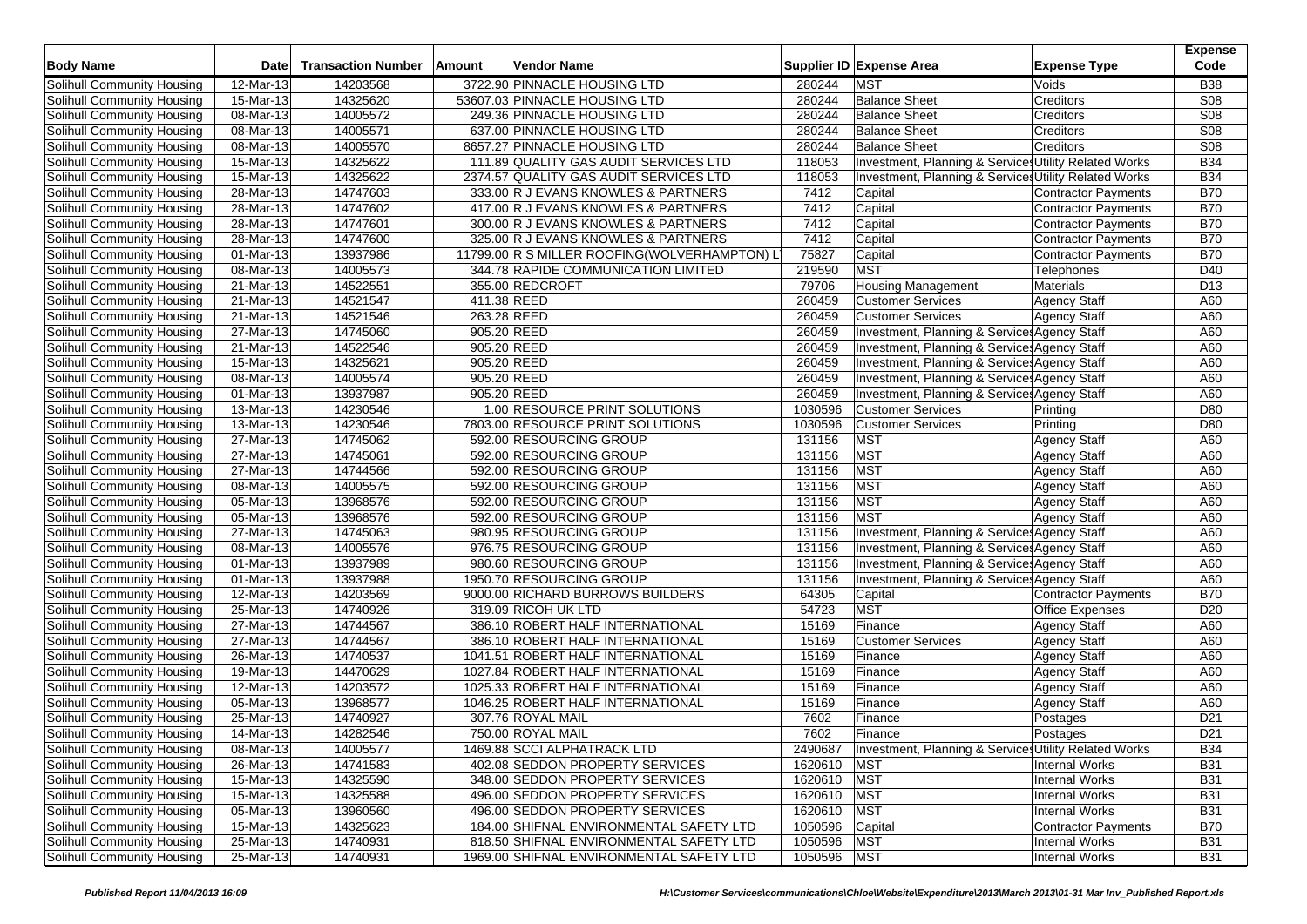| <b>Body Name</b>                                                | <b>Date</b>               | <b>Transaction Number</b> | Amount | <b>Vendor Name</b>                                |         | Supplier ID Expense Area                             | <b>Expense Type</b>            | <b>Expense</b><br>Code             |
|-----------------------------------------------------------------|---------------------------|---------------------------|--------|---------------------------------------------------|---------|------------------------------------------------------|--------------------------------|------------------------------------|
| Solihull Community Housing                                      | 25-Mar-13                 | 14740929                  |        | 2533.50 SHIFNAL ENVIRONMENTAL SAFETY LTD          | 1050596 | <b>MST</b>                                           | <b>Internal Works</b>          | <b>B31</b>                         |
| Solihull Community Housing                                      | 25-Mar-13                 | 14740928                  |        | 2266.00 SHIFNAL ENVIRONMENTAL SAFETY LTD          | 1050596 | <b>MST</b>                                           | <b>Internal Works</b>          | <b>B31</b>                         |
| Solihull Community Housing                                      | 15-Mar-13                 | 14325624                  |        | 1736.00 SHIFNAL ENVIRONMENTAL SAFETY LTD          | 1050596 | <b>MST</b>                                           | <b>Internal Works</b>          | <b>B31</b>                         |
| Solihull Community Housing                                      | 15-Mar-13                 | 14325623                  |        | 1833.25 SHIFNAL ENVIRONMENTAL SAFETY LTD          | 1050596 | <b>MST</b>                                           | <b>Internal Works</b>          | <b>B31</b>                         |
| Solihull Community Housing                                      | 21-Mar-13                 | 14522552                  |        | 2885.63 SITEXORBIS                                | 234075  | <b>Customer Services</b>                             | Other Fees and Charges         | D <sub>59</sub>                    |
| Solihull Community Housing                                      | 25-Mar-13                 | 14740932                  |        | 3360.00 SMITHY'S HOTEL                            | 226791  | <b>Housing Management</b>                            | <b>B&amp;B Accommodation</b>   | <b>B23</b>                         |
| Solihull Community Housing                                      | 18-Mar-13                 | 14418548                  |        | 286.96 SOLIHULL COMMUNITY HOUSING                 | 102685  | <b>Housing Management</b>                            | Electricity                    | <b>B11</b>                         |
| Solihull Community Housing                                      | 20-Mar-13                 | 14509645                  |        | 4774.56 SOLIHULL MBC                              | 80026   | Capital                                              | <b>Contractor Payments</b>     | <b>B70</b>                         |
| Solihull Community Housing                                      | 22-Mar-13                 | 14657551                  |        | 257.06 SOLIHULL MBC                               | 69188   | <b>Housing Management</b>                            | <b>Council Tax</b>             | <b>B21</b>                         |
| Solihull Community Housing                                      | 14-Mar-13                 | 14316546                  |        | 333.68 SOLIHULL MBC                               | 69188   | <b>Housing Management</b>                            | Council Tax                    | <b>B21</b>                         |
| Solihull Community Housing                                      | 15-Mar-13                 | 14325625                  |        | 15337.93 SOLIHULL MBC                             | 9466    | <b>Balance Sheet</b>                                 | Creditor: Solihull MBC         | S <sub>09</sub>                    |
| Solihull Community Housing                                      | 15-Mar-13                 | 14325625                  |        | 55005.58 SOLIHULL MBC                             | 9466    | <b>Balance Sheet</b>                                 | Creditor: Solihull MBC         | <b>S09</b>                         |
| Solihull Community Housing                                      | 15-Mar-13                 | 14325551                  |        | 16.00 SOLIHULL MBC                                | 9466    | <b>Balance Sheet</b>                                 | Creditor: Solihull MBC         | S <sub>09</sub>                    |
| Solihull Community Housing                                      | 15-Mar-13                 | 14325551                  |        | 120.00 SOLIHULL MBC                               | 9466    | <b>Balance Sheet</b>                                 | Creditor: Solihull MBC         | <b>S09</b>                         |
| Solihull Community Housing                                      | 15-Mar-13                 | 14325551                  |        | 123495.10 SOLIHULL MBC                            | 9466    | <b>Balance Sheet</b>                                 | Creditor: Solihull MBC         | S <sub>09</sub>                    |
| Solihull Community Housing                                      | 08-Mar-13                 | 14004552                  |        | 1230.00 SOLIHULL MBC                              | 9466    | Capital                                              | <b>Contractor Payments</b>     | <b>B70</b>                         |
| Solihull Community Housing                                      | 05-Mar-13                 | 13968579                  |        | 22602.65 SOLIHULL MBC                             | 9466    | Investment, Planning & Service: Head Office: Charges |                                | H <sub>10</sub>                    |
| Solihull Community Housing                                      | 08-Mar-13                 | 14004552                  |        | 90.00 SOLIHULL MBC                                | 9466    | Capital                                              | <b>Contractor Payments</b>     | <b>B70</b>                         |
| Solihull Community Housing                                      | 26-Mar-13                 | 14740352                  |        | 31089.65 SOUTHERN ELECTRIC PLC                    | 76903   | <b>Balance Sheet</b>                                 | Creditors                      | S <sub>08</sub>                    |
| Solihull Community Housing                                      | 26-Mar-13                 | 14740351                  |        | 6440.61 SOUTHERN ELECTRIC PLC                     | 76903   | <b>Balance Sheet</b>                                 | Creditors                      | S <sub>08</sub>                    |
| Solihull Community Housing                                      | 13-Mar-13                 | 14227550                  |        | 20030.59 SOUTHERN ELECTRIC PLC                    | 76903   | <b>Balance Sheet</b>                                 | Creditors                      | <b>S08</b>                         |
| <b>Solihull Community Housing</b>                               | 13-Mar-13                 | 14227546                  |        | 39639.77 SOUTHERN ELECTRIC PLC                    | 76903   | <b>Balance Sheet</b>                                 | Creditors                      | S08                                |
| Solihull Community Housing                                      | 21-Mar-13                 | 14574546                  |        | 213.83 STECHFORD GLASS                            | 8042    | <b>MST</b>                                           | <b>Stocks</b>                  | R <sub>10</sub>                    |
| Solihull Community Housing                                      | 26-Mar-13                 | 14740364                  |        | 1720.67 STEVEN J BAKER CLIENTS A/C                | 165418  | Investment, Planning & Services Insurances           |                                | <b>B27</b>                         |
| Solihull Community Housing                                      | 27-Mar-13                 | 14744852                  |        | 19500.00 STEVEN J BAKER CLIENTS A/C               | 165418  | Investment, Planning & Services Rents                |                                | <b>B22</b>                         |
| Solihull Community Housing                                      | 11-Mar-13                 | 14102549                  |        | 1739.11 SUPRA UK LTD                              | 73055   | <b>MST</b>                                           | <b>Stocks</b>                  | R <sub>10</sub>                    |
| Solihull Community Housing                                      | 08-Mar-13                 | 14007547                  |        | 359.00 SWIFT FIRE & SECURITY                      | 116287  | Finance                                              | Security                       | <b>B43</b>                         |
| Solihull Community Housing                                      | 08-Mar-13                 | 14007546                  |        | 428.00 SWIFT FIRE & SECURITY                      | 116287  | Finance                                              | Security                       | <b>B43</b>                         |
| Solihull Community Housing                                      | 21-Mar-13                 | 14583546                  |        | 534.53 SYMPHONY                                   | 199561  | <b>MST</b>                                           | <b>Stocks</b>                  | R <sub>10</sub>                    |
| Solihull Community Housing                                      | 21-Mar-13                 | 14581546                  |        | 586.36 SYMPHONY                                   | 199561  | <b>MST</b>                                           | <b>Stocks</b>                  | R <sub>10</sub>                    |
| Solihull Community Housing                                      | 21-Mar-13                 | 14582546                  |        | 368.77 SYMPHONY                                   | 199561  | <b>MST</b>                                           | <b>Stocks</b>                  | R <sub>10</sub>                    |
| Solihull Community Housing                                      | 11-Mar-13                 | 14102553                  |        | 466.20 SYMPHONY                                   | 199561  | <b>MST</b>                                           | <b>Stocks</b>                  | R <sub>10</sub>                    |
|                                                                 |                           | 14102552                  |        | 485.61 SYMPHONY                                   | 199561  | <b>MST</b>                                           | <b>Stocks</b>                  | R <sub>10</sub>                    |
| Solihull Community Housing<br>Solihull Community Housing        | 11-Mar-13<br>11-Mar-13    | 14102551                  |        | 376.68 SYMPHONY                                   | 199561  | <b>MST</b>                                           | <b>Stocks</b>                  | R <sub>10</sub>                    |
|                                                                 |                           |                           |        |                                                   | 199561  | <b>MST</b>                                           |                                |                                    |
| Solihull Community Housing                                      | 11-Mar-13                 | 14102550<br>14501586      |        | 483.47 SYMPHONY                                   | 8207    | <b>MST</b>                                           | <b>Stocks</b><br><b>Stocks</b> | R <sub>10</sub>                    |
| <b>Solihull Community Housing</b><br>Solihull Community Housing | 20-Mar-13<br>$15$ -Mar-13 |                           |        | 588.60 THE BECK CO LTD                            | 8207    | <b>MST</b>                                           |                                | R <sub>10</sub><br>R <sub>10</sub> |
| Solihull Community Housing                                      | 15-Mar-13                 | 14330548<br>14329561      |        | 1494.19 THE BECK CO LTD<br>399.00 THE BECK CO LTD | 8207    | <b>MST</b>                                           | <b>Stocks</b><br>Stocks        | R <sub>10</sub>                    |
| Solihull Community Housing                                      | 15-Mar-13                 | 14329555                  |        | 372.70 THE BECK CO LTD                            | 8207    | <b>MST</b>                                           | <b>Stocks</b>                  | R <sub>10</sub>                    |
| Solihull Community Housing                                      | 15-Mar-13                 | 14328568                  |        | 362.09 THE BECK CO LTD                            | 8207    | <b>MST</b>                                           | <b>Stocks</b>                  | R <sub>10</sub>                    |
| Solihull Community Housing                                      | 15-Mar-13                 | 14329557                  |        | 289.94 THE BECK CO LTD                            | 8207    | <b>MST</b>                                           | <b>Stocks</b>                  | R <sub>10</sub>                    |
| Solihull Community Housing                                      | 15-Mar-13                 | 14328564                  |        | 855.62 THE BECK CO LTD                            | 8207    | <b>MST</b>                                           | <b>Stocks</b>                  | R <sub>10</sub>                    |
|                                                                 |                           |                           |        |                                                   | 8207    |                                                      | <b>Stocks</b>                  | R <sub>10</sub>                    |
| Solihull Community Housing                                      | 11-Mar-13                 | 14060562                  |        | 1194.93 THE BECK CO LTD                           |         | MST                                                  |                                |                                    |
| Solihull Community Housing                                      | 06-Mar-13                 | 13978692                  |        | 911.40 THE BECK CO LTD                            | 8207    | <b>MST</b>                                           | <b>Stocks</b>                  | R <sub>10</sub>                    |
| Solihull Community Housing                                      | $\overline{06}$ -Mar-13   | 13978683                  |        | 300.59 THE BECK CO LTD<br>471.90 THE BECK CO LTD  | 8207    | <b>MST</b>                                           | <b>Stocks</b>                  | R <sub>10</sub>                    |
| Solihull Community Housing<br>Solihull Community Housing        | 06-Mar-13                 | 13978682<br>14470604      |        |                                                   | 8207    | MST                                                  | <b>Stocks</b>                  | R <sub>10</sub>                    |
| Solihull Community Housing                                      | 19-Mar-13                 |                           |        | 390.58 THE DANWOOD GROUP LTD                      | 251165  | Finance                                              | <b>ICT Consumables</b>         | D33                                |
| Solihull Community Housing                                      | 25-Mar-13                 | 14738563                  |        | 500.00 THE INFORMATION COMMISSIONER               | 117731  | <b>Customer Services</b>                             | <b>Officer Expenses</b>        | D60                                |
| Solihull Community Housing                                      | 13-Mar-13                 | 14233586<br>14657548      |        | 5233.75 THE KNIGHT PARTNERSHIP                    | 213344  | Investment, Planning & Service: Agency Staff         |                                | A60                                |
|                                                                 | 22-Mar-13                 |                           |        | 2120.11 TOTAL GAS & POWER LTD                     | 687955  | <b>Balance Sheet</b>                                 | <b>Creditors</b>               | S08                                |
| Solihull Community Housing                                      | 22-Mar-13                 | 14657546                  |        | 4807.70 TOTAL GAS & POWER LTD                     | 687955  | <b>Balance Sheet</b>                                 | Creditors                      | S08                                |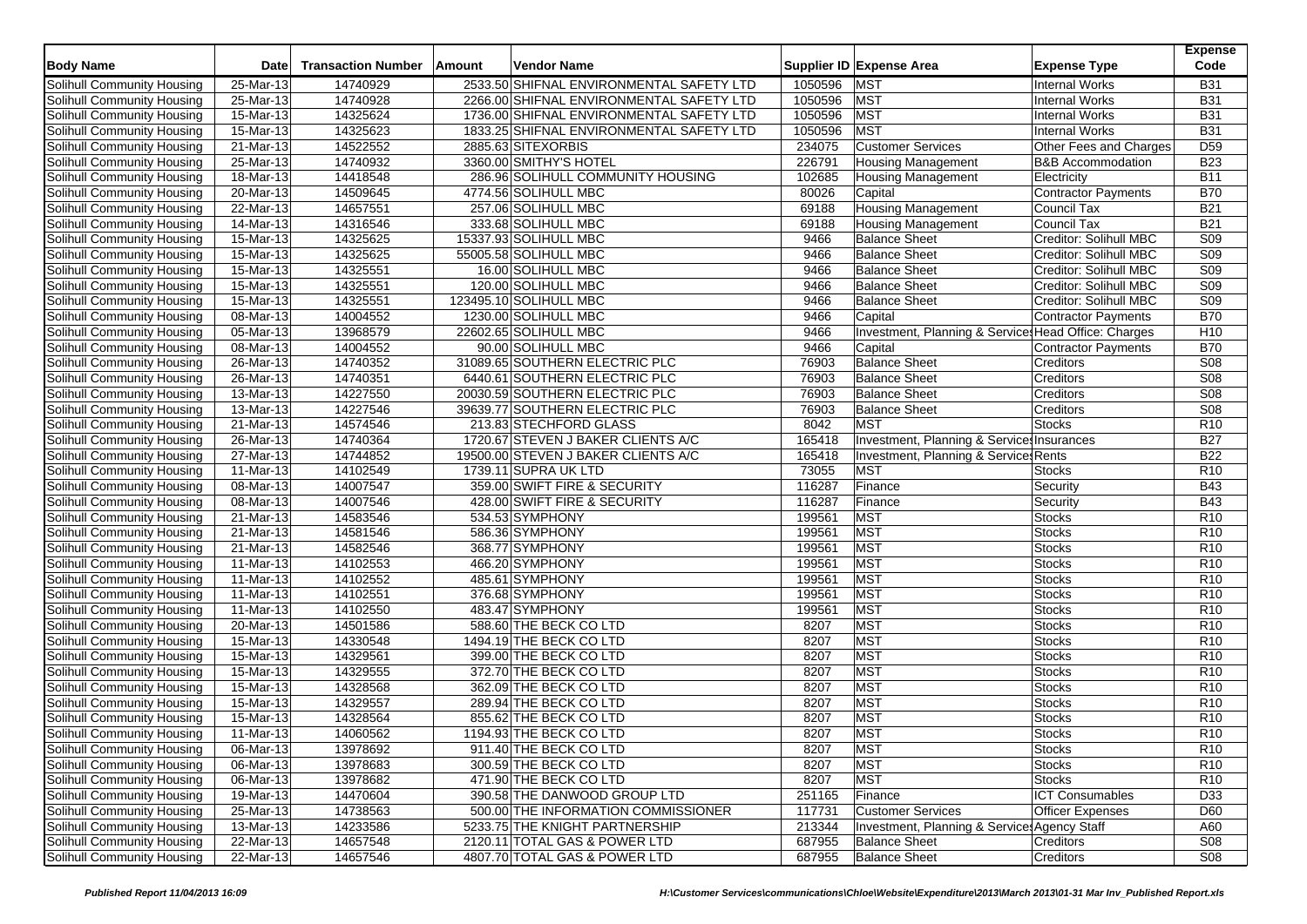| <b>Body Name</b>           | Date                           | <b>Transaction Number</b> | Amount | Vendor Name                        |         | Supplier ID Expense Area  | <b>Expense Type</b>        | <b>Expense</b><br>Code |
|----------------------------|--------------------------------|---------------------------|--------|------------------------------------|---------|---------------------------|----------------------------|------------------------|
| Solihull Community Housing | 13-Mar-13                      | 14233616                  |        | 2445.66 TOTAL GAS & POWER LTD      | 687955  | <b>Balance Sheet</b>      | Creditors                  | S08                    |
| Solihull Community Housing | 13-Mar-13                      | 14233615                  |        | 5287.88 TOTAL GAS & POWER LTD      | 687955  | <b>Balance Sheet</b>      | Creditors                  | <b>S08</b>             |
| Solihull Community Housing | 27-Mar-13                      | 14744568                  |        | 400.00 TRENT ARCHITECTURE & DESIGN | 2222696 | Capital                   | <b>Contractor Payments</b> | <b>B70</b>             |
| Solihull Community Housing | 15-Mar-13                      | 14325626                  |        | 400.00 TRENT ARCHITECTURE & DESIGN | 2222696 | Capital                   | <b>Contractor Payments</b> | <b>B70</b>             |
| Solihull Community Housing | 01-Mar-13                      | 13937991                  |        | 592.87 TRENT ARCHITECTURE & DESIGN | 2222696 | Capital                   | <b>Contractor Payments</b> | <b>B70</b>             |
| Solihull Community Housing | 01-Mar-13                      | 13937990                  |        | 475.00 TRENT ARCHITECTURE & DESIGN | 2222696 | Capital                   | <b>Contractor Payments</b> | <b>B70</b>             |
| Solihull Community Housing | 26-Mar-13                      | 14740390                  |        | 285.00 TRENT ARCHITECTURE & DESIGN | 2222696 | Capital                   | <b>Contractor Payments</b> | <b>B70</b>             |
| Solihull Community Housing | 26-Mar-13                      | 14740386                  |        | 371.81 TRENT ARCHITECTURE & DESIGN | 2222696 | Capital                   | <b>Contractor Payments</b> | <b>B70</b>             |
| Solihull Community Housing | 26-Mar-13                      | 14740382                  |        | 570.00 TRENT ARCHITECTURE & DESIGN | 2222696 | Capital                   | <b>Contractor Payments</b> | <b>B70</b>             |
| Solihull Community Housing | 26-Mar-13                      | 14740385                  |        | 417.10 TRENT ARCHITECTURE & DESIGN | 2222696 | Capital                   | <b>Contractor Payments</b> | <b>B70</b>             |
| Solihull Community Housing | 19-Mar-13                      | 14470630                  |        | 3128.32 TYNETEC LTD                | 2050832 | <b>Housing Management</b> | Equipment Rental/Lease     | D <sub>18</sub>        |
| Solihull Community Housing | 21-Mar-13                      | 14555547                  |        | 331.50 TYNETEC LTD                 | 2050832 | <b>Housing Management</b> | Other Supplies And Serv    | D90                    |
| Solihull Community Housing | $\overline{21}$ -Mar-13        | 14554546                  |        | 2372.50 TYNETEC LTD                | 2050832 | <b>Housing Management</b> | Other Supplies And Serv    | D90                    |
| Solihull Community Housing | 21-Mar-13                      | 14552547                  |        | 2652.00 TYNETEC LTD                | 2050832 | <b>Housing Management</b> | Other Supplies And Serv    | D90                    |
| Solihull Community Housing | 21-Mar-13                      | 14546551                  |        | 1390.75 TYNETEC LTD                | 2050832 | <b>Housing Management</b> | Other Supplies And Serv    | D90                    |
| Solihull Community Housing | 18-Mar-13                      | 14415560                  |        | 9620.62 TYRER BUILDING CONTRACTORS | 104269  | Capital                   | Contractor Payments        | <b>B70</b>             |
| Solihull Community Housing | 05-Mar-13                      | 13960606                  |        | 2593.14 TYRER BUILDING CONTRACTORS | 104269  | <b>MST</b>                | Other Building costs       | <b>B39</b>             |
| Solihull Community Housing | 15-Mar-13                      | 14325599                  |        | 3159.27 TYRER BUILDING CONTRACTORS | 104269  | Capital                   | Contractor Payments        | <b>B70</b>             |
| Solihull Community Housing | 14-Mar-13                      | 14242029                  |        | 3385.35 TYRER BUILDING CONTRACTORS | 104269  | Capital                   | Contractor Payments        | <b>B70</b>             |
| Solihull Community Housing | 14-Mar-13                      | 14242027                  |        | 2330.28 TYRER BUILDING CONTRACTORS | 104269  | Capital                   | <b>Contractor Payments</b> | <b>B70</b>             |
| Solihull Community Housing | $\overline{14\text{-}M}$ ar-13 | 14242026                  |        | 3628.09 TYRER BUILDING CONTRACTORS | 104269  | Capital                   | <b>Contractor Payments</b> | <b>B70</b>             |
| Solihull Community Housing | 14-Mar-13                      | 14242025                  |        | 2217.51 TYRER BUILDING CONTRACTORS | 104269  | Capital                   | <b>Contractor Payments</b> | <b>B70</b>             |
| Solihull Community Housing | 14-Mar-13                      | 14242024                  |        | 1740.61 TYRER BUILDING CONTRACTORS | 104269  | Capital                   | <b>Contractor Payments</b> | <b>B70</b>             |
| Solihull Community Housing | 14-Mar-13                      | 14242023                  |        | 3904.45 TYRER BUILDING CONTRACTORS | 104269  | Capital                   | Contractor Payments        | <b>B70</b>             |
| Solihull Community Housing | 11-Mar-13                      | 14044715                  |        | 4170.55 TYRER BUILDING CONTRACTORS | 104269  | Capital                   | <b>Contractor Payments</b> | <b>B70</b>             |
| Solihull Community Housing | 05-Mar-13                      | 13960608                  |        | 2426.05 TYRER BUILDING CONTRACTORS | 104269  | Capital                   | Contractor Payments        | <b>B70</b>             |
| Solihull Community Housing | 05-Mar-13                      | 13960607                  |        | 2546.55 TYRER BUILDING CONTRACTORS | 104269  | Capital                   | <b>Contractor Payments</b> | <b>B70</b>             |
| Solihull Community Housing | 05-Mar-13                      | 13960605                  |        | 4086.57 TYRER BUILDING CONTRACTORS | 104269  | Capital                   | Contractor Payments        | <b>B70</b>             |
| Solihull Community Housing | 05-Mar-13                      | 13960604                  |        | 2569.06 TYRER BUILDING CONTRACTORS | 104269  | Capital                   | Contractor Payments        | <b>B70</b>             |
| Solihull Community Housing | 05-Mar-13                      | 13960622                  |        | 2872.39 TYRER BUILDING CONTRACTORS | 104269  | Capital                   | Contractor Payments        | <b>B70</b>             |
| Solihull Community Housing | 28-Mar-13                      | 14747605                  |        | 835.48 TYRER BUILDING CONTRACTORS  | 104269  | Capital                   | Contractor Payments        | <b>B70</b>             |
| Solihull Community Housing | 20-Mar-13                      | 14491594                  |        | 2096.81 TYRER BUILDING CONTRACTORS | 104269  | Capital                   | <b>Contractor Payments</b> | <b>B70</b>             |
| Solihull Community Housing | 20-Mar-13                      | 14491593                  |        | 1943.22 TYRER BUILDING CONTRACTORS | 104269  | Capital                   | <b>Contractor Payments</b> | <b>B70</b>             |
| Solihull Community Housing | $\overline{15}$ -Mar-13        | 14325600                  |        | 2980.38 TYRER BUILDING CONTRACTORS | 104269  | Capital                   | <b>Contractor Payments</b> | <b>B70</b>             |
| Solihull Community Housing | 14-Mar-13                      | 14242028                  |        | 3144.93 TYRER BUILDING CONTRACTORS | 104269  | Capital                   | Contractor Payments        | <b>B70</b>             |
| Solihull Community Housing | 18-Mar-13                      | 14415559                  |        | 635.13 TYRER BUILDING CONTRACTORS  | 104269  | <b>MST</b>                | Mechanical & Electrical O  | <b>B92</b>             |
| Solihull Community Housing | 18-Mar-13                      | 14415558                  |        | 635.13 TYRER BUILDING CONTRACTORS  | 104269  | <b>MST</b>                | Mechanical & Electrical C  | <b>B92</b>             |
| Solihull Community Housing | 07-Mar-13                      | 13980870                  |        | 635.13 TYRER BUILDING CONTRACTORS  | 104269  | <b>MST</b>                | Mechanical & Electrical C  | <b>B92</b>             |
| Solihull Community Housing | 05-Mar-13                      | 13960603                  |        | 620.83 TYRER BUILDING CONTRACTORS  | 104269  | <b>MST</b>                | Mechanical & Electrical O  | <b>B92</b>             |
| Solihull Community Housing | 05-Mar-13                      | 13960621                  |        | 568.54 TYRER BUILDING CONTRACTORS  | 104269  | <b>MST</b>                | Mechanical & Electrical C  | <b>B92</b>             |
| Solihull Community Housing | 05-Mar-13                      | 13960620                  |        | 635.13 TYRER BUILDING CONTRACTORS  | 104269  | <b>MST</b>                | Mechanical & Electrical C  | <b>B92</b>             |
| Solihull Community Housing | 05-Mar-13                      | 13960619                  |        | 620.83 TYRER BUILDING CONTRACTORS  | 104269  | <b>MST</b>                | Mechanical & Electrical O  | <b>B92</b>             |
| Solihull Community Housing | 05-Mar-13                      | 13960618                  |        | 620.83 TYRER BUILDING CONTRACTORS  | 104269  | <b>MST</b>                | Mechanical & Electrical O  | <b>B92</b>             |
| Solihull Community Housing | 05-Mar-13                      | 13960614                  |        | 582.84 TYRER BUILDING CONTRACTORS  | 104269  | <b>MST</b>                | Mechanical & Electrical C  | <b>B92</b>             |
| Solihull Community Housing | 05-Mar-13                      | 13960617                  |        | 635.13 TYRER BUILDING CONTRACTORS  | 104269  | <b>MST</b>                | Mechanical & Electrical C  | <b>B92</b>             |
| Solihull Community Housing | 05-Mar-13                      | 13960616                  |        | 635.13 TYRER BUILDING CONTRACTORS  | 104269  | <b>MST</b>                | Mechanical & Electrical O  | <b>B92</b>             |
| Solihull Community Housing | 05-Mar-13                      | 13960615                  |        | 635.13 TYRER BUILDING CONTRACTORS  | 104269  | <b>MST</b>                | Mechanical & Electrical C  | <b>B92</b>             |
| Solihull Community Housing | 22-Mar-13                      | 14658611                  |        | 309.39 UKDN WATERFLOW LTD          | 2189747 | <b>MST</b>                | <b>Other Works</b>         | <b>B32</b>             |
| Solihull Community Housing | 11-Mar-13                      | 14044626                  |        | 563.90 UKDN WATERFLOW LTD          | 2189747 | <b>MST</b>                | Other Works                | <b>B32</b>             |
| Solihull Community Housing | 26-Mar-13                      | 14740539                  |        | 536.50 VENN GROUP                  | 115628  | <b>Housing Management</b> | <b>Agency Staff</b>        | A60                    |
| Solihull Community Housing | 22-Mar-13                      | 14666546                  |        | 536.50 VENN GROUP                  | 115628  | <b>Housing Management</b> |                            | A60                    |
|                            |                                |                           |        |                                    |         |                           | <b>Agency Staff</b>        |                        |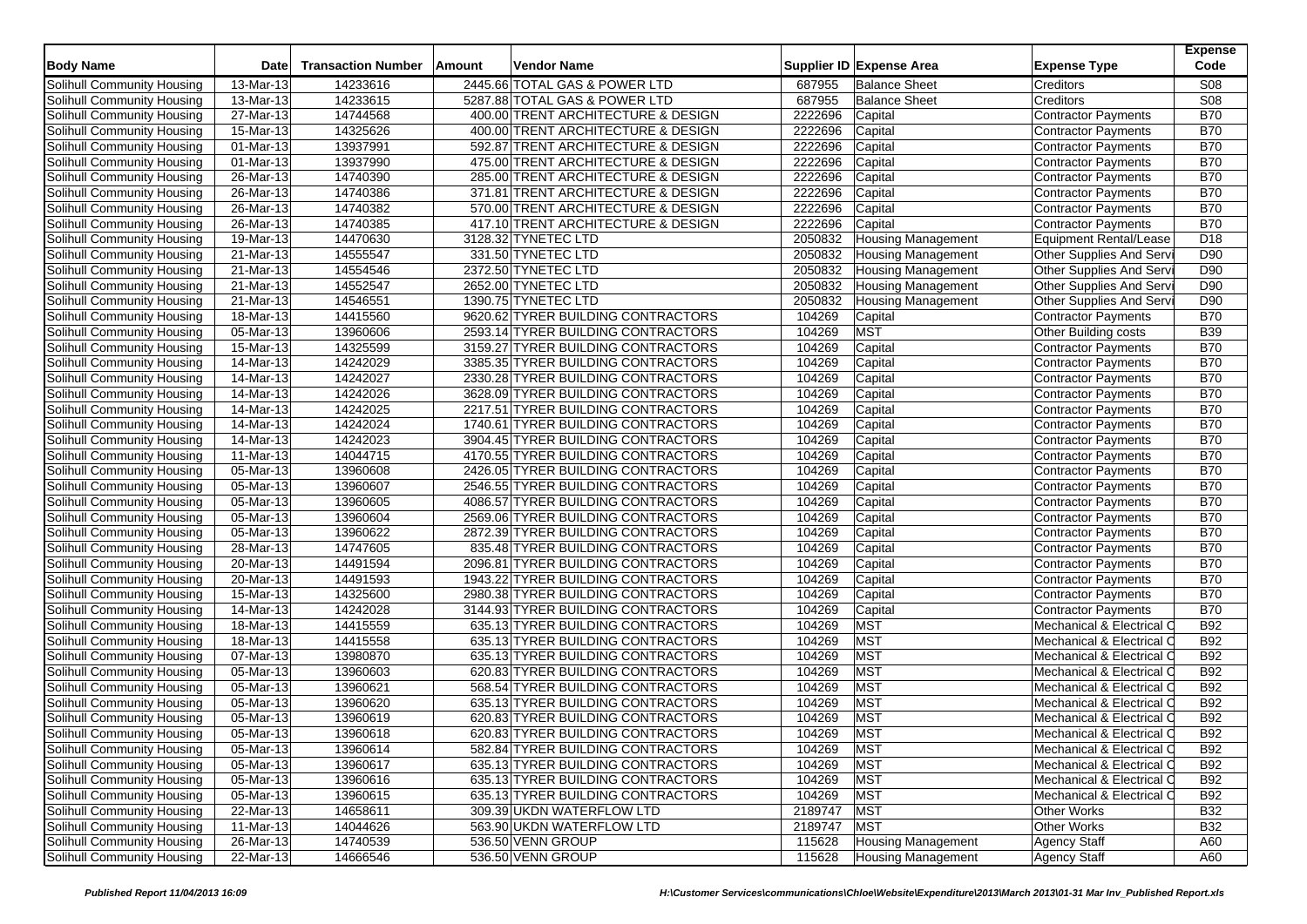| <b>Body Name</b>                  | <b>Date</b>             | <b>Transaction Number</b> | Amount | Vendor Name                               |             | Supplier ID Expense Area                              | <b>Expense Type</b>        | <b>Expense</b><br>Code |
|-----------------------------------|-------------------------|---------------------------|--------|-------------------------------------------|-------------|-------------------------------------------------------|----------------------------|------------------------|
| Solihull Community Housing        | $25$ -Mar-13            | 14740935                  |        | 81738.80 VINSHIRE PLUMBING & HEATING LTD  | 2601688     | Capital                                               | Contractor Payments        | <b>B70</b>             |
| Solihull Community Housing        | 25-Mar-13               | 14740934                  |        | 113056.20 VINSHIRE PLUMBING & HEATING LTD | 2601688     | Capital                                               | <b>Contractor Payments</b> | <b>B70</b>             |
| Solihull Community Housing        | 25-Mar-13               | 14740933                  |        | 50600.40 VINSHIRE PLUMBING & HEATING LTD  | 2601688     | Capital                                               | <b>Contractor Payments</b> | <b>B70</b>             |
| Solihull Community Housing        | 01-Mar-13               | 13937992                  |        | 97086.40 VINSHIRE PLUMBING & HEATING LTD  | 2601688     | Capital                                               | Contractor Payments        | <b>B70</b>             |
| Solihull Community Housing        | 26-Mar-13               | 14740543                  |        | 164125.54 WATES CONSTRUCTION LTD          | 272406      | Capital                                               | <b>Contractor Payments</b> | <b>B70</b>             |
| Solihull Community Housing        | 01-Mar-13               | 13937993                  |        | 185483.86 WATES CONSTRUCTION LTD          | 272406      | Capital                                               | <b>Contractor Payments</b> | <b>B70</b>             |
| Solihull Community Housing        | 20-Mar-13               | 14509636                  |        | 2500.00 WELCOME                           | 84903       | <b>Customer Services</b>                              | Training                   | A80                    |
| Solihull Community Housing        | 26-Mar-13               | 14740396                  |        | 8792.50 WESSEX LIFT CO LTD                | 177799      | Capital                                               | Contractor Payments        | <b>B70</b>             |
| Solihull Community Housing        | 22-Mar-13               | 14668547                  |        | 1584.84 WEST MERCIA HOUSING GROUP         | 111517      | Investment, Planning & Service Other Fees and Charges |                            | D <sub>59</sub>        |
| Solihull Community Housing        | 15-Mar-13               | 14325631                  |        | 1990.60 WESTERN POWER DISTRIBUTION        | 1059596     | Capital                                               | Contractor Payments        | <b>B70</b>             |
| Solihull Community Housing        | 26-Mar-13               | 14741574                  |        | 689.58 WOODHULL ROOFING LTD               | 221070      | <b>MST</b>                                            | <b>External Structures</b> | <b>B33</b>             |
| Solihull Community Housing        | $26$ -Mar-13            | 14741573                  |        | 352.19 WOODHULL ROOFING LTD               | 221070      | MST                                                   | <b>External Structures</b> | <b>B33</b>             |
| Solihull Community Housing        | $\overline{26}$ -Mar-13 | 14741572                  |        | 728.92 WOODHULL ROOFING LTD               | 221070      | <b>MST</b>                                            | <b>External Structures</b> | <b>B33</b>             |
| Solihull Community Housing        | 15-Mar-13               | 14325578                  |        | 1294.52 WOODHULL ROOFING LTD              | 221070      | <b>MST</b>                                            | <b>External Structures</b> | <b>B33</b>             |
| Solihull Community Housing        | 15-Mar-13               | 14325570                  |        | 323.70 WOODHULL ROOFING LTD               | 221070      | <b>MST</b>                                            | <b>External Structures</b> | <b>B33</b>             |
| Solihull Community Housing        | 15-Mar-13               | 14325569                  |        | 260.26 WOODHULL ROOFING LTD               | 221070      | <b>MST</b>                                            | <b>External Structures</b> | <b>B33</b>             |
| Solihull Community Housing        | 15-Mar-13               | 14325567                  |        | 255.05 WOODHULL ROOFING LTD               | 221070      | <b>MST</b>                                            | <b>External Structures</b> | <b>B33</b>             |
| Solihull Community Housing        | 15-Mar-13               | 14325561                  |        | 620.90 WOODHULL ROOFING LTD               | 221070      | MST                                                   | <b>External Structures</b> | <b>B33</b>             |
| Solihull Community Housing        | 15-Mar-13               | 14325557                  |        | 209.50 WOODHULL ROOFING LTD               | 221070      | <b>MST</b>                                            | <b>External Structures</b> | <b>B33</b>             |
| Solihull Community Housing        | 11-Mar-13               | 14044560                  |        | 280.50 WOODHULL ROOFING LTD               | 221070      | <b>MST</b>                                            | <b>External Structures</b> | <b>B33</b>             |
| Solihull Community Housing        | $\overline{11}$ -Mar-13 | 14044555                  |        | 209.50 WOODHULL ROOFING LTD               | 221070      | MST                                                   | <b>External Structures</b> | <b>B33</b>             |
| <b>Solihull Community Housing</b> | 11-Mar-13               | 14044554                  |        | 209.50 WOODHULL ROOFING LTD               | 221070      | <b>MST</b>                                            | <b>External Structures</b> | <b>B33</b>             |
| Solihull Community Housing        | 07-Mar-13               | 13980837                  |        | 594.48 WOODHULL ROOFING LTD               | 221070      | <b>MST</b>                                            | <b>External Structures</b> | <b>B33</b>             |
| Solihull Community Housing        | 05-Mar-13               | 13961547                  |        | 329.03 WOODHULL ROOFING LTD               | 221070      | MST                                                   | <b>External Structures</b> | <b>B33</b>             |
| Solihull Community Housing        | 15-Mar-13               | 14325577                  |        | 216.00 WOODHULL ROOFING LTD               | 221070      | <b>MST</b>                                            | <b>Internal Works</b>      | <b>B31</b>             |
| Solihull Community Housing        | 26-Mar-13               | 14741575                  |        | 443.10 WOODHULL ROOFING LTD               | 221070      | <b>MST</b>                                            | <b>External Structures</b> | <b>B33</b>             |
| Solihull Community Housing        | 15-Mar-13               | 14325573                  |        | 250.80 WOODHULL ROOFING LTD               | 221070      | MST                                                   | <b>External Structures</b> | <b>B33</b>             |
| Solihull Community Housing        | 15-Mar-13               | 14325572                  |        | 222.50 WOODHULL ROOFING LTD               | 221070      | <b>MST</b>                                            | <b>External Structures</b> | <b>B33</b>             |
| Solihull Community Housing        | 15-Mar-13               | 14325565                  |        | 438.30 WOODHULL ROOFING LTD               | 221070      | <b>MST</b>                                            | <b>External Structures</b> | <b>B33</b>             |
| Solihull Community Housing        | 15-Mar-13               | 14325564                  |        | 367.32 WOODHULL ROOFING LTD               | 221070      | MST                                                   | <b>External Structures</b> | <b>B33</b>             |
| Solihull Community Housing        | 15-Mar-13               | 14325563                  |        | 741.53 WOODHULL ROOFING LTD               | 221070      | <b>MST</b>                                            | <b>External Structures</b> | <b>B33</b>             |
| Solihull Community Housing        | 15-Mar-13               | 14325560                  |        | 646.83 WOODHULL ROOFING LTD               | 221070      | <b>MST</b>                                            | <b>External Structures</b> | <b>B33</b>             |
| Solihull Community Housing        | 15-Mar-13               | 14325556                  |        | 271.22 WOODHULL ROOFING LTD               | 221070      | MST                                                   | <b>External Structures</b> | <b>B33</b>             |
| Solihull Community Housing        | 15-Mar-13               | 14325555                  |        | 269.06 WOODHULL ROOFING LTD               | 221070      | <b>MST</b>                                            | <b>External Structures</b> | <b>B33</b>             |
| Solihull Community Housing        | 15-Mar-13               | 14325559                  |        | 230.12 WOODHULL ROOFING LTD               | 221070      | <b>MST</b>                                            | <b>External Structures</b> | <b>B33</b>             |
| Solihull Community Housing        | 11-Mar-13               | 14044556                  |        | 628.66 WOODHULL ROOFING LTD               | 221070      | <b>MST</b>                                            | <b>External Structures</b> | <b>B33</b>             |
| Solihull Community Housing        | 25-Mar-13               | 14740937                  |        | 363.38 WORKMATES BUILDING TRADES LTD      | 2185688     | <b>MST</b>                                            | <b>Agency Staff</b>        | A60                    |
| Solihull Community Housing        | 27-Mar-13               | 14744572                  |        | 590.15 WORKMATES BUILDING TRADES LTD      | 2185688     | MST                                                   | <b>Agency Staff</b>        | A60                    |
| Solihull Community Housing        | 27-Mar-13               | 14744572                  |        | 573.50 WORKMATES BUILDING TRADES LTD      | 2185688     | <b>MST</b>                                            | <b>Agency Staff</b>        | A60                    |
| Solihull Community Housing        | 27-Mar-13               | 14744572                  |        | 598.13 WORKMATES BUILDING TRADES LTD      | 2185688     | <b>MST</b>                                            | <b>Agency Staff</b>        | A60                    |
| Solihull Community Housing        | 19-Mar-13               | 14470645                  |        | 590.15 WORKMATES BUILDING TRADES LTD      | 2185688     | <b>MST</b>                                            | <b>Agency Staff</b>        | A60                    |
| Solihull Community Housing        | 19-Mar-13               | 14470645                  |        | 573.50 WORKMATES BUILDING TRADES LTD      | 2185688     | <b>MST</b>                                            | <b>Agency Staff</b>        | A60                    |
| Solihull Community Housing        | 19-Mar-13               | 14470645                  |        | 598.13 WORKMATES BUILDING TRADES LTD      | 2185688     | MST                                                   | Agency Staff               | A60                    |
| Solihull Community Housing        | 12-Mar-13               | 14203579                  |        | 590.15 WORKMATES BUILDING TRADES LTD      | 2185688 MST |                                                       | <b>Agency Staff</b>        | A60                    |
| Solihull Community Housing        | 12-Mar-13               | 14203579                  |        | 590.15 WORKMATES BUILDING TRADES LTD      | 2185688     | <b>MST</b>                                            | Agency Staff               | A60                    |
| Solihull Community Housing        | 05-Mar-13               | 13968581                  |        | 590.15 WORKMATES BUILDING TRADES LTD      | 2185688     | <b>MST</b>                                            | <b>Agency Staff</b>        | A60                    |
| Solihull Community Housing        | 05-Mar-13               | 13968581                  |        | 590.15 WORKMATES BUILDING TRADES LTD      | 2185688     | MST                                                   | <b>Agency Staff</b>        | A60                    |
| Solihull Community Housing        | 01-Mar-13               | 13937994                  |        | 602.11 WORKMATES BUILDING TRADES LTD      | 2185688     | <b>MST</b>                                            | Agency Staff               | A60                    |
| Solihull Community Housing        | 01-Mar-13               | 13937994                  |        | 614.08 WORKMATES BUILDING TRADES LTD      | 2185688     | <b>MST</b>                                            | Agency Staff               | A60                    |
| Solihull Community Housing        | 21-Mar-13               | 14542551                  |        | 697.81 WORKMATES BUILDING TRADES LTD      | 2185688     | <b>MST</b>                                            | <b>Agency Staff</b>        | A60                    |
| Solihull Community Housing        | 21-Mar-13               | 14542551                  |        | 677.88 WORKMATES BUILDING TRADES LTD      | 2185688 MST |                                                       | Agency Staff               | A60                    |